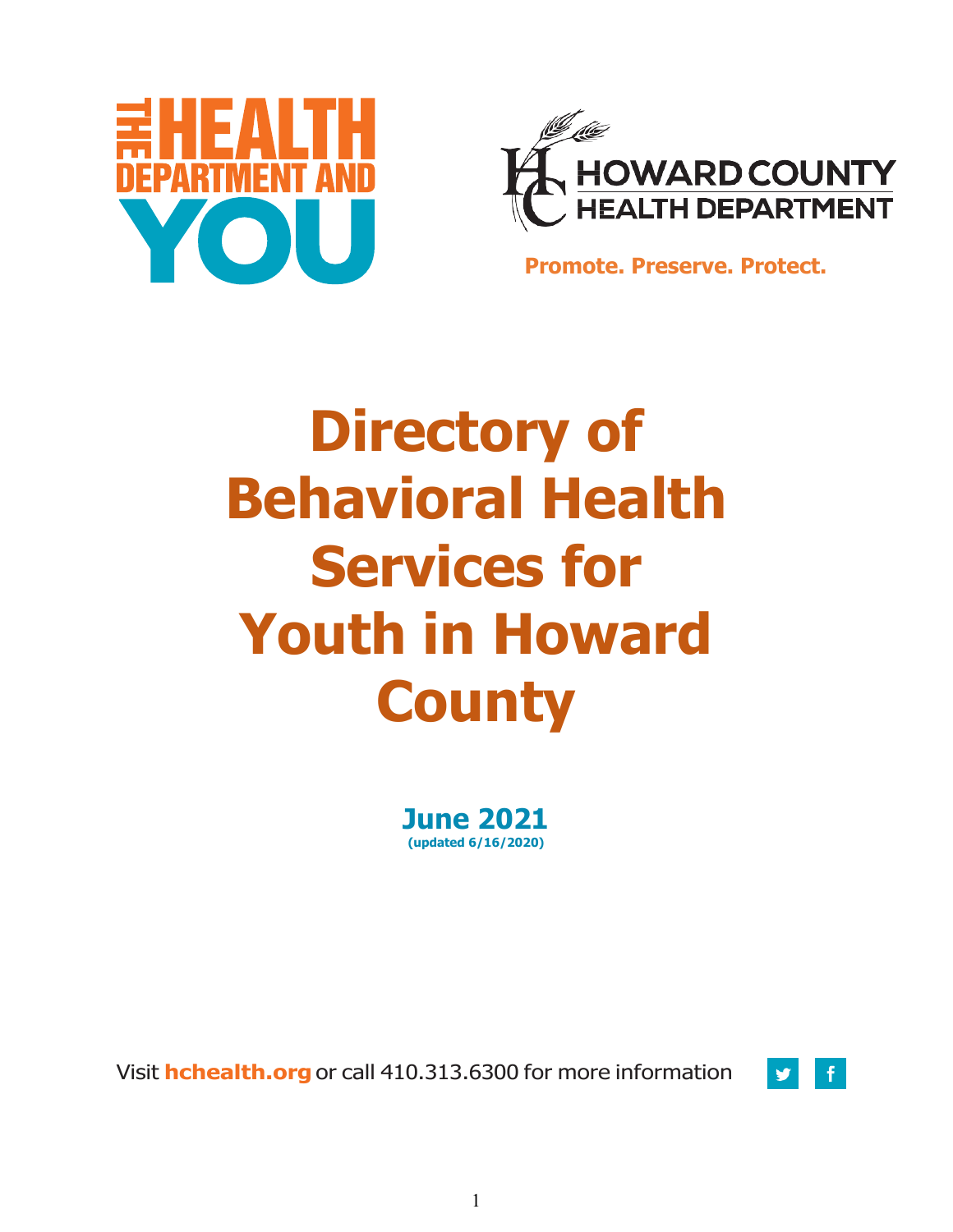# **Contents**

# **When to Seek Help**

People seek professional behavioral health treatment for many reasons. Among the signs and symptoms that may signal the need to consult a behavioral health professional are:

- Threats or persistent thoughts about suicide
- Persistent feelings of hopelessness and despair
- Frequent feelings of anxiety or nervousness
- Sleeplessness, frequent wakening or excessive sleeping
- Persistent, noticeable difficulty concentrating
- Increased use of drinking or smoking to cope with moods
- Unusual lack of appetite or excessive eating
- Unusual difficulty making decisions or handling routine tasks
- Unpredictable or frequently changing moods
- Withdrawal from others or from responsibilities
- Hypersensitivity to words or actions of other people
- Excessive crying or emotional outbursts
- Feelings of panic about specific things or activities
- Behaviors or ideas that are perceived as noticeably odd by others
- Hearing voices that no one else seems to hear

INFORMATION REGARDING BEHAVIORAL HEALTH SERVICES LISTED IN THIS DIRECTORY DOES NOT REFLECT ANY RECOMMENDATION OR ENDORSEMENT FOR THE PROVIDERS/PROFESSIONALS LISTED. THE HOWARD COUNTY HEALTH DEPARTMENT ASSUMES NO LIABILITY FOR ANY ACT OR OMISSION OF ANY PROVIDER LISTED IN THIS DIRECTORY.

PLEASE REPORT ANY ERRORS TO (410) 313-6202 or [lbulka@howardcountymd.gov](mailto:lbulka@howardcountymd.gov)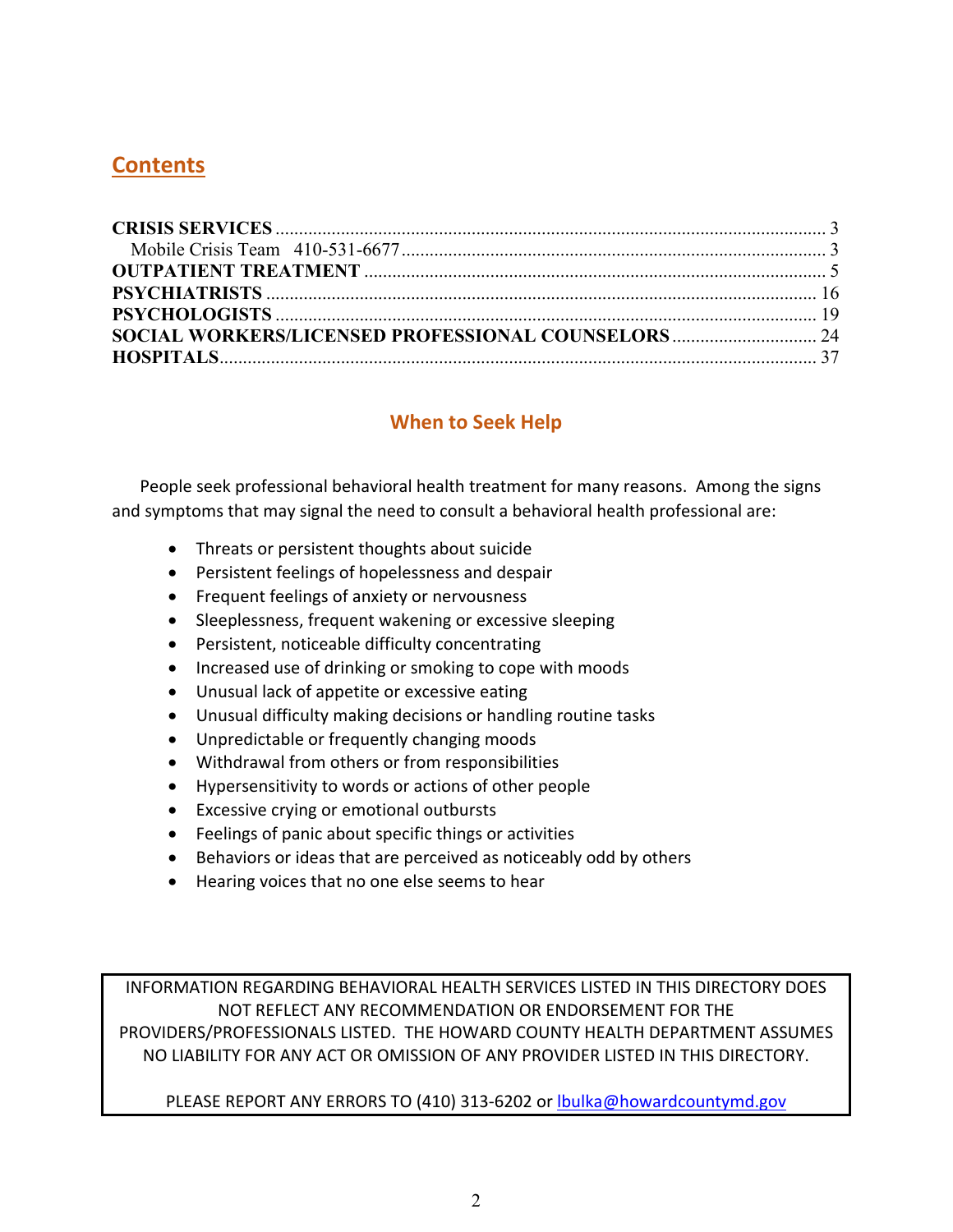# <span id="page-2-0"></span>**CRISIS SERVICES**

# <span id="page-2-1"></span>**Mobile Crisis Team 410-531-6677**

MCT is a partnership between the Police Department, Humanim, and Grassroots Crisis Intervention. During hours of operation, MCT staff is able to respond to a psychiatric crisis identified by the police. MCT is available by calling 410-531-6677, or by calling 911 and requesting the Mobile Crisis Team. Two mental health professionals go the location of the individual and explore support to de-escalate the crisis and help the person in trouble. If there is an issue of safety, the team is able to gain police assistance to have the person transported to the Howard County General Hospital Emergency Department for a thorough psychiatric evaluation. MCT will refer the individual and family members to available community resources and follow-up to assure linkage.

### **Grassroots Crisis Intervention Center**

**6700 Freetown Road Columbia, MD 21044 410-531-6677 or 410-531-6006 24 Hour Hotline: 2-1-1** [grassrootscrisis.org](https://grassrootscrisis.org/)

Provides telephone counseling, free walk-in counseling, emergency shelter for the homeless, a 24-hour suicide hotline, Mobile Crisis Team, and a Runaway Teen Program that provides crisis intervention for runaway youth and their families. All services are free. Marylanders with mental health or substance use issues are encouraged to "Call 211 and Press One" to reach Maryland Crisis Connect, a crisis response service staffed 24/7, or the hotline, which is available to ALL Maryland residents 24/7, 365 days a year. Immediate access is available to Language Line for telephone interpretation.

# **Kidsline**

# **410-461-1833**

United Way sponsored telephone counseling for youngsters during after-school hours.

### **Youth Crisis Hotline**

**2-1-1** Crisis intervention, support and referrals.

# **Runaway Hotline**

# **1-800-621-4000**

A national service based in Chicago. Provides assistance to runaway children, including transportation, crisis intervention, advice to parents and a message center.

### **For All Seasons, Inc. Hotline**

# **[forallseasonsinc.org/rape-crisis-center](http://www.forallseasonsinc.org/rape-crisis-center) [info@forallseasonsinc.org](mailto:info@forallseasonsinc.org) 410-820-5600 (English) 1-800-310-7273 (Toll Free, English) 410-829-6143 (Spanish)**

Offers mental health services for children, adolescents, adults, couples, and families with issues related to grief, divorce, domestic violence, abuse, and marital/family problems and dynamics.

# **Crisis Textline Text HOME to 741741** [www.crisistextline.org](http://www.crisistextline.org/)

24/7 free service

### **There is Hope App**

Grassroots Suicide Prevention App Download the free app in both Apple and Google Play stores. [www.grassroots.hocomojo.org/services/there-is-](http://www.grassroots.hocomojo.org/services/there-is-hope-app)

[hope-app](http://www.grassroots.hocomojo.org/services/there-is-hope-app)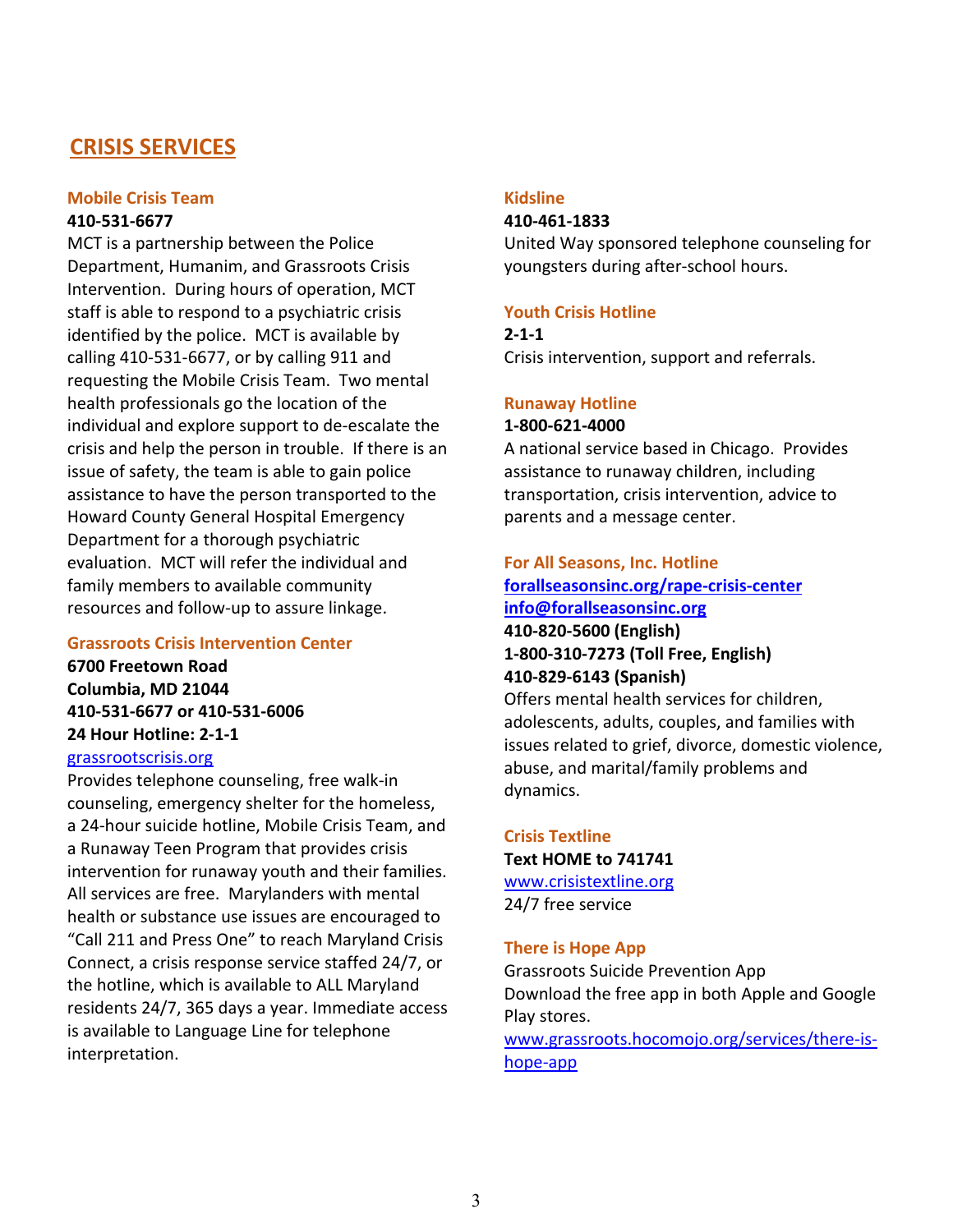**Help 4 MD Youth** [www.help4mdyouth.org/chat](http://www.help4mdyouth.org/chat) Monday - Friday, 4:00-9:00 PM

# **National Suicide Prevention Lifeline**

[www.suicidepreventionlifeline.org/gethelp/lifelin](http://www.suicidepreventionlifeline.org/gethelp/lifelinechat)

[echat](http://www.suicidepreventionlifeline.org/gethelp/lifelinechat)

**1-800-273-8255**.

Free 24/7 confidential crisis support.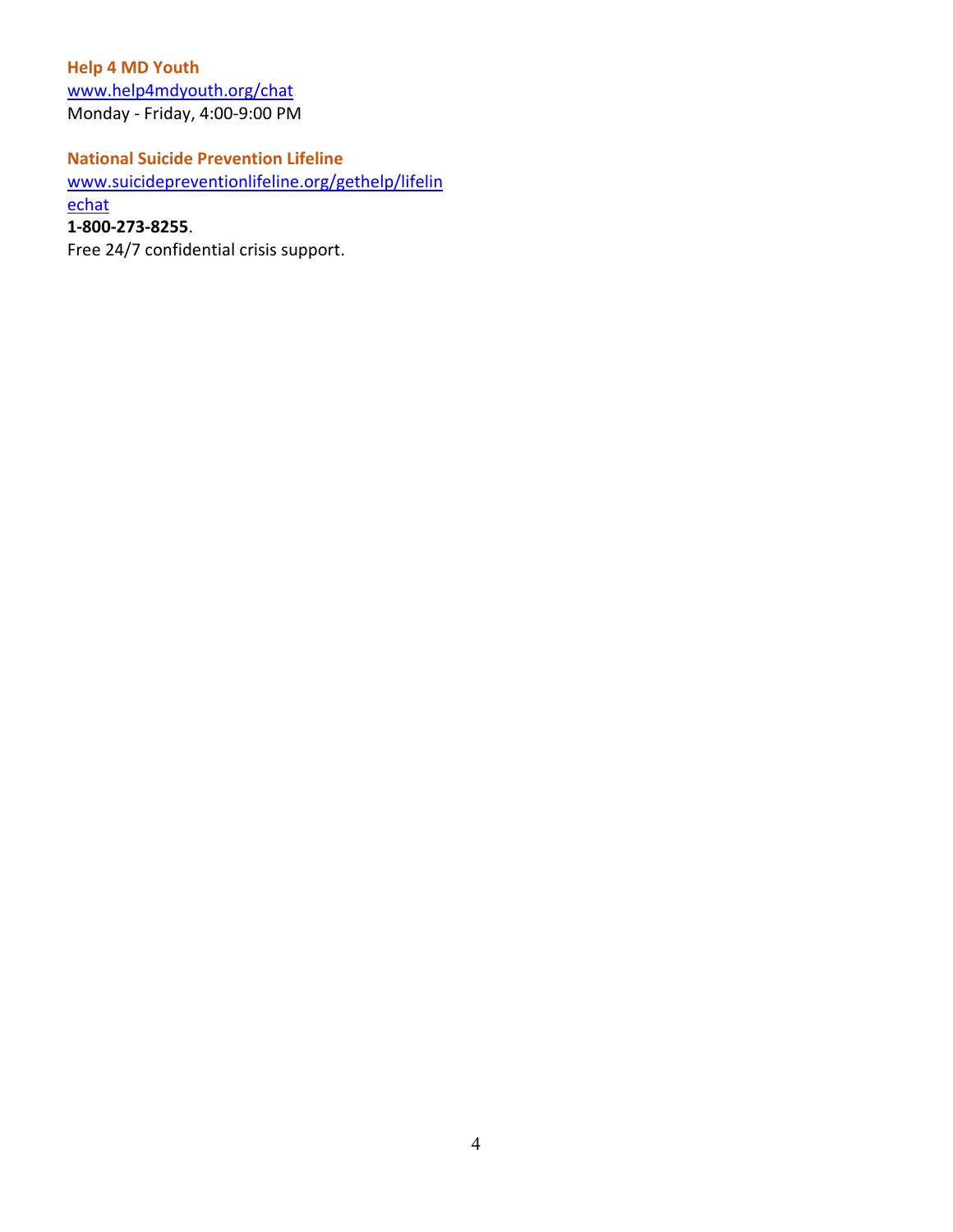# <span id="page-4-0"></span>**OUTPATIENT TREATMENT**

# **Advanced Behavioral Health Intake Coordinator: 301-345-1022 Fax Referrals: 301-560-5558**

# [www.abhmaryland.com](http://www.abhmaryland.com/)

Off-site Counseling Services (OCS) – In-home therapy provided by licensed therapists to children, adolescents and their families who have Medicaid/MA as their health insurance. Minimum 2 visits per week in the home, school or other client-determined location. Goals:

- Reduce risk of out-of-home placement (hospitalization, foster care, detention)
- Reduce risk of higher intensity school placement
- Improve mental health/well-being of children, adolescents and their caregivers
- Reduce family conflict
- Improve family functioning
- Increase pro-social behaviors in home, school and community

Empower individuals and families to explore, define and make better behavioral choices.

# **Alternative Counseling & Wellness Center**

# **5136 Dorsey Hall Rd, 2nd floor Ellicott City, MD 21042 410-828-0101 / Fax 410-828-6262**

[www.alternativecounseling.net](http://www.alternativecounseling.net/) [info@alternativecounseling.net](mailto:info@alternativecounseling.net)

Private practice serving children, adolescents, adults, seniors, couples and families with a holistic viewpoint utilizing the latest methodologies.

Insurance: Medicare, Medical Assistance, Aetna, Cigna, Blue Cross Blue Shield, Tricare, Magellan, Johns Hopkins

### **Anxiety Treatment Center of Maryland**

# **7130 Minstrel Way, Suite 125 Columbia, MD 21045 410-800-7591 / Fax 443-917-2068**

### [www.anxietymaryland.com](http://www.anxietymaryland.com/)  [info@anxiety-treatment-center.com](mailto:info@anxiety-treatment-center.com)

This is a fee-for-service specialty behavioral health clinic offering cognitive and behavioral treatments for anxiety and related disorders. Treats children, adolescents, and adults experiencing problems with: selective mutism, social anxiety, separation anxiety, generalized anxiety, specific phobias, panic, agoraphobia, obsessive compulsive disorder, chronic tics or Tourette syndrome, hair-pulling or skin-picking conditions, depression, disruptive behavior, elimination disorders (toilet training difficulties), sleep problems, and co-occurring medical problems such as GI/urological problems, headaches, chronic pain, kidney disease, and diabetes. Provides services for all ages. Insurance: out of network

# **Applied Behavioral Mental Health Counseling**

# **1997 Annapolis Exchange Parkway, Suite 300 Annapolis, MD 21401 410-231-7613 / Fax 718-874-0052**

### [www.appliedabc.com](http://www.appliedabc.com/)

Applied Behavioral Mental Health Counseling provides home based behavioral therapy (ABA) for children and young adults ages 0-21. We strive to provide the best possible clinical techniques for children with ASD (Autistic Spectrum Disorder) and other pervasive developmental disorders. Insurance: Autism services are covered by many insurance policies.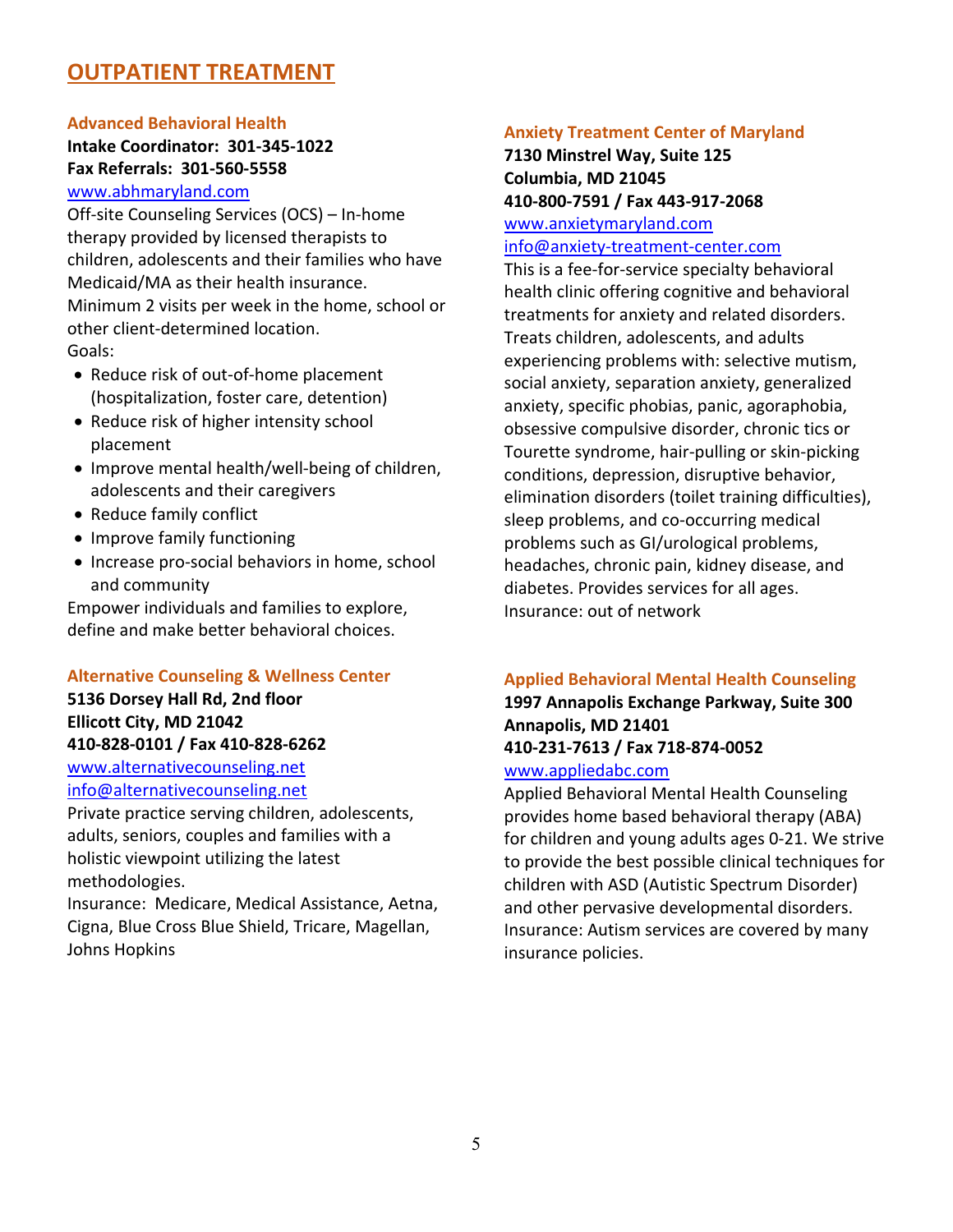### **Blake Psychotherapy & Associates**

**10632 Little Patuxent Parkway, Suite 340 Columbia, MD 21044 443-988-2024/410-988-2024 Fax** [blaketherapy.com](https://blaketherapy.com/)

[sblake@blaketherapy.com](mailto:sblake@blaketherapy.com)

Outpatient therapy & nutrition center specializing in eating disorders, addictions, Asperger's, mood disorders and trauma. Utilize therapies such as Cognitive Behavioral Therapy (CBT), Dialectical Behavior Therapy (DBT), Psychodynamic Therapy, Person Centered Therapy, Mindfulness and Short-Term Solution Based Counseling. Nutritionists can work with all mental health issues, as well as working with individuals with medical issues. Serves children, adolescents and adults ages 10+. Insurance: Self-pay

#### **The Body Mind Center**

# **5026 Dorsey Hall Drive, Suite 205 Ellicott City, MD 21042 410-530-9538**

# **[www.thebodymindcenterofmd.com](http://www.thebodymindcenterofmd.com/) [info@thebodymindcenterofmd.com](mailto:info@thebodymindcenterofmd.com)**

In person and Online outpatient therapy services to treat adults and adolescents with childhood trauma histories, "single event" traumas, anxiety disorders and/or those living with chronic pain conditions. Therapists at The Body Mind Center have in depth trauma informed training as well as 20+ years of extensive experience in providing evidenced based therapies, including Certification in EMDR and Somatic Psychotherapy. Depending on the Therapist with whom clients work, pet therapy may also be available via a 35 lb. Beagle, who has completed both the Canine Good Citizens and Pet Therapy training programs. Insurance: Self-Pay, Out-of-Network

#### **Center for Children – Howard County**

**5103B Dorsey Hall Drive Ellicott City, MD 21042 240-320-2023**

### [www.center-for-children.org/](http://www.center-for-children.org/) [info@center-for-children.org](mailto:info@center-for-children.org)

The Center for Children offers a wide variety of mental and behavioral health services. We offer more than 19 programs geared toward children and families. Our team of professional clinicians provide comprehensive mental health services including individual and family therapy, play and group therapy, psychological testing and evaluations, and mental health evaluations.

# **Center for Child and Family Trauma�c Stress at Kennedy Krieger**

# **9730 Patuxent Woods Drive Columbia, MD 21046 443-923-5980 / Fax 443-923-5905**  [www.kennedykrieger.org](https://www.kennedykrieger.org/patient-care/centers-and-programs/traumatic-stress-center)

Mental health treatment to children, adolescents and families who have experienced trauma such as: physical or sexual abuse, neglect, domestic violence and community violence. Education and training for parents, professionals and community organizations, promotion of greater understanding of the developmental, emotional and behavioral consequences of trauma, and communication of the most effective ways to provide care**.** 

Language: Spanish

Insurance: Medical Assistance, Tri-Care and most private insurance plans

# **Chase Brexton Health Care: Columbia Center**

**5500 Knoll Drive, Suite 370 Columbia, MD 21045 410-837-2050 x2050 (x4301 en Español)** [www.chasebrexton.org](https://www.chasebrexton.org/)

Services and programs include adult primary care; pediatric care; HIV, Hep C, & Infectious Disease care, including free, walk-in HIV testing; transgender primary care (pediatric & adult);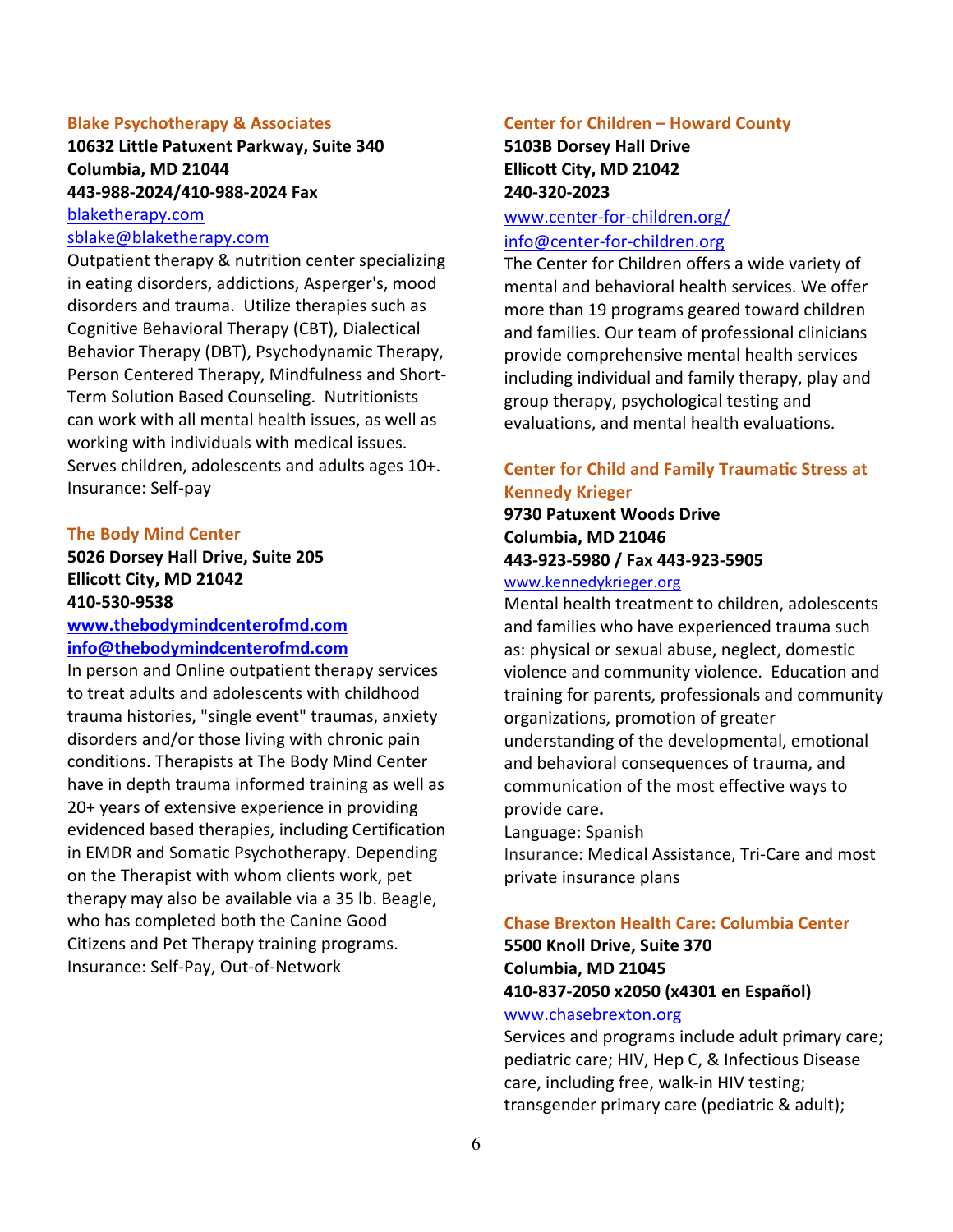dental care (pediatric & adult); behavioral health treatment, social work & outreach services; fullservice pharmacy and on-site lab services. Language: English, Spanish Insurance: Medical Assistance, most commercial insurances, sliding fee scale. Accepts clients that are uninsured or under-insured.

### **Clinical Service Connections, Inc.**

# **8930 Route 108, Suite A Columbia, MD 21045 443-276-3125 / Fax 443-661-1175 [info@clinicalserviceconnect.com](mailto:info@clinicalserviceconnect.com)**

PRP services for adults and minors include a full range of rehabilitation activities and supports. Services for adults are organized to facilitate an individual's wellness self-management and recovery which includes the ability to self-direct and manage activities of daily living, including self-care skills; community living/social skills and essential independent living skills. Services for minors will facilitate growth and development of semi-independent living skills; interactive skills with peers, family, adults; Symptoms management (i.e. anger management); self-care skills; productive use of community/family resources to enhance development in school, at work, etc. A counselor will work closely with the person-served to develop a plan that will identify self-defined goals/objectives for achieving and maintaining personal mental health and wellness.

Target Group: minors age 10-17; adults age 18- 64; open to all eligible regardless of age. Will serve individuals with co-occurring diagnosis of intellectual disability. Insurance: Medicaid

### **Collaborative Counseling Center, TMS 5560 Sterrett Place, Suite 201**

# **Columbia, MD 21044 443-546-1100**

[www.collaborativecounselingtms.com](http://www.collaborativecounselingtms.com/) [info@collaborativecounselingtms.com](mailto:info@collaborativecounselingtms.com)

Individual, group and family counseling, art therapy and cognitive behavioral therapy. Psychiatric services include Diagnostic Evaluation and medication management. offering Neurostar TMS Therapy; this non-invasive treatment provides a promising future for those who are not satisfied with the results of standard drug therapy due to lack of efficacy or intolerable side effects. CCC TMS helps clients find emotional wellness through an experience that will Map Your Journey, Activate Your Brain and Restore Your Hope. By using a collaborative approach in a nurturing environment, we aim to provide a personalized experience through your Transcranial Magnetic Stimulation (TMS) Therapy journey. Led by our Medical Director, Dr. Brett Greenberger, a Board Certified Child, Adolescent and Adult Psychiatrist Insurance: Carefirst, Aetna, Medicaid, Medicare

# **Columbia Treatment Center**

**5570 Sterrett Place, Suite 205 Columbia, MD 21044 410-730-1333** <https://www.columbia-treatment.com/> [cactar@verizon.net](mailto:cactar@verizon.net)

Substance abuse and mental health counseling for adolescents and adults. Suboxone treatment. Language: American Sign Language Insurance: Self-pay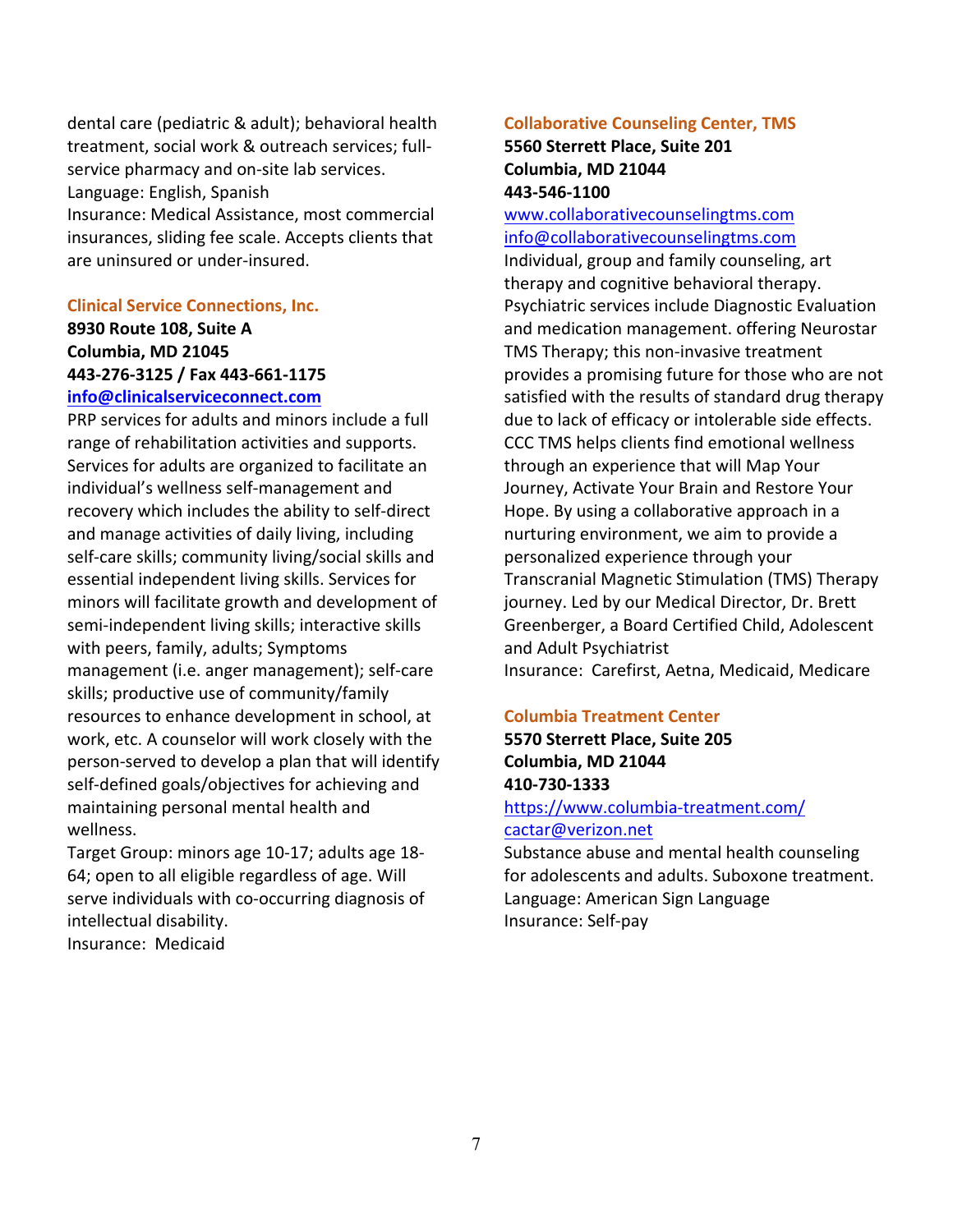### **Columbia Counseling Center**

## **5525 Twin Knolls Road, Suite 327 Columbia, MD 21045 410-992-9149**

### [www.counselingmaryland.com](http://www.counselingmaryland.com/)

Outpatient psychological and psychiatric services for children, adolescents, adults, couples and families. Diagnostics and treatment for ADD/ADHD. Medication evaluation and management.

### **Community Behavioral Health**

# **10774, 10770 & 10810 Hickory Ridge Road Columbia, MD 21044**

### **844-224-5264 x16 / Fax 888-509-0010**  [www.communitybehavioralhealth.net/contact](http://www.communitybehavioralhealth.net/contact)

Early Intervention, Intensive Outpatient, Partial Hospitalization. Buprenorphine, Vivitrol. Adult and adolescent services. Insurance: Self-pay, Medicaid

### **Congruent Counseling Services**

# **10630 Little Patuxent Pkwy, Suite 209 Columbia, MD 21044 410-740-8066 / Fax 410-740-8068**

### [www.congruentcounseling.com](http://www.congruentcounseling.com/)

Individual, family, marital, and group counseling. Psychiatrist on staff provides psychiatric evaluations and medication management. Therapists on staff who specialize in working with children, teens, and adults. Issues addressed include: depression, anxiety, attention deficit, acting out behaviors, substance use and addictions, marital difficulties. Dialectic Behavioral Treatment (DBT) for ages 8-21. Language: Spanish Insurance: Most insurance plans accepted

### **Counseling Resources, Inc.**

# **8388 Court Avenue Ellicott City, MD 21043 410-461-8662 / Fax 410-480-4744**

Co-occurring mental health and substance use disorders, outpatient, adolescent and adult, DWI Education. Adult and adolescent services. Insurance: Self-pay with a sliding fee

### **Crossroads Psychological Associates**

**10784 Hickory Ridge Road Columbia, MD 21044 410-964-0425 / Fax 410-964-0515** [www.crossroadspsych.net](https://www.crossroadspsych.net/)

### [frontdesk@crossroadspsych.net](mailto:frontdesk@crossroadspsych.net)

Individual adolescent, child and adult therapy, adolescent group therapy, adult group therapy, middle school group therapy, social skills group, family/couples' therapy, medication management, psychological testing. Language: German, Hebrew, Yiddish Insurance: Self-pay

### **Elkridge Family Psychiatry**

**7257 Parkway Drive, Suite 250 Hanover, MD 21076 443-492-9885 / Fax 443-820-3754**  [www.elkridgepsychiatry.com](http://www.elkridgepsychiatry.com/)

[doctorshin@elkridgepsychiatry.com](mailto:doctorshin@elkridgepsychiatry.com)

Outpatient treatment to the whole family, including children, teenagers, adults, and elders. Patients of all ages with concerns regarding mental illness, emotional disturbance, and abnormal behavior are welcome. Psychotherapy, Dialectic Behavioral Treatment (DBT) for ages 13+, and medication management services available.

Insurance: out-of-network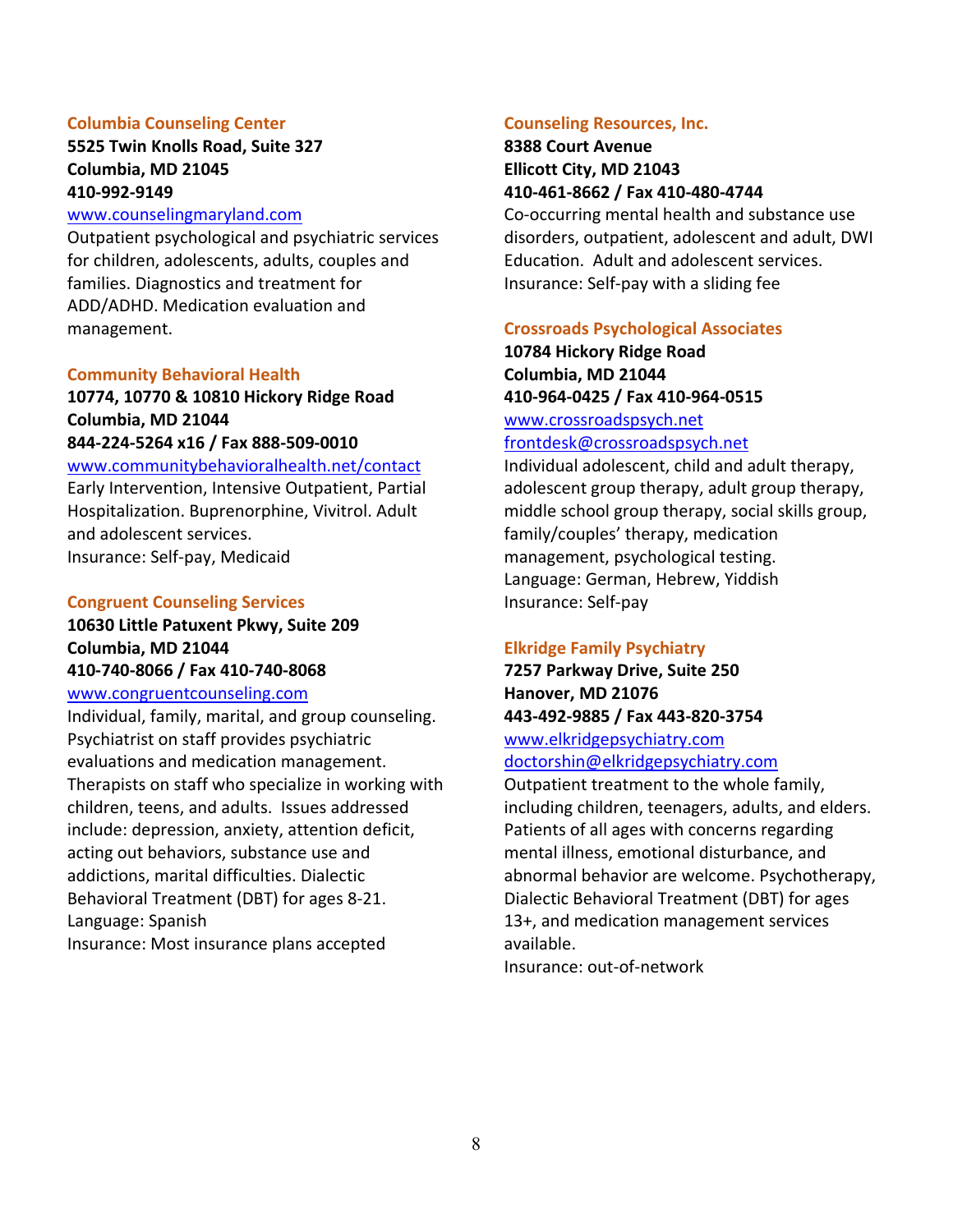### **The Family Center & Associates**

### **4785 Dorsey Hall Drive, Suite 109 Ellicott City, MD 21042 410-531-5087**

[www.thefamilycenter.tv](http://www.thefamilycenter.tv/) [thefamilycenter2@msn.com](mailto:thefamilycenter2@msn.com)

ADD/ADHD, counseling: adolescent, child/pediatric, couples, family, individual therapy. Pain management/biofeedback training, psychological/psycho-educational assessments, sports counseling and medication management. Child bereavement groups. Insurance: Self-pay Language: Farsi, French, Arabic

### **Focused Solutions, LLC**

**5550 Sterrett Place, Suite 200 Columbia, MD 21044 410-884-6031 / Fax 410-884-6134**  [www.focusedsolution.net](http://www.focusedsolution.net/)

Outpatient counseling services. Insurance: Carefirst, BC/BS, Cigna, United Healthcare, APS, Magellan, InforMed/Conifer, Tricare, Medicare, Johns Hopkins Healthcare, Aetna, MHN, Medical Assistance, Multiplan/PHCS

#### **Gladstone Psychiatry and Wellness**

**Lakeview Office Terrace 9841 Broken Land Parkway, Suite 211 Columbia, MD 21046 443-708-5856**

### [Gladstonepsych.com](http://www.gladstonepsych.com/)

Specializes in Addictions, Adult Psychiatry, Adolescent Psychiatry, Anxiety, ADD/ADHD, Bipolar Disorder, Depression, OCD, Panic Disorder Language: American Sign Language Insurance: BC/BS, CareFirst, Aetna, and Cigna

### **Halcyon Clinical Services, LLC**

**6304 Woodside Court, Suite 110G Columbia, MD 21046 443-855-4631 / Fax 425-795-1406** [www.HalcyonClinical.com](http://www.halcyonclinical.com/) [admin@halcyonclinical.com](mailto:admin@halcyonclinical.com)

Halcyon Clinical Services provides outpatient mental health services to children, adults, and families. We are trained experts in Dialectical Behavior Therapy (DBT), Cognitive Behavioral Therapy (CBT), and Motivational Interviewing (MI). Additionally, we coordinate with primary care physicians regarding behavioral health needs.

### **HC Drug Free**

**5305 Village Center Drive, Suite 206 Columbia, MD 21044 443-325-0040** [www.hcdrugfree.org](http://www.hcdrugfree.org/) [info@hcdrugfree.org](mailto:info@hcdrugfree.org)

Provides resources and education on prevention, treatment, recovery, and health and wellness to help Howard County residents develop knowledge and skills to understand and address behavioral health (substance use and mental health) disorders.

### **The Howard Group, LLC**

**10750 Hickory Ridge Road, Suite 113 Columbia, MD 21044 443-542-9455**

# [www.thehowardgroupllc.com](http://www.thehowardgroupllc.com/) lhoward@thehowardgroupllc.com

Individual, family and group counseling for adolescents and adults from diverse backgrounds. Counseling approaches have been effective, particularly to the unique challenges faced by African-American males.

### **Holis�c Child Psychiatry**

**Phyllis Heffner, MD 10801 Hickory Ridge Road, Suite 215 Columbia, MD 21046 410-260-0344 / Fax 410-260-0344**  [www.holis�cchildpsychiatry.com](http://www.holisticchildpsychiatry.com/) [holis�cchildpsychaitrist@gmail.com](mailto:holisticchildpsychaitrist@gmail.com)

Holistic and Integrative Child and Adolescent Psychiatry with primary focus on assessing and treating symptoms of Autism, Attention Deficit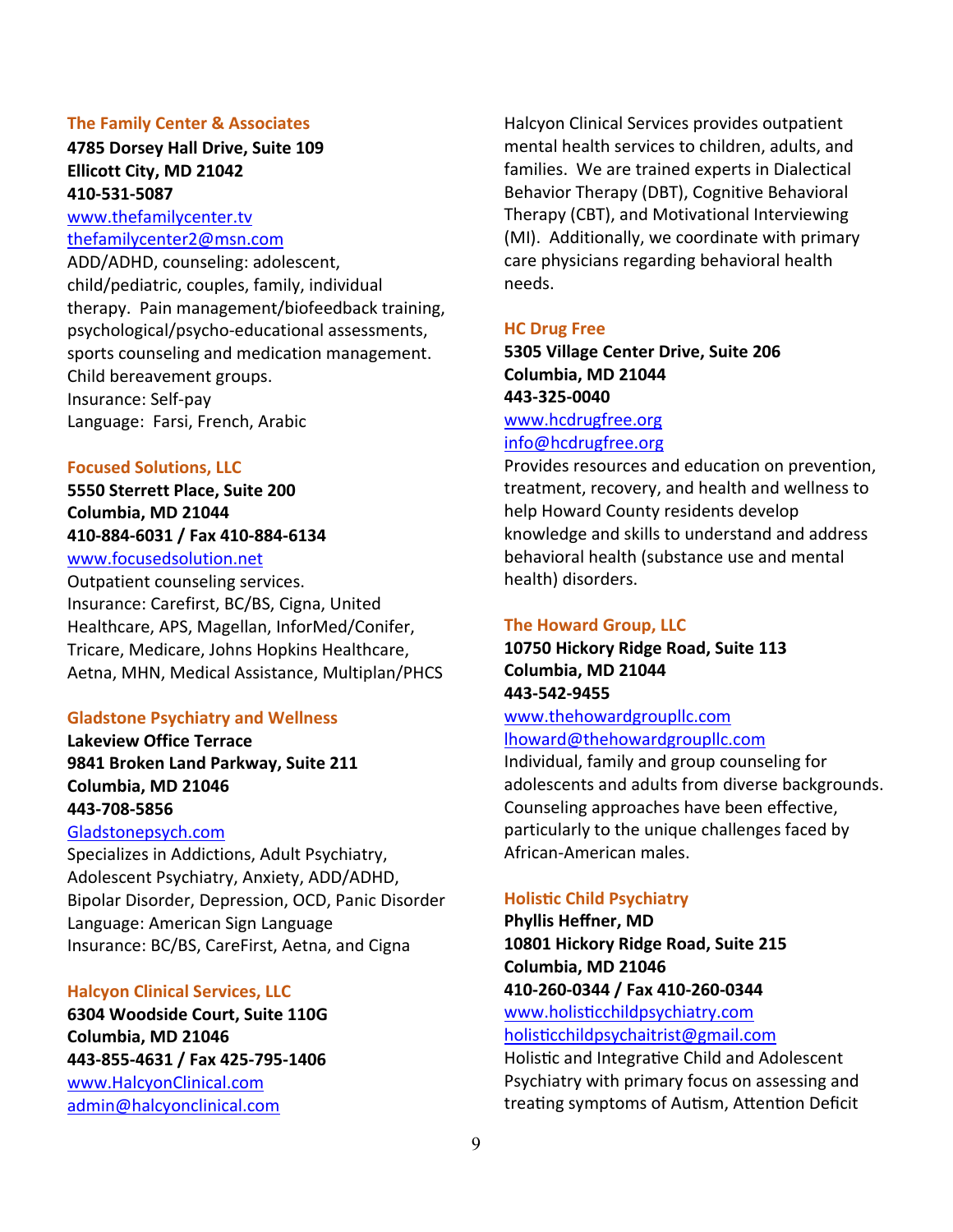Hyperactivity Disorder, Depression and Anxiety and more in people from age 2 - 65 using biomedical, nutritional, lifestyle, stress management, EEG Neurofeedback, Heart Rate Variability Training, and other techniques to lessen or avoid the use of medication if possible. Insurance – Private pay, out of network for all insurance

### **Hope Counseling Center**

**3881 Ten Oaks Road, 2A Glenelg, MD 21737 410-489-4550 (Dawn Duignan, LCSW-C) 443-520-1005 (Jim Piffath, LCPC) 443-812-5976 (Marsha Andre, LCSW-C) [www.hopecounselingctr.com](http://www.hopecounselingctr.com/) [dawnduignan@verizon.net](mailto:dawnduignan@verizon.net)**

Provides mental healthcare to our community and improving the lives of individuals and their families. We provide individual and group counseling to children, youth, families, adults and couples.

Insurance: most insurances accepted

### **Humanim**

**6355 Woodside Court Columbia, MD 21046 410-381-7171**

# [www.humanim.com](http://www.humanim.com/)

Humanim provides youth services to support success at school, in the community, and at work. Some of these services include student enrichment and education programs, vocational training and opportunities, and mentoring and outreach.

Insurance: Medical Assistance, some private pay

### **Innovative Psychiatry**

# **9256 Bendix Road, Suite 200-B Columbia, MD 21045 443-542-0773**

### [www.columbiapsychmd.com](http://www.columbiapsychmd.com/)

Innovative Psychiatry provides comprehensive mental health care to children, adolescents, and adults. Individual needs are met through assessment, medication evaluation, and psychotherapy. The goal of the patient-centered approach is to ensure the treatment plan is designed to meet the patient's need.

### **Innovative Therapeutic Services**

**14440 Cherry Lane, Suite 208 Laurel, MD 20707 301-604-1458 / Fax 301-604-1459**  [www.innovativetherapy.org](http://www.innovativetherapy.org/) [mpaul@innovativetherapy.org](mailto:mpaul@innovativetherapy.org)

Mental health support, community and home visits. On-site services for psychiatric evaluations and medication management. Individual, family and group therapy to children and adults. Psychiatric Rehabilitation Program (PRP) services to children and adults. Language: Spanish, Chinese Insurance: MA, private insurance, EAP

### **Integrative Counseling, LLC**

**10630 Little Patuxent Pkwy, Suite 209 Columbia, MD 21044 410-740-8067 / Fax 410-740-8068** 

### [www.integrative-counseling.com](http://www.integrative-counseling.com/)

Treatment Groups for Substance Use, Abuse, and Dependence. Single Weekend DUI/DWI education program (State of MD Certified), DUI/DWI and Citation Services, Intensive Outpatient Program for Addiction and Dual Diagnosis for Teens and Adults, Parent Support, Relapse Prevention, Anger Management, Marriage/Couples Groups. Educational and Psychological Testing. Psychiatrists and Nurse Practitioner licensed to prescribe medication on staff. Language: Spanish Insurance: Self-pay and out of network private insurance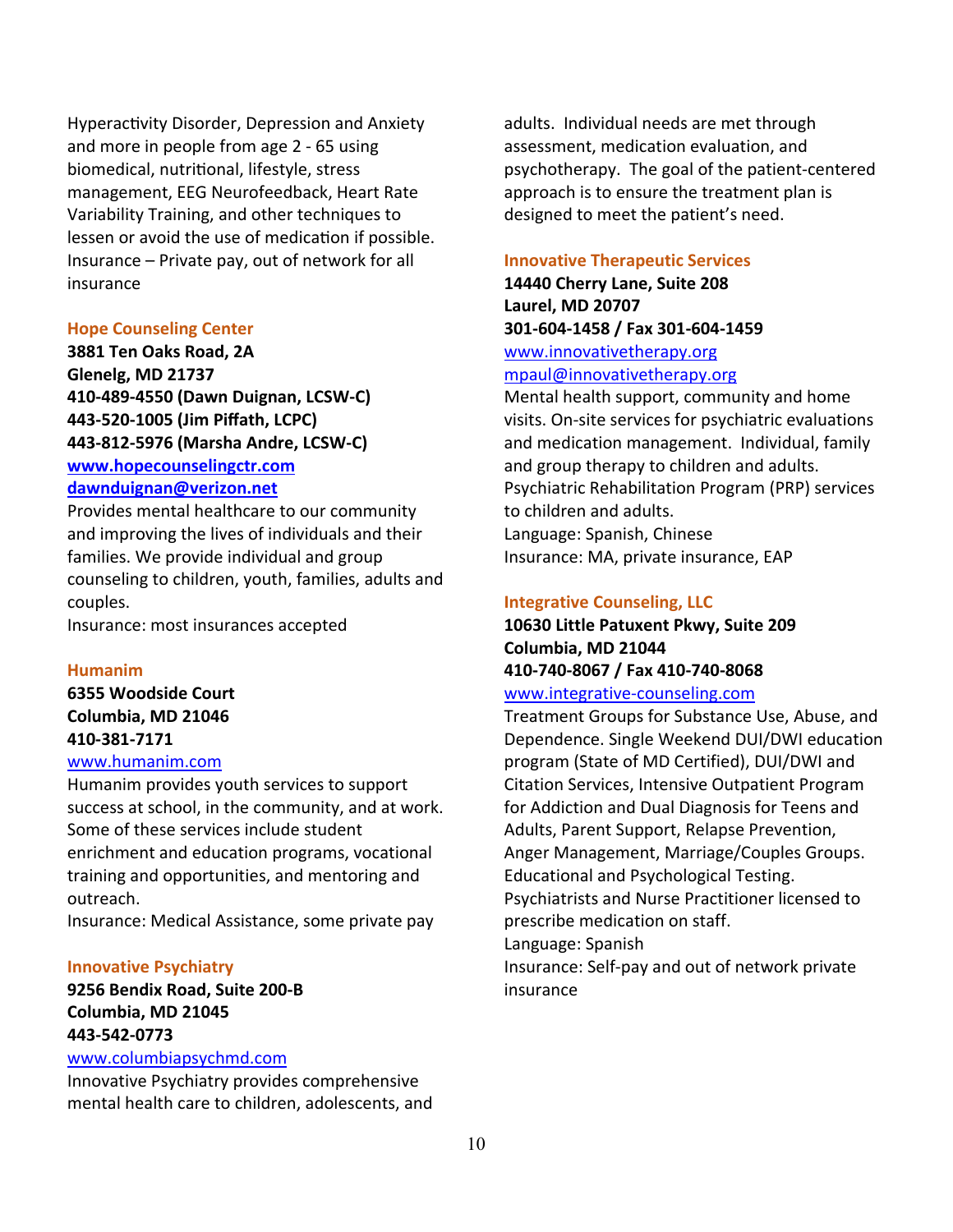# **Johns Hopkins Department of Psychiatry & Behavioral Health Sciences at Howard County**

**10710 Charter Dr Suite G010 Columbia, MD 21044 410-720-8530 / Fax 410-720-7263** 

### [www.hopkinsmedicine.org](https://www.hopkinsmedicine.org/howard_county_general_hospital/services/psychiatry/)

Outpatient, General psychiatry for Adults, Adolescents and Adults with Eating disorders Insurance: Private insurance and Medicaid

### **Kennedy Krieger Institute**

# **9810 Patuxent Woods Drive, Suite C Columbia, MD 21046 443-923-7508**

### [www.kennedykrieger.org](http://www.kennedykrieger.org/)

Provides assessment and treatment of children ages 2-18 with behavior problems, including sleep difficulties, tantrums, toileting issues and noncompliance in very young children, aggression, parent-child interaction issues, poor social skills and conduct-related problems in school-age youth. Specializes in serving both typically-developing children, and those with developmental delays and disabilities, such as autism spectrum disorders and intellectual disability.

### **LifePath Counseling Services**

# **5122 Aver Court Columbia, MD 21044 410-227-9074**

### [www.barbarapolonsky.com](http://www.barbarapolonsky.com/)

Individual, child, adolescent, & family counseling. Therapy for personal growth and life changes, relationships/marital issues, parent-child relationships and discipline, anxiety/depression, cognitive-behavior modification and behavioral management, divorce/separation. Children's Life Skills Groups; ADHD, Asperger's, grief/loss, organizational/study skills, divorce/separation, anxiety.

Insurance: Self-pay

### **Life Renewal Services**

# **10805 Hickory Ridge Road, Suite 103 Columbia, MD 21044 410-387-2763 / Fax 410-387-2764**  [www.liferenewalservices.net](http://www.liferenewalservices.net/)

Psychiatric evaluations, psychiatric medication management, co-occurring treatment, Psychiatric Rehabilitation for adults and minors, outpatient mental health clinic for adults and minors Insurance: Self-pay, Medicaid, and PPO with out of network benefit.

# **Lighthouse Center for Therapy and Play 10632 Little Patuxent Parkway, Suite 327 Columbia, MD 21044 443-864-5647 / Fax 443-276-0905**

### [www.lighthouseplaytherapy.com](http://www.lighthouseplaytherapy.com/)

A private group practice that works specifically with adults, children, and families (ages 0-64). We have a Registered Play Therapist-Supervisor on staff, trauma professionals and are a traumainformed practice. We accept most insurance plans and will work with those clients that are unable to access services.

Insurance – Medicaid, Medicare, Aetna, Cigna, CareFirst BC/BS, Magellan, Beacon Health/ValueOptions

### **Martin Counseling and Associates**

# **5126 Dorsey Hall Drive, Second Floor Ellicott City, MD 21042 443-610-2404**

# [www.martincounselingllc.com](http://www.martincounselingllc.com/) [ericamartinllc@gmail.com](mailto:ericamartinllc@gmail.com)

Provides comprehensive mental health and substance abuse assessment, evaluation and therapeutic services for adolescents, adults, and families. Mental health issues, to include: Anxiety Disorders, Mood Disorders, PTSD and Complex PTSD and Dissociative Disorders, Mood Disorders, ADHD, OCD, Conduct Disorders, Attachment Disorders, and related Substance Abuse Disorders. Alternative treatment modalities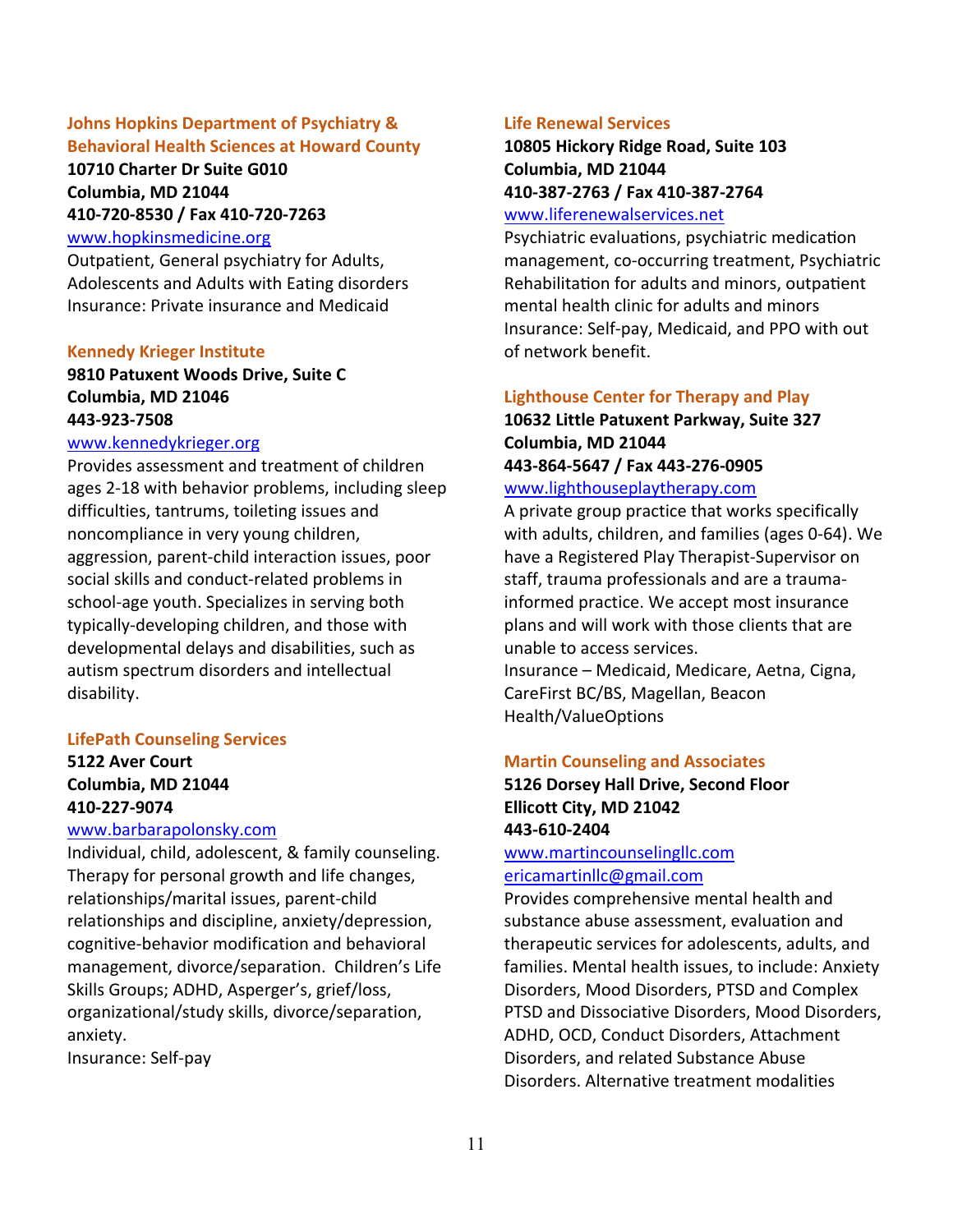include, acupuncture, Reiki, reflexology, holistic nursing and holistic medicine.

### **The Maryland Centers for Psychiatry**

# **3454 Ellicott Center Drive, Suite 106 Ellicott City, MD 21043 410-461-3760 / Fax 410-461-0526**

### [www.marylandpsychcenters.com](http://www.marylandpsychcenters.com/)

Specialized and general mental health services for children, adolescents, and adults. Multidisciplinary teams evaluate a wide range of behavioral, learning and emotional problems and then design a program of care. The Centers also offer Neuropsychological testing.

### **Milestones Counseling and Consulting Services**

# **10632 Little Patuxent Parkway, Suite 330 Columbia, MD 21044 443-574-4295 / Fax 443-574-6515 [www.milestonesccs.com](http://www.milestonesccs.com/) gina@milestonesccs.com**

Help clients develop social skills, with mood issues, with distractibility/inattention, with nervous feelings, grief and loss, trauma, and general developmental issues. Experienced clinicians in helping clients with special educational needs including developmental disabilities including those with high functioning autism, intellectual disabilities, and various other learning disabilities and that interfere with learning. Provides individual therapy, family therapy, group therapy, & consulting services. Areas of expertise include: ADHD, anger management, anxiety, autism, behavioral issues, bipolar disorder, coping skills, depression, school/learning issues, mood disorders, parentchild conflict, and family systems. Treatment modalities include: Cognitive Behavioral Therapy (CBT), Family Systems, Solution Focused Brief Therapy (SFBT), Trauma Focused, Play Therapy, & Motivational Interviewing.

Insurance: BlueCross BlueShield (BCBS), CareFirst, Magellan, Cigna, Medicaid, Medicate, Out of Network

### **MPB Group, Inc**

# **6440-D Dobbin Road Columbia, MD 21045 410-730-2385 / Fax 866-371-5933**

# [www.mpbhealth.com](http://www.mpbhealth.com/)

Individual, family and group therapy, psychological and psychiatric evaluations, medication management to children, adolescents, and adults. Offers outpatient services as well as integrated (substance abuse) treatment services. Home Based Therapy available. Clinical issues: sexual abuse/physical abuse/neglect, attachment/bonding issues, trauma (PTSD), grief/loss & bereavement, substance abuse, anxiety/panic disorders, regulatory difficulties (ADHD, OCD), mood disorders (depression, anxiety), behavioral issues (oppositional defiant), play/therapy and parenting. We do not offer services related sex offense specific treatment. Insurance: Medicaid, BCBS, self-pay Language: Spanish

### **MSA – The Child and Adolescent Center**

# **10005 Old Columbia Road, Suite L260 Columbia, MD 21046 866-853-4397 (toll free) 443-259-0400 / Fax 443-259-0044**  [www.msachild.com](http://www.msachild.com/)

MSA is a comprehensive community-based outpatient treatment center servicing patients age 3 thru 21. Services include Psychiatric Intensive Outpatient Program for adolescents and the only children's Intensive Outpatient Program in Maryland. MSA provides traditional outpatient mental health care including psychiatric evaluations and medication management by board certified child/adolescent psychiatrists along with individual, family and group therapy by licensed therapist.

Insurance: Medicaid, Medicare and most major health insurance plans.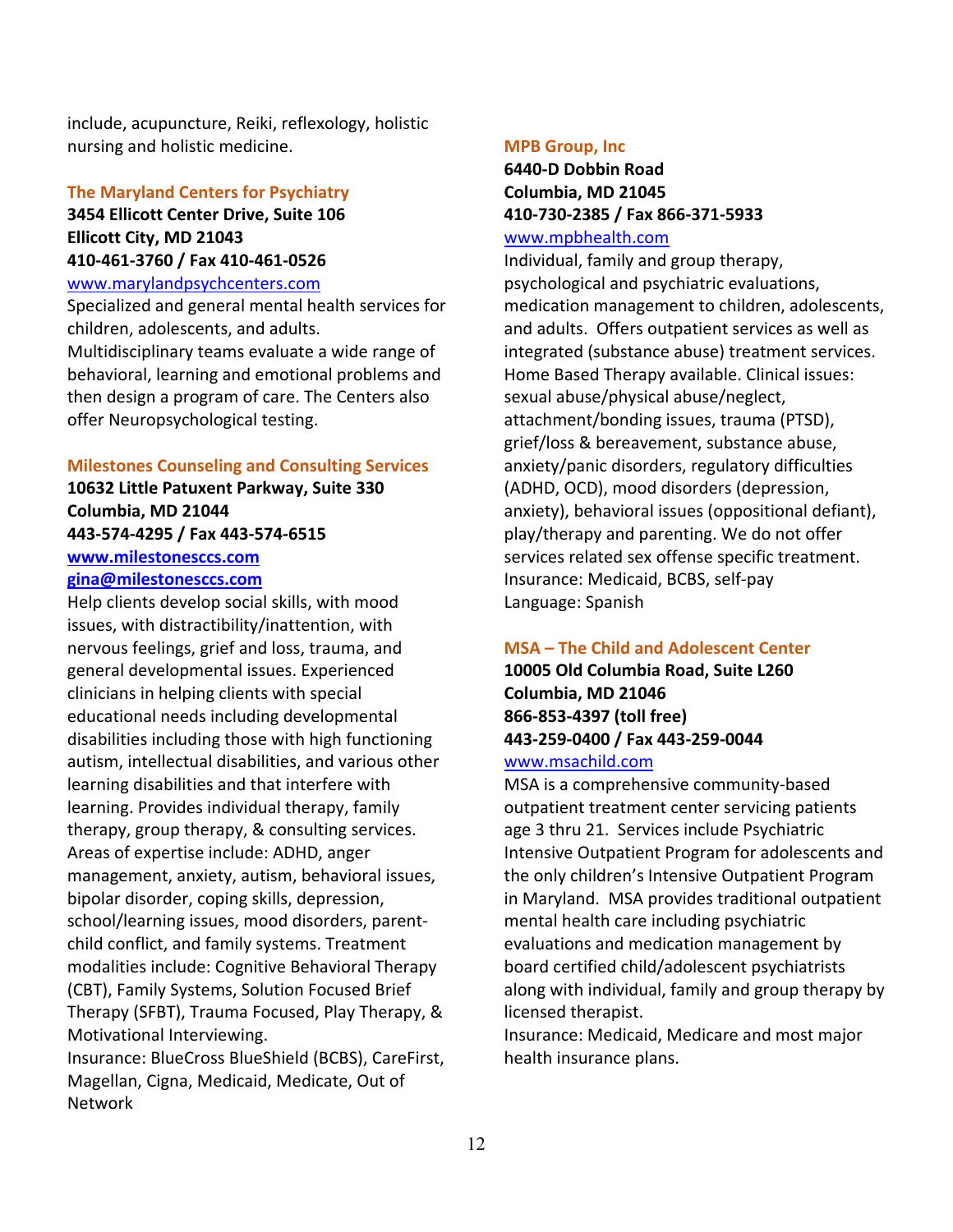### **My Covenant Place**

**10630 Little Patuxent Parkway, Ste 314-D1 Columbia, MD 21044**

### **410-200-9290**

### **<https://mycovenantplace.org/>**

Trauma-informed therapy; individual, group, and family counseling. Insurance: Aetna, Cigna, BCBS, Medicaid, Coventry

### **National Family Resiliency Center**

**10632 Little Patuxent Parkway, Suite 121 Columbia, MD 21044 410-740-9553**

### [nfrchelp.org](https://nfrchelp.org/)

Educational and therapeutic services for children and parents, individual, family and group therapy, KidsConnex, & TeenConnex, parent education seminars, co-parent consultation, child-focused access planning, online FamilyConnex parenting program, volunteer peer counseling, community education, publications and professional CEU training and certification.

### **Newport Academy**

**12300 Twinbrook Parkway, #250 Rockville, MD 20852 866-265-5898**

# [www.newportacademy.com](http://www.newportacademy.com/)

Provides outpatient and residential programs for adolescents and young adults (ages 12-27) who struggle with mental health conditions and substance use. Day school programs and continuing care programs are also available. Areas of treatment include depression, trauma, anxiety, addiction, suicide, eating disorders, behavioral addictions, and other mental health conditions.

Insurance: call for details

#### **New Vision Counseling, LLC**

**7360 Grace Drive Columbia, MD 21044 410-200-9825 [newvision-counseling.net](http://www.newvision-counseling.net/) [patd.newvision@gmail.com](mailto:patd.newvision@gmail.com)**

Private practice providing therapeutic services to adolescents, adults, couples, and families. Specializes in treating addiction, ADHD, anxiety, bipolar disorder, chronic pain, codependency, depression, substance abuse, women's issues, and issues related to LGBTQ+. Services provided for ages 14-62 Insurance: Self-pay, Medicaid, Out-of-Network

### **Potomac Programs**

**7945 Macarthur Boulevard, Suite 210 Cabin John, MD 20818**

# **[potomacprograms.com/washington-dc](http://www.potomacprograms.com/washington-dc) [john.pelletier@potomacprograms.com](mailto:john.pelletier@potomacprograms.com)**

Potomac Programs a leading provider of intensive (PHP, IOP, home + community-based) behavioral health services for teens & young adults ages 14- 24. In light of COVID-19, we have pivoted to offer a Virtual IOP for 6 days/week or 4 days/week, depending on individual level of care needs. Virtual individual, family, and psychiatry services round out our offerings. Insurance: Private health insurance as out of network provider

### **Psych Associates of Maryland**

**9520 Berger Rd, Suite 203 Columbia, MD 21046 410-290-6940 / Fax 410-290-9763**

### [www.pamllc.us](http://www.pamllc.us/)

Provides comprehensive behavioral health services for children, adolescents, adults, and the geriatric population. Services include psychotherapy, medication management, telehealth, TMS therapy, neuropsychological testing, evaluations, psychological testing, and applied behavior analysis (ABA).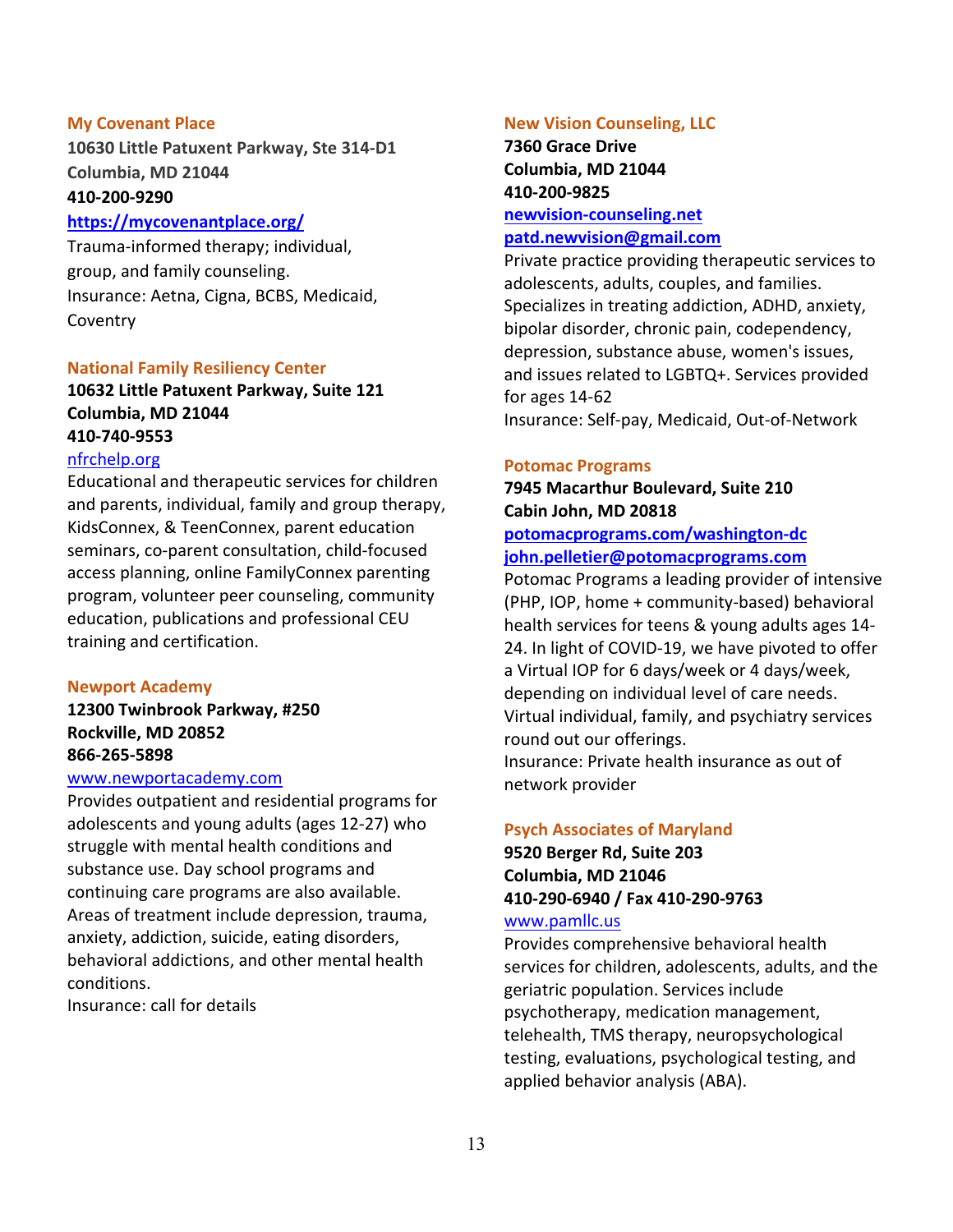# **Psychiatry Specialties Clinics, LLC**

# **3570 St. Johns Lane, Suite 207 Ellicott City, MD 21042 410-988-8092**

[www.psychmaryland.com](http://www.psychmaryland.com/) [psc@psychmaryland.com](mailto:psc@psychmaryland.com)

Provides treatment for all mental health and substance use concerns for youth ages 14+, adults, and older adults. Psychotherapy and medication management services available. Insurance: Medicare, all major insurances.

### **Sandstone Care**

# **11820 Parklawn Drive, Suite 430 Rockville, MD 20852 301-329-8067**

### [www.sandstonecare.com](https://www.sandstonecare.com/maryland?utm_source=GMBlisting&utm_medium=organic)

Drug, alcohol, and mental health treatment for teens and young adults. Treatment for mental health concerns include anxiety, depression, trauma, and personality disorders. Continuum of care program is provided; this includes medical detox, young adult residential treatment, or teen residential treatment, young adult day treatment, young adult intensive outpatient (IOP), and therapeutic sober living.

Insurance: Cigna, BlueCross BlueShield, Aetna, Humana, MultiPlan, UnitedHealthcare, United Behavioral Health, Value Options

#### **Sheppard Pratt Way Station**

# **9030 MD-108, Suite A Columbia, MD 21045 410-740-1901 / Fax 410-740-2503**

### [www.waystationinc.org](http://www.waystationinc.org/)

In-home intervention services, mental health outpatient, co-occurring mental health and substance use disorder outpatient, psychiatric evaluation/medication monitoring, adult and adolescent services

#### **Sol Counseling and Consulting**

**8101 Sandy Spring Road Laurel, MD 20707 240-470-7157**

**[www.solcounselingandconsulting.com](http://www.solcounselingandconsulting.com/) [info@solcounselingandconsulting.com](mailto:info@solcounselingandconsulting.com) [connectwithsol@gmail.com](mailto:connectwithsol@gmail.com)**

Provides individual and family therapy to children, adolescents, and adults who are experiencing anxiety, depression, trauma or need help coping with life transitions.

Insurance: CareFirst, BCBS, EAPs, Self-Pay, Out of Network

### **Solid Ground Wellness**

**9175 Guilford Road Columbia, MD 21046 443-860-2549 [www.solidgroundwellness.org/](http://www.solidgroundwellness.org/) [solidground@sgwellness.net](mailto:solidground@sgwellness.net)**

Provides individual, family, and couples therapy to adolescents over 14 years old and adults. Insurance: Sliding scale, Medicaid, Aetna, Blue Cross/Blue Shield, Optimum, Cigna

# **Springboard Community Services**

**10451 Twin Rivers Road, Suite 100 Columbia, MD 21044 410-997-3557 / Fax 410-964-1791** <https://www.springboardmd.org/> [tjordan@scsmd.org](mailto:tjordan@scsmd.org)

At Springboard Community Services, we believe every person should be treated with dignity, respect and empathy. We are specialized in serving victims of trauma, community violence, and domestic violence, as well as, transitional aged youth. Our experienced staff are licensed clinicians, psychiatrists, psychologists, and case managers, who will help you focus on your strengths and support you in your growth. Springboard can provide you and your family with crisis intervention, case management services, individual and family counseling, medication management, regardless of one's ability to pay.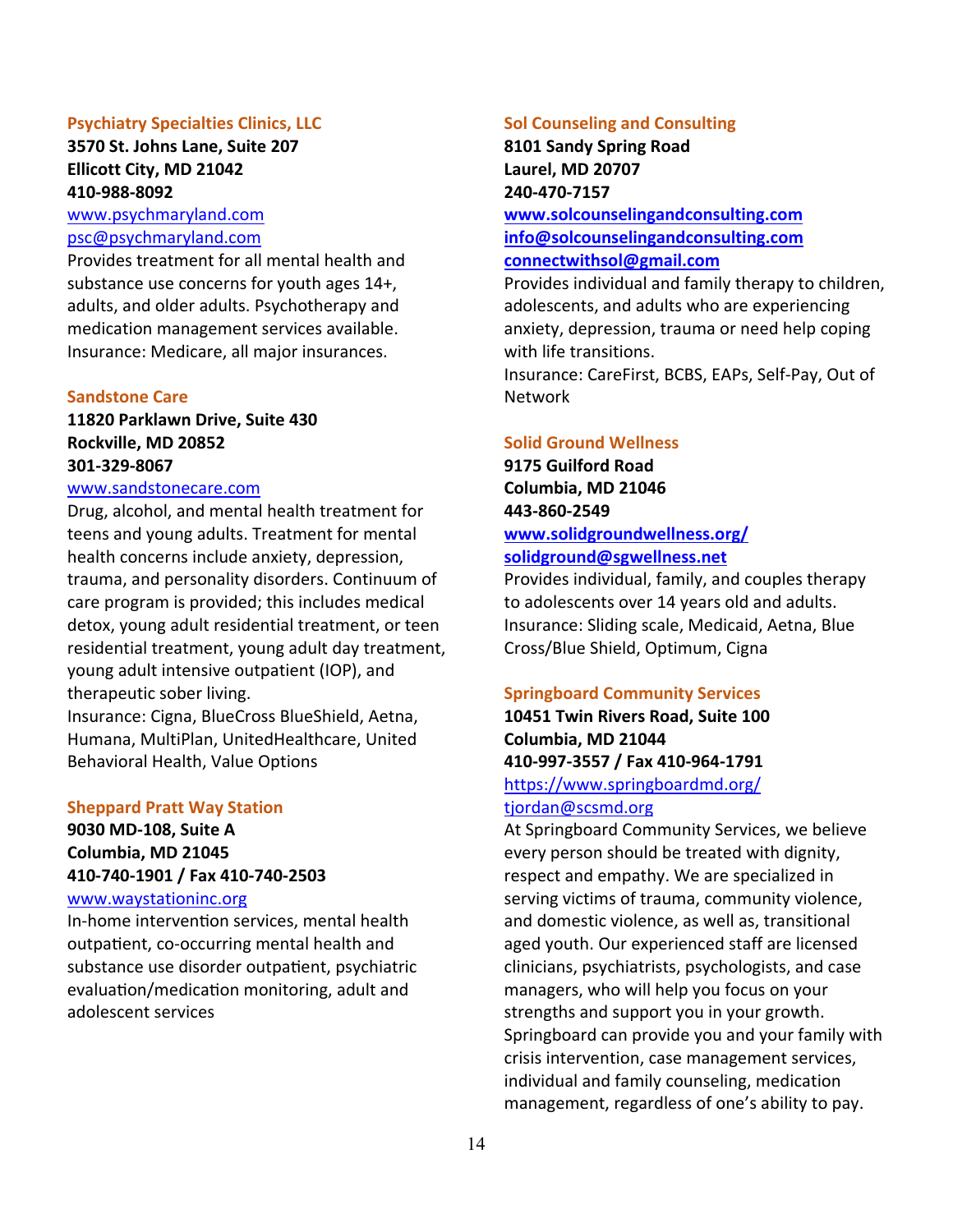Insurance: Medicaid, Medicare, Most Commercial/Private Insurances, & a Sliding Fee **Scale** 

### **Stanton Psychotherapy**

**8850 Columbia 100 Parkway, Suite 203 Columbia, MD 21045 443-546-4476 / Fax 443-546-4473**

[www.StantonPsychotherapy.com](http://www.stantonpsychotherapy.com/) andrew@stantonpsychotherapy.com

An eclectic group of therapists committed to helping clients heal and improve their lives. Individual, couples and family therapy. Therapists with a variety of specialties including, children/adolescent issues, ADHD, substance abuse, domestic violence, trauma, marital issues and more.

Insurance: Most insurance accepted

### **Soaring Stars Therapy & Learning Center**

**10440 Shaker Drive Suite 106 Columbia, Maryland 21046 301-968-0597 / 301-968-0598** [www.soaringstarstlc.com](http://www.soaringstarstlc.com/)

### [sharon@soaringstarstlc.com](mailto:sharon@soaringstarstlc.com)

Outpatient services for youth and adolescents up to 18 years, including respite and therapeutic integration services for youth with autism. Insurance: Maryland Medicaid

### **Thrive Behavioral Health**

**9627 Philadelphia Rd Rosedale, MD 21237 410-780-5203/ Fax 410-780-5205** <https://thrivebh.com/>

Thrive Behavioral Health offers person-centered, trauma-informed care. Our team focuses on using the strengths individuals and their families already have while helping to incorporate new ways to be healthy. We offer off-site therapy sessions for individuals and families, as well as medication management services for our therapy clients. Insurance: Medicaid

# **THRIVE Center for ADHD & Comprehensive Mental Health Care**

# **6310 Stevens Forest Road, Suite #100 Columbia, MD 21046 410-740-3240/443-276-6640** [www.myTHRIVE.net](http://www.mythrive.net/)

Therapists, Psychiatrists and Executive Function Coaches provide services for Children, Adolescents, Couples, Parents and Adults. Specialty programs in ADHD, Young Adults Struggling to Launch, work life mental health, social skills groups and executive, function coaching. Insurance: Self-pay

### **You Me Healthcare**

# **866-968-6342**

**<https://www.youmehealthcare.com/>**

Therapy and psychiatry services for youth, adolescents, and young adults. Insurance: Medicaid, Amerigroup, Maryland Physicians Care, Priority Partners, UHC Community Plan, Aetna Better Health, Jai Medical Systems, BCBS Community Health Plan, Medstar Family Choice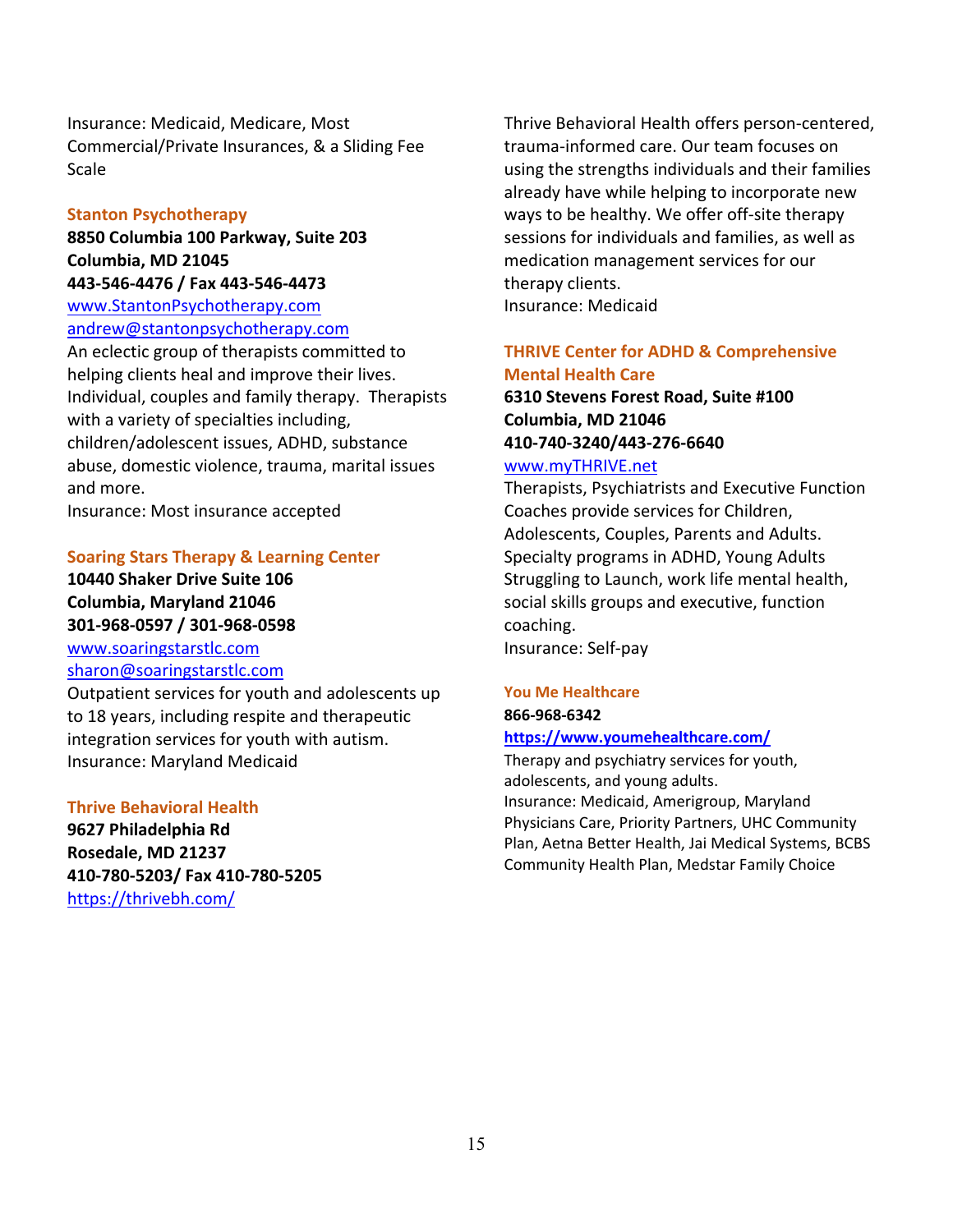# <span id="page-15-0"></span>**PSYCHIATRISTS**

### **Margaret (Peggy) Adams, MD**

**8388 Court Avenue Ellicott City, MD 21043 410-313-8119**

### [www.margaretadamsmd.com](http://www.margaretadamsmd.com/)

Psychotherapy and psychiatry services for parents-to-be, infants, toddlers, children, adolescents and adults. Medication can be provided as needed. Areas of treatment include: anxiety, mood disorders including depression, school problems, ADHD, OCD, PTSD, adoption, attachment dysfunction, developmental delays, autistic spectrum, family issues and life transition. Insurance: Self-pay

### **Sandra Akinsete**

# **5840 Banneker Road, Suite 200 Columbia, MD 21044 410-989-4623**

Treat, prescribe and monitor children with ADHD and mood disorders. Insurance: Some insurance accepted, self-pay

# **David M. Band, MD**

**Crossroads Psychological Associates, LLC 10784 Hickory Ridge Road Columbia, MD 21044 410-964-0425 / Fax 410-964-0515**

[www.crossroadspsych.net](https://www.crossroadspsych.net/) [frontdesk@crossroadspsych.net](mailto:frontdesk@crossroadspsych.net)

Comprehensive psychiatric services to children, adolescents and adults, including assessment, evaluation and treatment, psychopharmacology and psychotherapy. Areas of expertise include: ADHD, mood and anxiety disorders, angrydepressed teenagers with behavioral and school problems, bipolar disorder, major depression, behavioral aspects of individuals with autistic spectrum disorders, PANDAS, and psychiatric aspects of Lyme Disease. Insurance: Self-pay

### **Brett Greenberger, MD**

**Child and Adolescent Psychiatrist Collaborative Counseling Center 5560 Sterrett Place, Suite 201 Columbia, MD 21044 443-546-4000**

### [www.collaborativecounselingcenter.com](http://www.collaborativecounselingcenter.com/)

Child/Adolescent mental health services and follow-up.

Insurance: Self-pay

### **Janine Fuertes-Ramirez, MD**

**8940 State Route 108, Suite E Columbia, Maryland 21045 [410-941-3111](tel:+1-410-941-3111)**

# [www.cpeclinic.com](http://www.cpeclinic.com/)

Diagnosing, consulting, and treating children, adolescents, and adults with a wide range of psychiatric disorders and mental health challenges Insurance: Self-pay, sliding fee scale

# **Steven M. Gordon, Psychiatric Nurse, PMHNP, CNS-BC**

**5850 Waterloo Rd, Columbia Business Suites Suite 140 Columbia, Maryland 21045 410-988-2503**

### [gordonnp@smg-practic.com](mailto:gordonnp@smg-practic.com) [www.synergystrive.com](http://www.synergystrive.com/)

Specializes in a wide range of clinical issues and needs for clients who range in all ages, providing services from therapy to prescribing medication for mood, anxiety, ADHD, Asperger's Disorder, obsessive-compulsive disorder, parenting support, stress management and life coaching. Insurance: Self-pay, BC/BS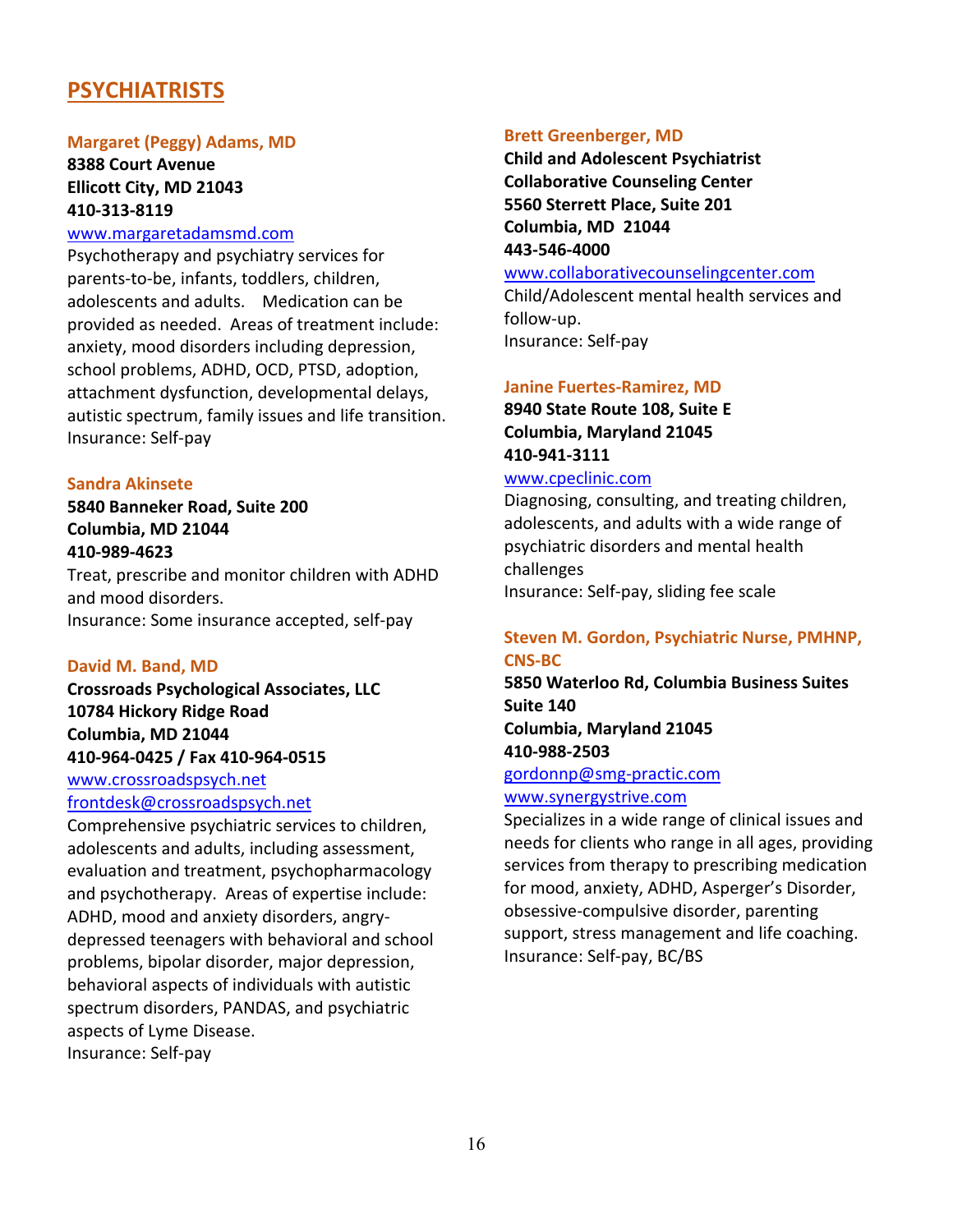### **Kevin Harrison, MD**

**Maryland Centers for Psychiatry 3454 Ellicott Center Drive, Suite 106 Ellicott City, MD 21043 410-461-3760 / Fax 410-461-0526** 

[www.marylandpsychcenters.com](http://www.marylandpsychcenters.com/) [mcpec@verizon.net](mailto:kevscohar@verizon.net)

Child and adolescent psychiatry evaluations, consultation, and medication management. Insurance: Self-pay

### **Douglas W. Heinrichs, MD**

**5034 Dorsey Hall Drive, Suite 103 Ellicott City, MD 21042 410-964-6486 / Fax 410-964-6486** 

Psychiatric evaluation and treatment adults, adolescents and school age children. Treatment approaches include both pharmacological and psychotherapy interventions, with a special expertise in medication management for individuals with a history of poor response or tolerability to medications, or with complex overlapping biological and psychological issues. Areas of special interest include: depression, bipolar disorders, anxiety and panic conditions, OCD, ADHD, and psychotic disorders. Insurance: Self-pay

# **Sushma N. Jani, M.D.**

**10774 Hickory Ridge Road Columbia, MD 21044 844-224-5264 x17 / Fax 888-509-0010** [www.communitybehavioralhealth.net](http://www.communitybehavioralhealth.net/)

Various ages (children and adults) Insurance: Medical Assistance and private Insurance

### **Neda Kaveh, MD, MS**

**5052 Dorsey Hall Drive, Suite 102 Ellicott City, MD 21042 410-881-6090** Toddler to teenager mental health support and follow-up.

Insurance: Self-pay

### **Andy A Mattai, MD**

**Innovative Psychiatry 9256 Bendix Road, Suite 200B Columbia, MD 21045 443-225-4505**

[admin@ecpsychiatry.com](mailto:admin@ecpsychiatry.com)

[www.columbiapsychmd.com](http://www.columbiapsychmd.com/)

Preteens/Tweens (11-13), Adolescents/Teenagers Insurance: Self-pay

### **Tanveer A Padder, MD**

**Padder Health Services 8850 Columbia 100 Pkwy Columbia, MD 21045 410-921-9183**

# [www.mypsychconsult.com](http://www.mypsychconsult.com/)

Bipolar, Major depression, Anxiety, PTSD, Addiction, ADHD, Panic attacks, schizophrenia. Ages 6-19 Insurance: Self-pay

# **James Park, Psychiatric Nurse Practitioner, CRNP, PMHNP**

**Alliance Psychiatry 8840 Stanford Boulevard, Suite 400 Columbia, MD 21045 443-417-1815**

### [www.alliance-psychiatry.com](http://www.alliance-psychiatry.com/)

Medication management for adults, adolescents and children ages 6-19. Insurance: Self-pay

# **Laura C. Renbaum, M.D.**

**Crossroads Psychological Associates, LLC 10784 Hickory Ridge Road Columbia, MD 21044 410-964-0425 / Fax 410-964-0515**

[www.crossroadspsych.net](https://www.crossroadspsych.net/) [laura.renbaum@gmail.com](mailto:laura.renbaum@gmail.com)

Outpatient psychiatric evaluation, medication management, and counseling for adolescents and adults. (Suboxone certified) Insurance: Self-pay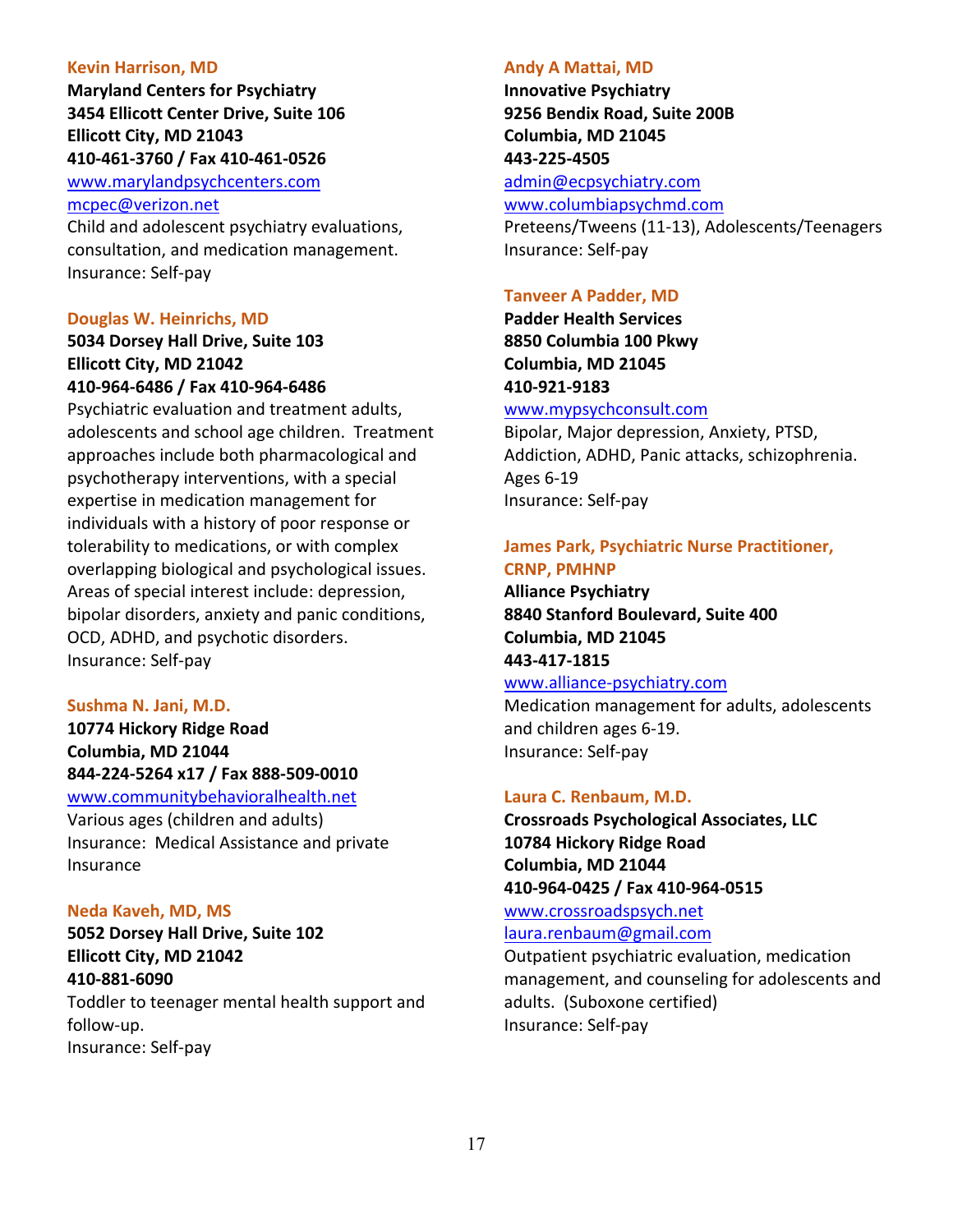# **Tierra Stewart, Psychiatric Nurse Practitioner, PMHNP**

**Blue Grass, LLC 5840 Banneker Road, Suite 200 Columbia, MD 21044 410-457-3196**

[admin@bluegrassmentalhealth.com](mailto:admin@bluegrassmentalhealth.com)

Child/Adolescent specialty ages 6-19 Insurance: BC/BS, CareFirst, Cigna, self-pay

# **Dina M Stein, MD, MPH**

**Gladstone Psychiatry 9841 Broken Land Parkway, Suite 211 Columbia, MD 21046 443-339-9507**

# [www.gladstonepsych.com](http://www.gladstonepsych.com/)

Young children through young adults needing medications to treat psychiatric conditions, including: developmental disorders, depression, bipolar disorder, anxiety, ADD/ADHD, OCD, PTSD and other mood and anxiety-related conditions. Insurance: Aetna, BC/BS, Cigna, Self-pay

# **The Alice C. Tyler Village of Childhelp**

**23164 Dragoon Road Lignum, VA 22726 540-399-1926/ 540-399-1052 Fax <http://www.childhelpvirginia.org/> [khackley@childhelp.org](mailto:khackley@childhelp.org)**

The Village is a private, nonprofit, psychiatric unlocked residential treatment facility for males and females ages 5-14 located in Culpeper County Virginia. The Village provides a clinically sophisticated therapeutic program utilizing an interdisciplinary approach specializing in the treatment of children and adolescents with mild to severe trauma or neglect, psychiatric disorders, and neurodevelopmental disorders. The Village brings the light of love and healing into the lives of countless abused and neglected children, and those suffering from psychiatric and behavioral disorders. Our unique location on a 270-acre horse farm provides a nurturing treatment setting with a variety of therapy resources. Children live in separate home-like cottages based on age and gender. Each child has daily opportunities to pursue a variety of recreational activities:

horseback riding, community outings, hiking and biking trails, rope courses, team sports, Go-Kart track, swimming, and a children's choir. Apply Process: An admissions application and supporting documentation are required Specific Populations Served: Males and Females ages 5-14 Insurance: Medicaid (Maryland, Virginia,

Pennsylvania, West Virginia and New Jersey), Private Insurance

# **Kimberly Camille Walker, MD**

**10630 Little Patuxent Parkway, Suite 313 Columbia, Maryland 21044 [240-608-6270](tel:+1-240-608-6270)** Child, Adolescent and Adult Psychiatry, treating ADHD, anxiety and mood issues Insurance: Most insurance plans accepted.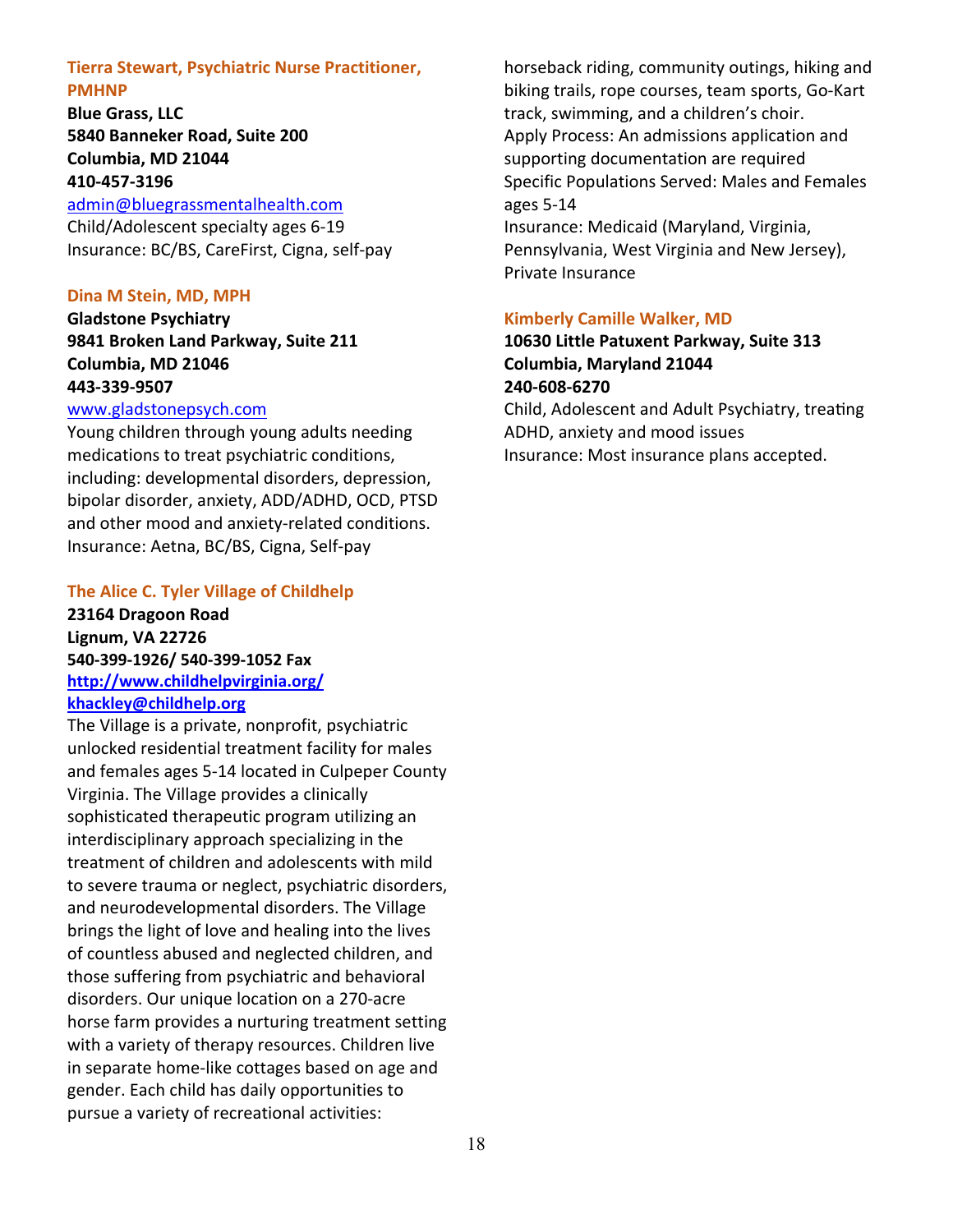# <span id="page-18-0"></span>**PSYCHOLOGISTS**

# **Lenora Roat Arrington, Psy.D. 1 Park Avenue, Suite D Mt. Airy, MD 21771 301-693-9275**

[www.re-directionscounseling.com](http://www.re-directionscounseling.com/) [LenoraArrington@re-directionscounseling.com](mailto:LenoraArrington@re-directionscounseling.com) Provides outpatient counseling and psychotherapy for adolescents, adults, and seniors. Treatment for depression, anxiety, trauma, identity, spiritual issues, relationships. Insurance: Medicare, sliding scale may be

### **Jeanne Bolton, Ph.D.**

available.

**7270 Cradlerock Way Columbia, MD 21045 410-290-6618**

Cognitive behavioral, anxiety disorders/depression, and women's issues. Families, individuals, children. Insurance: Most insurance, providing does not need to be paneled provider with a managed care organization.

### **Talibah E. Buchanan, Ph.D.**

**8720 Georgia Avenue Silver Spring, MD 20910 301-495-6393**

# [Drtalibahbuchanan.webs.com](https://drtalibahbuchanan.webs.com/)

Outpatient therapy and psychological testing. Services for children, adolescents, and adults. Language: American Sign Language Insurance: Self-pay

### **Susan Rockwell Campbell, Ph.D.**

**7296 Kindler Road Columbia, MD 21046 410-290-5901** [www.drsusancampbell.com](http://www.drsusancampbell.com/)

Psychotherapy and counseling for adults and adolescents. Individual, couples and family therapy.

Insurance: Sliding scale upon request.

### **Deborah S. Cole, Psy.D.**

**8840 Stanford Boulevard, Suite 4000 Columbia, MD 21045 410-381-7551 / Fax 410 715-0055** [www.drdeborahcole.com](http://www.drdeborahcole.com/)

### [PsychologyNart@gmail.com](mailto:PsychologyNart@gmail.com)

Provides services for ages 4-65+. Focus on Depression, Anxiety, Panic, Sexual Addiction, Obsessive Compulsive Disorder (OCD), Trichotillomania (hair pulling), Hoarding, Skin-Picking, Tics and Tourettes, Trauma and Dissociation. Treats children, adolescents, adults, and couples. Eye Movement Desensitization and Reprocessing (EMDR) for evidence-based trauma treatment (Certified in EMDR). Intensive Short-Term Dynamic Psychotherapy (Certified in ISTDP) for working through long-term personality issues which can lead to self-sabotage, depression, chronic pain, isolation, and anxiety. Home visits possible for Hoarding and OCD, when appropriate. Certified in Hypnosis. Insurance: Out of Network, self-pay

### **Evelyn Fielding, Ph.D.**

**Fielding Psychological Associates 9051 Baltimore National Pike, Suite 4B Ellicott City, MD 21042 410-868-4142**

# [DrEvie@fieldingpsychology.com](mailto:DrEvieFielding@gmail.com)

Psychotherapy for adults and adolescents. Areas of treatment: life transitions, anxiety, depression, psychosocial oncology, bariatric surgery evaluations, perinatal mental health. Insurance: BCBS, Cigna

### **Eric Fielding, Ph.D.**

**Fielding Psychological Associates 9051 Baltimore National Pike, Suite 4B Ellicott City, MD 21042 410-868-4143**

# [DrEric@Fieldingpsychology.com](mailto:DrEricFielding@gmail.com)

Outpatient psychotherapy for children, adolescents, and adults. Trained in trauma treatment. General practice. Insurance: BCBS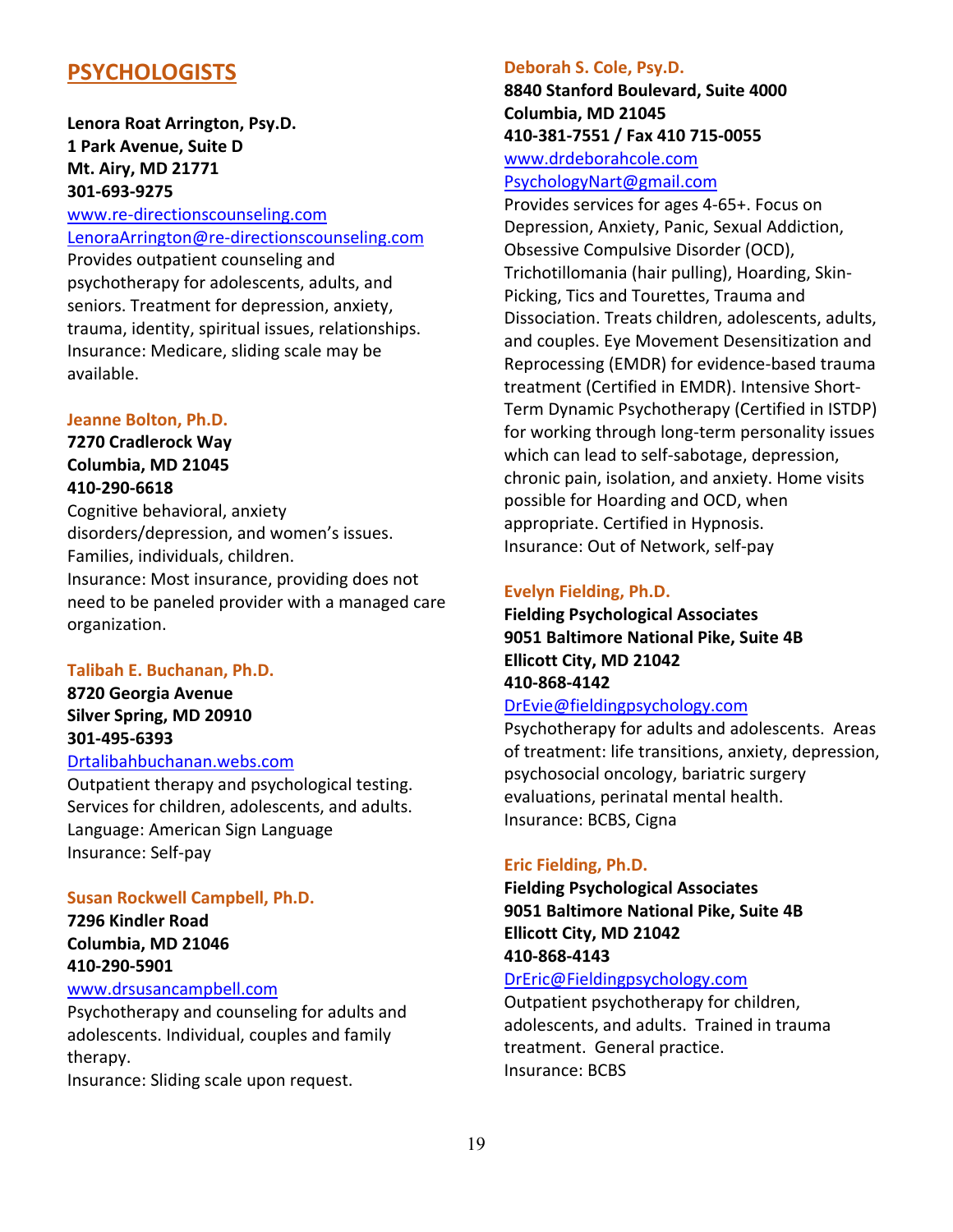### **Steve Gaeng, Ph.D.**

**Crossroads Psychological Associates, LLC 10784 Hickory Ridge Road Columbia, MD 21044 410-964-0425 / Fax 410-964-0515**

[www.crossroadspsych.net](https://www.crossroadspsych.net/) [dr.stevegaeng@gmail.com](mailto:dr.stevegaeng@gmail.com)

Individual, group and family therapy with schoolaged children and their families. Individual, group and marital therapy with adults. Insurance: Self-pay

### **Ana Garcia-Fernandez, Psy.D.**

**Crossroads Psychological Associates, LLC 10784 Hickory Ridge Road Columbia, MD 21044 410-964-0425 / Fax 410-964-0515** [www.crossroadspsych.net](https://www.crossroadspsych.net/)

# [Ana.garcia@crossroadspsych.net](mailto:Ana.garcia@crossroadspsych.net)

Counseling to children, adolescents, adults and families. Psychological testing and assessments: neuropsychological, adoption and forensic evaluations, academic and vocational testing. Language: Spanish

### **Glassman Psychological Services**

**Stephanie K. Glassman, Psy.D. 9881 Broken Land Parkway, Suite 105 Columbia, MD 21046**

# [www.glassmanpsyd.com](http://www.glassmanpsyd.com/)

### **410-695-4703**

Outpatient psychotherapy to adolescents, adults, families. Special training in stress, trauma, eating disorders.

Insurance: Medicare, Medicaid, APS, ComPsych, TriCare Standard PPO

### **David A. Gold, Ph.D.**

**Crossroads Psychological Associates, LLC 10784 Hickory Ridge Road Columbia, MD 21044 410-964-0425 x16 / Fax 410-964-0515**

# [www.crossroadspsych.net](http://www.crossroadspsych.net/)

# [David.gold@crossroadspsych.net](mailto:David.gold@crossroadspsych.net)

Provides therapy for adolescents, adults, and families. Specializes in working with adolescents and complex family systems. Also provides therapeutic residential placements in therapeutic wilderness programs, therapeutic boarding schools and residential treatment centers. Languages – German, Hebrew, Yiddish

# **Judy Johnson Grados Psy.D. & Associates**

**10709 Birmingham Way Woodstock, MD 21163 443-803-0288**

Child psychotherapy; social skills groups for children; treatment of anxiety, ADHD and behavior management ages 2 through college. Psychological testing for learning disabilities. Insurance: Self-pay

### **Cynthia Kalodner, Ph.D.**

# **10015 Old Columbia Road, Suite B215 Columbia, MD 21046 443-542-5855**

# [crkalodner@gmail.com](mailto:ckalodner@towson.edu)

Specializes in anxiety and mood issues, using cognitive behavioral approaches with mindfulness and positive psychology. Individuals and couples, ages 16+.

### **Stephanie Weiland Knarr PhD, LCMFT**

**9660 Iron Leaf Trail Laurel, MD 20723 301-490-1011 / Fax 301-490-1484**

[www.drstephanieonline.com](http://www.drstephanieonline.com/)

Marriage and family therapy practice. Specializing in treatment of PTSD and anxiety disorders for adults and children. Insurance*:* BCBS, Care First, Tricare, Aetna, Selfpay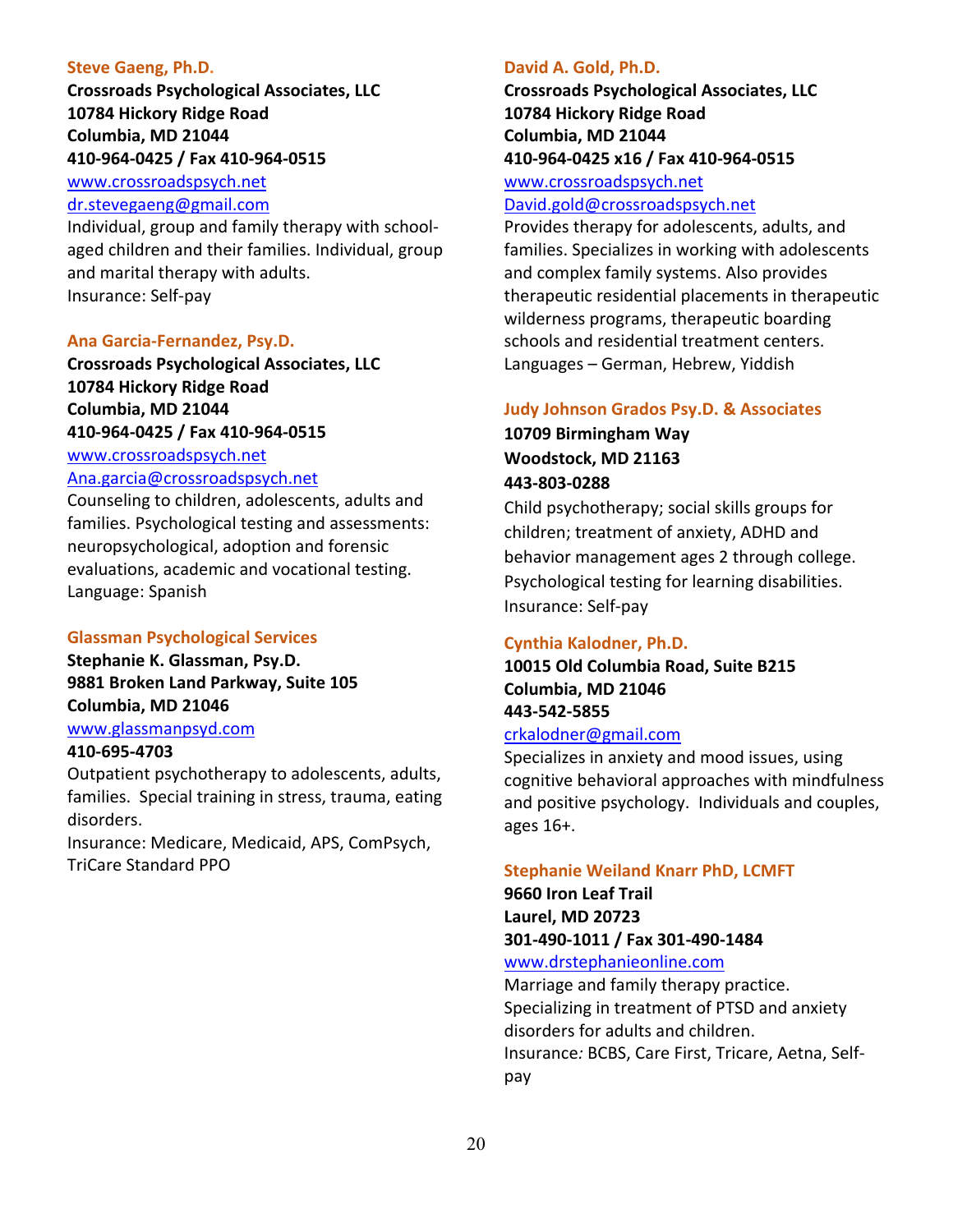### **Saul N. Lieberman, Ph.D.**

# **8640 Guilford Road, Suite 220 Columbia, MD 21046 410-730-2633**

# [snliebermanphd@yahoo.com](mailto:snliebermanphd@yahoo.com)

Individual and family therapy along with parent and school consultation for preschool and schoolaged children and adolescents. Specialties include: assessment and treatment of ADHD, social-emotional problems and developmental disabilities.

Insurance: Some insurance accepted

### **Eileen Locklear, Ph.D.**

# **1645 Liberty Road, Suite 104 Eldersburg, MD 21784 410-795-4764**

### [eileenlocklear@verizon.net](mailto:eileenlocklear@verizon.net)

Outpatient psychotherapy with adolescents and adults. Expertise in trauma, anxiety, aging issues, family conflicts and stress management. Insurance: Most insurance accepted

### **Laura Margolis, Ph.D.**

# **3454 Ellicott Center Drive, Suite 106 Ellicott City, MD 21043 410-461-3760**

### [www.marylandpsychcenters.com](http://www.marylandpsychcenters.com/)

Outpatient individual, group and family therapy services to children, adolescents, and adults. Expertise in developmental disorders, mood and anxiety disorders, and adjustment to chronic illness.

Insurance: Self-pay

### **Samantha Marks, Psy.D.**

**Stellar Marks, LLC 10440 Shaker Drive, #105 Columbia, MD 21046 443-878-3544**

### [www.samanthamarks.com](http://www.samanthamarks.com/) [dr.sam.marks@gmail.com](mailto:dr.sam.marks@gmail.com)

Provides counseling, executive function coaching, evaluations and psychiatric services. Specialty is Autism Spectrum Disorder. Works with teenagers and young adults with all issues, including "Failure to Launch." Performance psychology with

athletes, musicians, and others. Language: Spanish Insurance: Out-of-Network Provider

### **Dayli N. Marrero, Ph.D**

# **10632 Little Patuxent Parkway, Suite 343 Columbia, MD 21044 410-997-7373 / 410-997-7878** Psychotherapy for children, adolescents and adults. Language: Spanish Insurance: Aetna, United Behavioral Health,

Kaiser, Tri-Care, CareFirst

### **Gwen L. Martinsen, Ph.D.**

# **9424 Bullring Lane Columbia, MD 21045 410-963-9670**

Outpatient counseling for parents with infants and toddlers. Individual counseling for children, adolescents, and young adults. Areas of expertise: infants and toddlers with temperament and behavior issues, e.g. irritability, sleep, eating, toileting, sibling and socialization skills. Highly sensitive children and adolescents with anxiety, oppositional or acting out behaviors. Young adults who are making college, career and relationship transitions. Insurance: All CareFirst plans except HMOs,

Medicaid, Tricare

### **Julie A. Morrison, Psy.D.**

# **10440 Shaker Drive, Suite 209 Columbia, MD 21046 410-952-9574**

### [Drjuliemorrison.com](https://drjuliemorrison.com/)

Psychological evaluation of children, teens, and adults to identify giftedness, learning disabilities, ADHD, and emotional disorders. Useful for obtaining special education services or accommodations. Insurance: Self-pay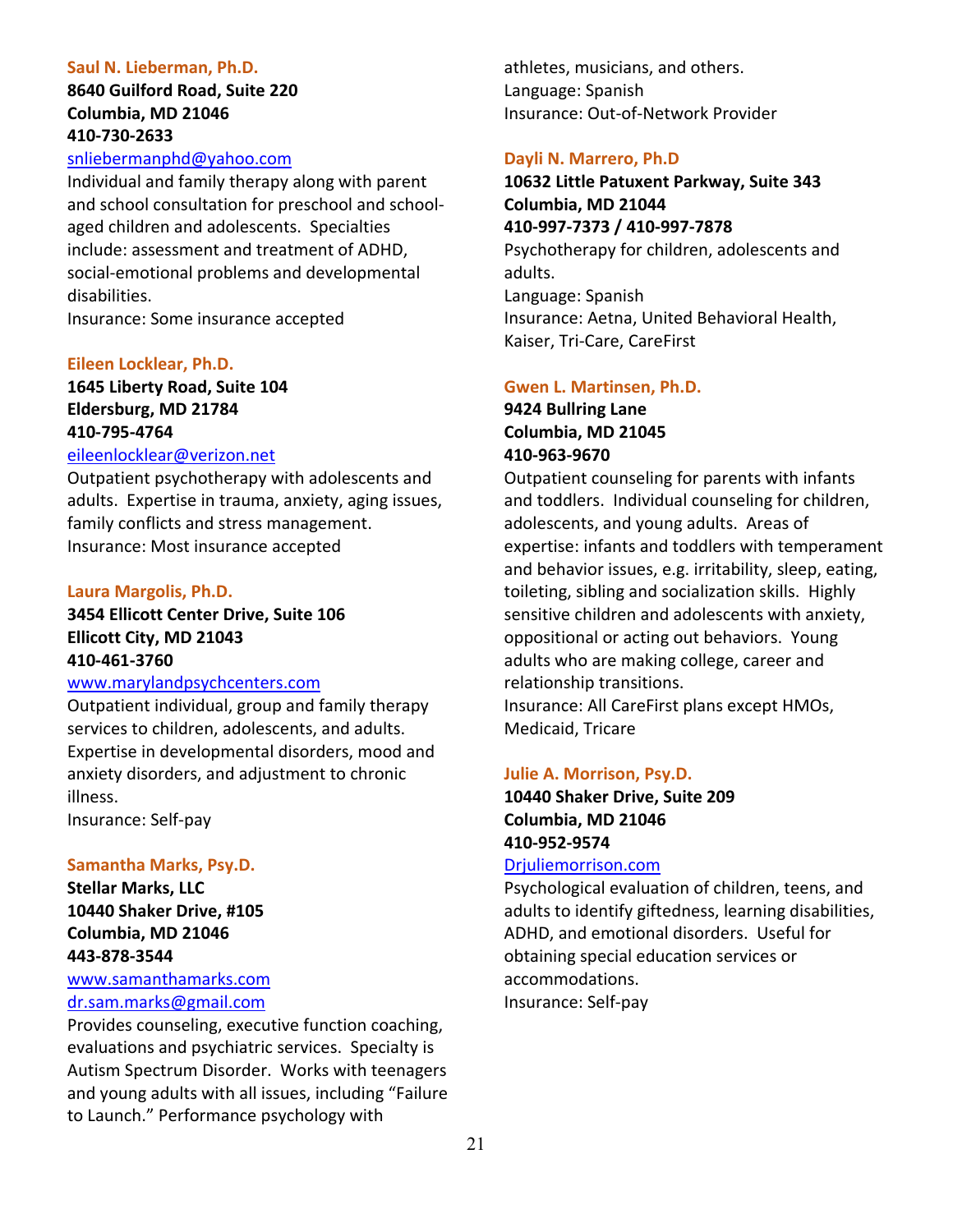# **Kim Moss, Psy.D.**

**3355 St. John's Lane, Suite F Ellicott City, MD 21042 410-655-1834** Psychotherapeutic services to adolescents and adults. Insurance: BCBS, UHC, Kaiser, Medicare, Medicaid, sliding scale

# **Peter H. Musser, Ph.D.**

# **3355 St. John's Lane Ellicott City, MD 21042**

### [drpetermusser@gmail.com](mailto:drpetermusser@gmail.com)

Outpatient counseling services. Adult and young adult psychotherapy services. Expert areas of treatment include: addictions (substance abuse, sex, gambling, shopping, etc.) trauma, men's issues, life transition. Insurance: Self-pay

# **Edward V. Pecukonis, MSW, Ph.D.**

# **3244 Danmark Drive Glenwood, MD 21738 410-493-1530**

[www.lechevalstable.org](http://www.lechevalstable.org/) [marya@lechevalstable.org](mailto:marya@lechevalstable.org)

Individuals, families, children in foster care, child welfare system with history of trauma. Family therapy, Cognitive Behavioral Therapy, Applied Behavioral Analysis, Motivational Interviewing, Equine Assisted Psychotherapy and counseling services. Substance abuse/abuse assessment, depression and anxiety disorders. Language: Interpreters available on request,

including American Sign Language. Insurance: BC/BS, Meridian, Tricare, Self-pay

# **Amy Rabinove, Ph.D.**

**8640 Guilford Road, Suite 224 Columbia, MD 21046 443-472-1198**

# [Rabinovepsych.org](http://rabinovepsych.org/)

Outpatient services to older adolescents (17+) and adults. Specialize in OCD, generalized anxiety disorder, panic disorder, phobias, social anxiety, trichotillomania (compulsive hair pulling), skin

picking, hoarding, eating disorders and depression. Insurance: Medicare

# **Harvey M. Rapp, Ph.D.**

**5401 Twin Knolls Road, Suite 7 Columbia, MD 21045 410-730-4442**

# [hmrapp62@hotmail.com](mailto:hmrapp62@hotmail.com)

Outpatient psychotherapy and psychological testing for children, adolescents, adults and seniors. Specialize in ADD, learning disability, job stress, anxiety, depression. Insurance: Most insurance accepted

# **Sheela Reddy, ED.D**

**7021 Garden Walk Columbia, MD 21044 443-546-4810** [www.spiritherapy.com](http://www.spiritherapy.com/)

# [drsheelareddy1@gmail.com](mailto:drsheelareddy1@gmail.com)

Outpatient counseling services to children, adolescents and adults. Specialize in anxiety, ADHD, depression, domestic violence, multicultural family counseling and divorce transitions.

Insurance: Johns Hopkins EHP, Johns Hopkins Family Partners, Medicare, and some self-pay

# **Brenda Alpert Sigall, Ph.D., CEDS**

**5060 Castle Moor Drive Columbia, MD 21044 410-730-6151**

# [bas@umd.edu](mailto:bas@umd.edu)

Outpatient services to adolescents and adults. Specializes in depression, anxiety, hair pulling/skin picking, adolescents and technology issues (cyber bullying, sexting, etc.), adolescent and adult grief. Psycho-educational and social emotional assessments. Insurance: Self-pay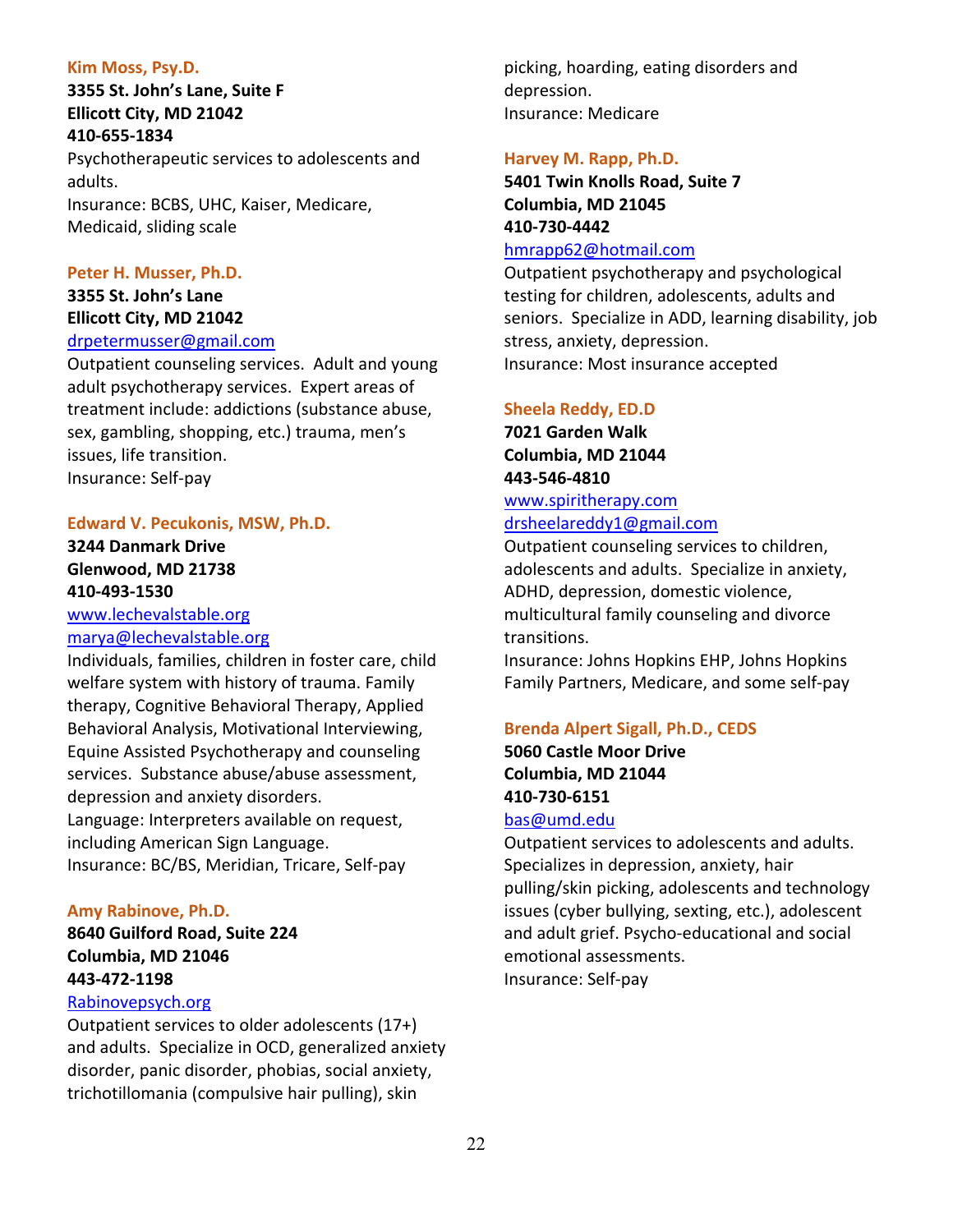### **Gail K. Walter, Ph.D.**

# **The Family Center 4785 Dorsey Hall Drive, Suite 109 Ellicott City, MD 21042 410-531-5087**

# [Thefamilycenter2@msn.com](mailto:Thefamilycenter2@msn.com)

Provides therapy for children, adolescents and families. Specializes in the treatment of anxiety and mood disorders, grief and loss issues and parenting challenges. Insurance: Self-pay

### **Scott T. Wolfe, Ph.D.**

<span id="page-22-0"></span>**Associated Center for Therapy, LLC 7120 Minstrel Way, Suite 203 Columbia, MD 21045 410-381-4411 / Fax 410-381-4711**

# [WeekendCouplesworkshop.com](https://www.weekendcouplesworkshop.com/) [swolfephd.com](http://www.nevadarelationshipcenter.com/) [scott@swolfephd.com](mailto:scott@swolfephd.com)

Certified Gottman Method Couples therapist, Bringing Baby Home Certified Gottman Educator. Counseling couples, adults, adolescents and children.

Insurance: Most insurance accepted

### **Anne Marie Zwycewicz, Ph.D.**

**6510 Belleview Drive Columbia, MD 21046 410-997-0026**

Outpatient counseling services to young adults, adults, couples. Therapeutic approach is an integration of cognitive, behavioral, and experiential orientations.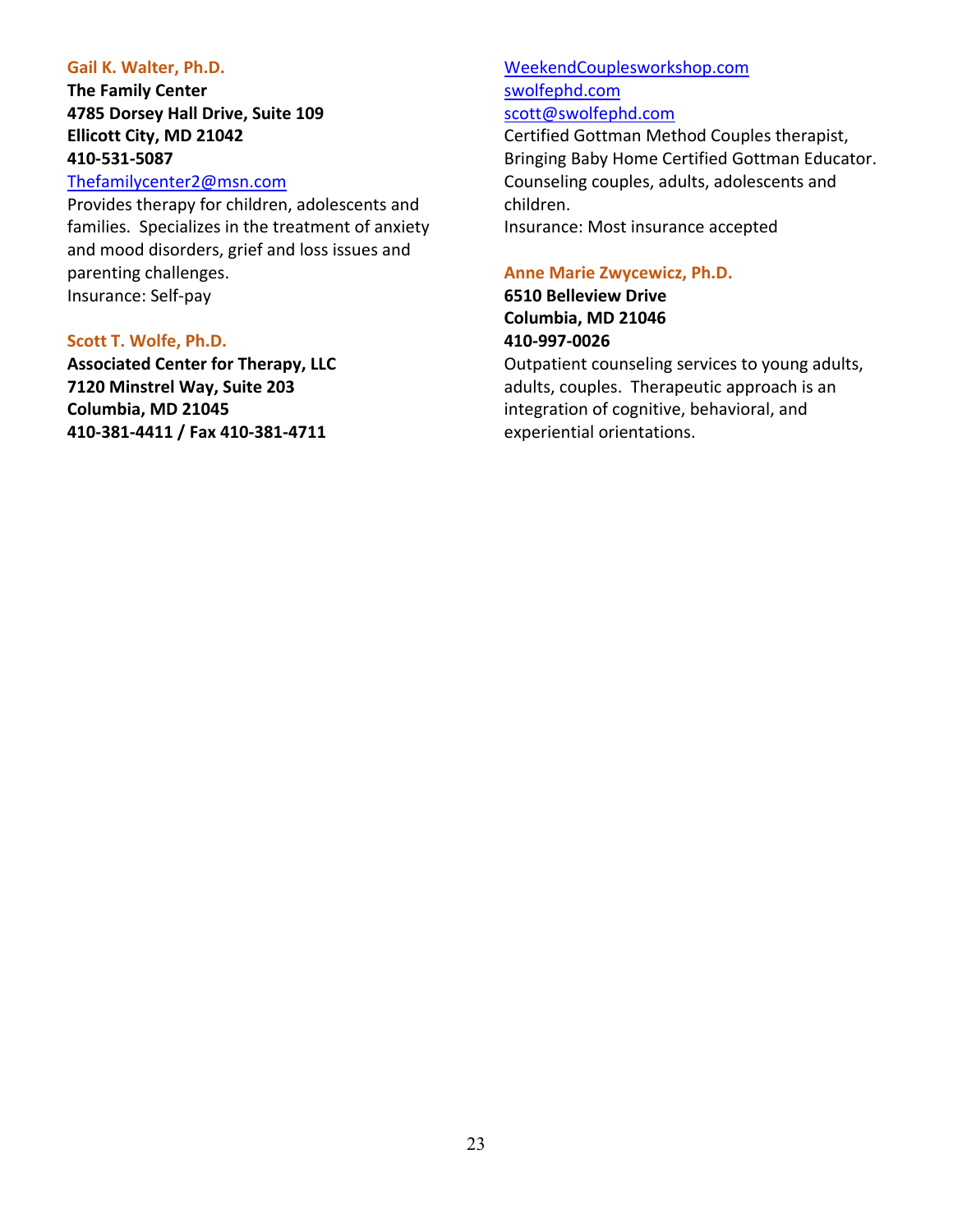# **SOCIAL WORKERS/LICENSED PROFESSIONAL COUNSELORS**

### **Alisa Adamo, MSc, MSW**

**14440 Cherry Lane Court, Suite 203 Laurel, MD 20707 301-776-8080**

[www.healthgrades.com/providers/alisa-adamo](http://www.healthgrades.com/providers/alisa-adamo)

General practice, all ages seen, all functioning levels with special emphasis on children. Insurance: Most insurance, Medicaid, Medicare.

### **Maria Adamos, LCPC**

**Congruent Counseling 10630 Little Patuxent Parkway, Suite 209 Columbia, MD 21044**

# **410-740-8066**

# [www.congruentcounseling.com](http://www.congruentcounseling.com/)

Provides outpatient and intensive outpatient services. Provides therapeutic treatment for mental health conditions including Bipolar Disorder, Schizophrenia, Major Depressive Disorder, and Body Focused Repetitive Behaviors (i.e. trichotillomania, skin picking, etc.).

Insurance: Aetna, Blue Cross Blue Shield, Cigna, Johns Hopkins, Magellan

### **Dionne Aldridge, LCSW-C**

**Inspiring Minds Mental Health Services 1777 Reisterstown Road, Suite 390 Pikesville, MD 21208 443-416-5833**

[www.inspiringmindsllc.com](https://www.inspiringmindsllc.com/index.html) [Dionne.aldridge@gmail.com](mailto:Dionne.aldridge@gmail.com)

Mental health services for adolescents, adults, families, and couples. Depression, anxiety, difficulty co-parenting, partner relationship concerns, recovering from a divorce or break up, stress.

Insurance: Medicaid and sliding fee scale

### **Berni J. Antelman, MSW, LCSW-C**

**10630 Little Patuxent Parkway, Suite 307 Columbia, MD 21044-3204 410-740-0409**

### [bernilcsw@aol.com](mailto:bernilcsw@aol.com)

Children 2½ and older. Adolescents and adults, Individual, couples and family, Mental health: anxiety and depression, relationships. Substance abuse difficulties, gay/lesbian, transgender issues, Autism Spectrum disorder, ADD/ADHD related problems, school problems, occupational/vocational problems. Insurance: UBH, Aetna, Cigna, BC/BS

### **Anne Arena, MA, CAS**

**The Family Center 4785 Dorsey Hall Drive, Suite 109 Ellicott City, MD 21042 410-531-5087** [www.thefamilycenter.tv](http://www.thefamilycenter.tv/)

Psychological testing for attentional, learning, and behavioral issues. Academic and executive functioning coaching for adults, adolescents and children. Individual and family therapy. Insurance: Self-pay

### **Libby Barritt, LCPC**

**Crossroads Psychological Associates, LLC 10784 Hickory Ridge Road Columbia, MD 21044 410-964-0425 / Fax 410-964-0515**

[www.crossroadspsych.net](https://www.crossroadspsych.net/)

[Libby.barritt@crossroadspsych.net](mailto:Libby.barritt@crossroadspsych.net)

Provides counseling to young adults with anxiety, depression, and substance abuse. Trained in Eye Movement Desensitization Reprocessing (EMDR) therapy.

Insurance: Self-pay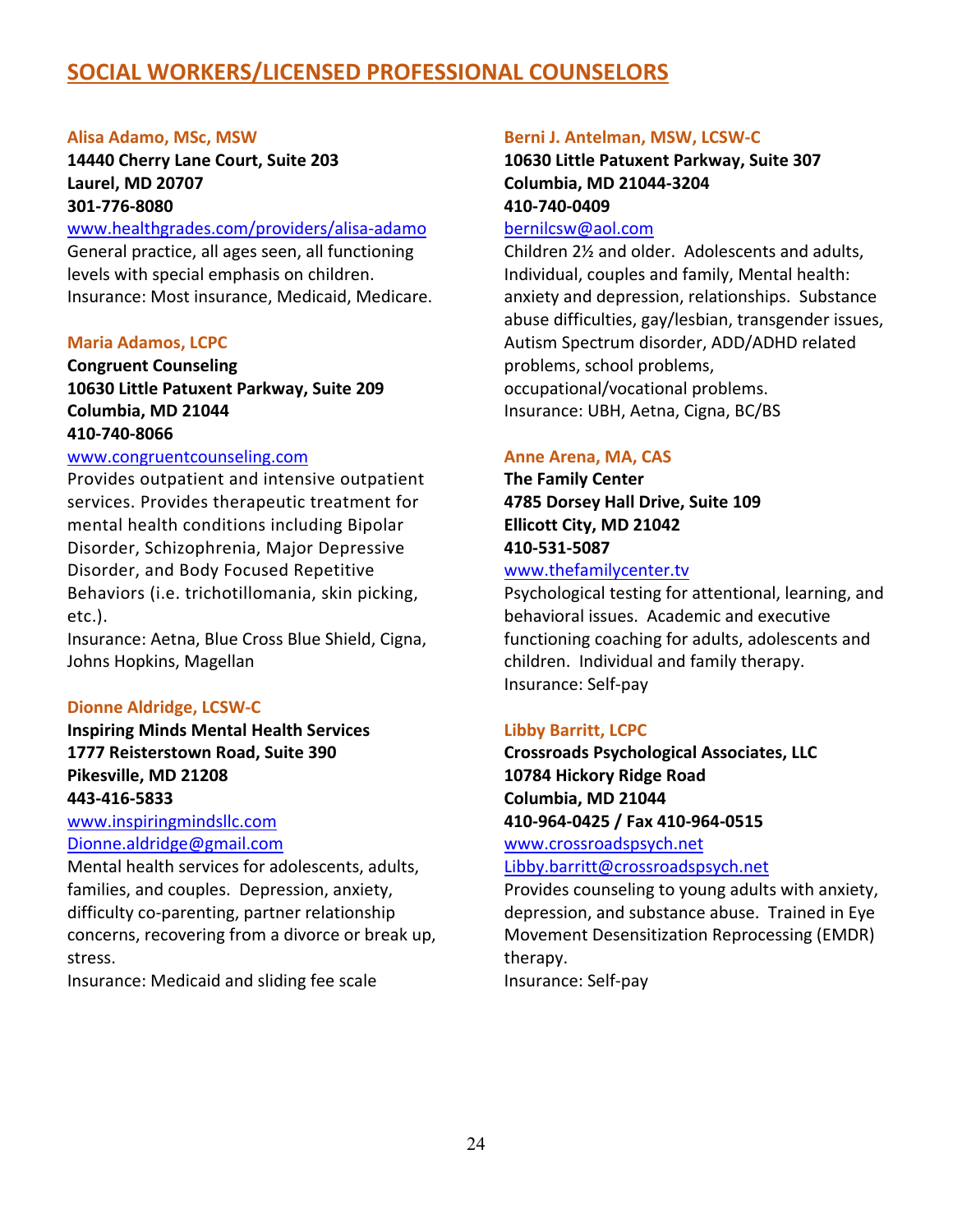### **Anshu Basnyat, LCPC**

**The Empowered Parent 3355 St. John's Lane, Suite F Ellicott City, MD 21042 443-574-3430**

### [www.theempoweredparent.net](http://www.theempoweredparent.net/)

Outpatient counseling services to children, adolescents, and adults. Marriage and couples counseling. Areas of expertise include: anxiety, depression, refugee mental health, cross-cultural issues, parenting, ADHD, and relationship issues. Language: Nepali, some Hindu Insurance: Medicaid, BCBS, Cigna, JHH-EHP, Aetna

### **Jane Marie Bisco, LCSW-C**

**5140 Celestial Way Columbia, MD 21044 410-428-6801 / Fax 410-740-4105** 

### [columbiatherapy.webs.com](http://columbiatherapy.webs.com/)

Adults, adolescents, children age 6+. Specializing in ADHD, anxiety disorders, relationship issues, trauma. Insurance: Self-pay

### **Tarrah Bonaparte, LCSW-C**

**Focused Solutions, LLC 5550 Sterrett Place, Suite 200 Columbia, MD 21044 410-884-6031 / Fax 410-884-6134**

# [tbonaparte@focusedsolution.net](mailto:tbonaparte@focusedsolution.net)

Provides therapeutic services to adolescents and adults seeking relief from and answers to life's challenges with a focus on relationship stress and adjustment problems. Insurance: BCBS, Aetna, UBH

# **Elizabeth Brandon, LGSW, DBT-C**

**Congruent Counseling 10630 Little Patuxent Parkway, Suite 209 Columbia, MD 21044 410-740-8066 / Fax 410-740-8068**

# [www.congruentcounseling.com](http://www.congruentcounseling.com/)

Works with clients of all ages and is experienced working with bipolar disorder, borderline personality disorder, depression, anxiety, and mood disorders. Evidence-based treatment options such as Cognitive Behavioral Therapy

(CBT), Mindfulness and Psychotherapy, Dialectical behavioral Therapy (DBT). Insurance: Most insurance plans accepted.

### **Robert J. Carbo, LCSW-C**

**6213 Ashton Park Court Columbia, MD 21044 410-964-1770** [www.healthcare4ppl.com](https://www.healthcare4ppl.com/physician/maryland/columbia/robert-john-carbo-1144336330.html)

Outpatient counseling services to adolescents and adults, individual and couples counseling Insurance: Most major insurances accepted

# **Brittany Cephas, M.Ed, LCPC, NCC**

**Growing Young Minds Counseling 10015 Old Columbia Road Columbia, MD 21046 301-679-0277**

### [www.grow-minds.com](http://www.grow-minds.com/)

Individual, group, and family counseling. Specialties include ADHD, Anxiety, Behavioral Issues, Depression, Emotional Disturbance, Family Conflict, Grief, Life Self-Harming, Sexual Abuse, Stress, Suicidal Ideation, Transgender, Trauma and PTSD. Types of approaches and therapy includes cognitive behavioral (CBT), dance/ movement, expressive arts, multicultural, trauma focused, yoga.

Insurance: CareFirst BCBS, Cigna, Aetna

# **Lauren Chapman, LCPC**

# **10630 Little Patuxent Parkway Columbia, MD 21044 410-744-8067**

Outpatient counseling services to children, adolescents, and adults. Treatment areas of expertise include anxiety disorders, mood disorders, psychotic disorders, ADHD, and pervasive developmental disabilities. Insurance: Aetna, APS Healthcare, Cigna, United Healthcare, sliding scale upon request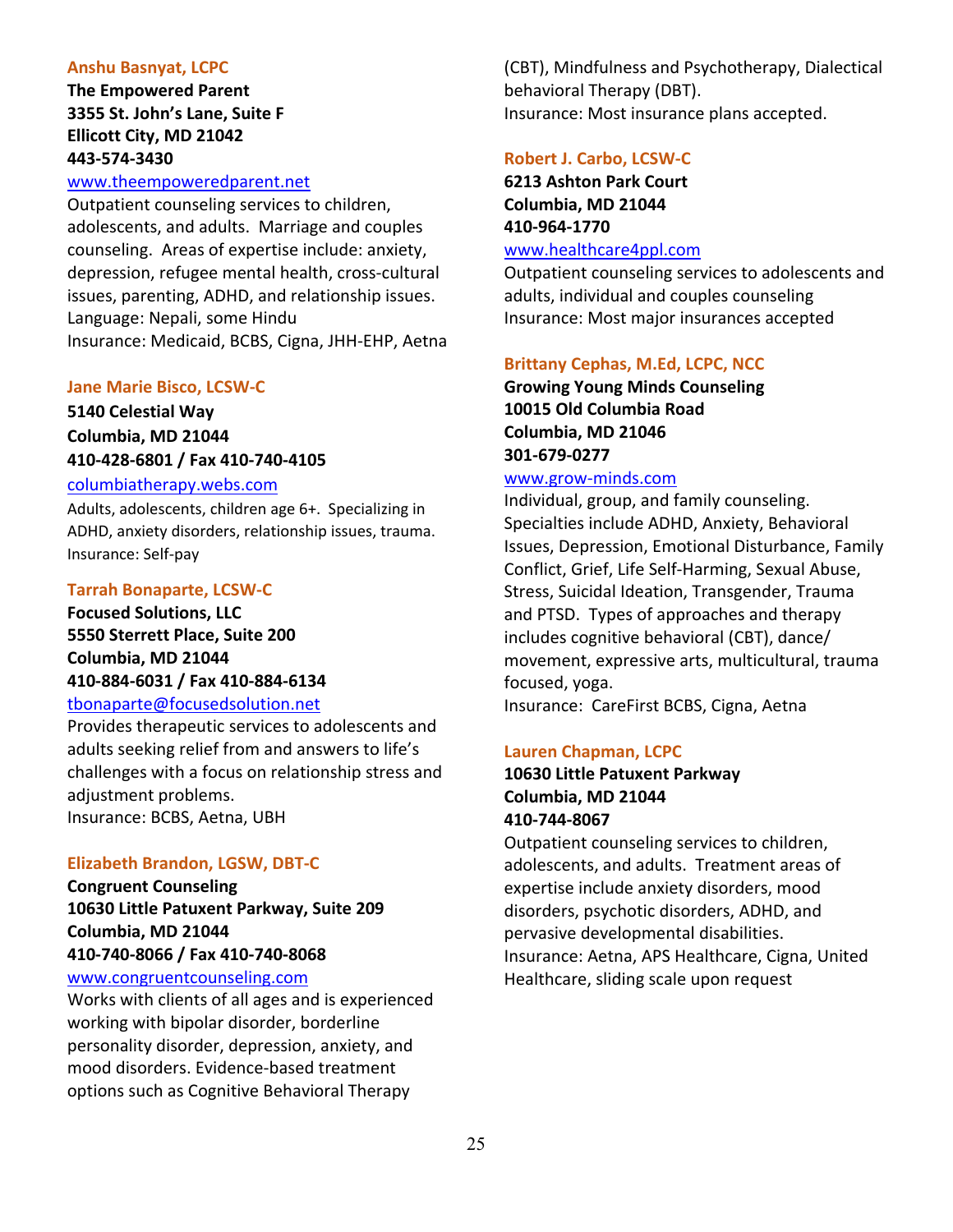### **Cindy Cisneros, LCPC-S, LPC**

**5560 Sterrett Place, Suite 103 Columbia, MD 21044 443-741-2294**

[www.creativelyllc.com](http://www.creativelyllc.com/) [Cindy@creativelyllc.com](mailto:creativelyllc@gmail.com)

Artist and licensed professional counselor that provides individual therapy, creative workshops, and groups. Specializing in working with artists and creative personalities. Outpatient services for adolescents and adults, using cognitive behavioral, mindfulness, person centered and creative approaches. Diagnoses treated include anxiety, mood disorders, psychotic disorders, addictions, adjustment disorders and more. Insurance: BCBS, FEP, CareFirst, Magellan, selfpay

Language: Some Spanish

# **Jodi Cobb, Ph.D., LCMFT**

# **443-574-5322**

# [www.peerbridges.com](http://www.peerbridges.com/) [jcobb@peerbridges.com](mailto:jcobb@peerbridges.com)

Psychotherapy for parents, children, teens, and families. Specialties include: families impacted by autism spectrum disorders, attachment issues, adoption, foster care, sexual abuse, trauma, and LGBTQ issues. Insurance: Self-pay

### **Victoria Cofield-Aber, LCSW-C**

**5074 Dorsey Hall Drive, Suite 104 Ellicott City, MD 21042 443-745-8375 / Fax 410-730-1312** 

### [www.joellaberpersonaldevelopmentcenter.com](http://www.joellaberpersonaldevelopmentcenter.com/)

Individual, group, and family therapy, to children age 3, and families. School related issues, depression, anxiety and PTSD. Specialized training in working with children in foster and adoptive families. Special intervention skills in working with immigrants, individuals experiencing homelessness, and individuals with special needs. Language: Spanish interpreter, Hindi interpreter Insurance: Major insurances, Medicaid

### **Lisa Cohen, LCPC, CAC-AD**

**Congruent Counseling 10630 Little Patuxent Parkway, Suite 209 Columbia, MD 21044 443-741-2294**

# [www.congruentcounseling.com](http://www.congruentcounseling.com/)

Adolescent Substance Treatment Services to address mental health, substance-related, family, legal, and school issues.

Insurance: Aetna, Blue Cross Blue Shield, Cigna, Johns Hopkins Health Care, Magellan

### **Kathy Corbett, LGPC, NCC**

**8101 Sandy Spring Road Laurel, MD 20707 240-470-7157 [www.solcounselingandconsulting.com](http://www.solcounselingandconsulting.com/) [kathywithsolcounseling@gmail.com](mailto:kathywithsolcounseling@gmail.com) [info@solcounseling@gmail.com](mailto:info@solcounseling@gmail.com)**

Specializes in behavioral interventions for children and teens with ADHD diagnosis and trauma. SOL Counseling provides individual and family therapy to children, adolescents and adults who are experiencing anxiety, depression, trauma or need help coping with life transitions. Insurance: CareFirst, BCBS, EAPs, Self-Pay, Out-of-Network

### **Jennifer Crawford McCormick, LCSW-C**

**Focused Solutions, LLC 5550 Sterrett Place, Suite 200 Columbia, MD 21044 410-884-6031/410-884-6134**

# [jcrawford@focusedsolution.net](mailto:jcrawford@focusedsolution.net)

Outpatient counseling services to adults and adolescents. Areas of focus are depression, anxiety, post-trauma intervention and workplace issues, grief and mediation. Insurance: Most insurance accepted

### **Jeffrey Crouch, LCSW-C**

# **10632 Little Patuxent Parkway, Suite 313 Columbia, MD 21044**

[www.depressionhelpmd.com](http://www.depressionhelpmd.com/) [j.crouch1@verizon.net](mailto:j.crouch1@verizon.net)

Provides therapeutic services to children, teens, adults, and older adults. Individual and couples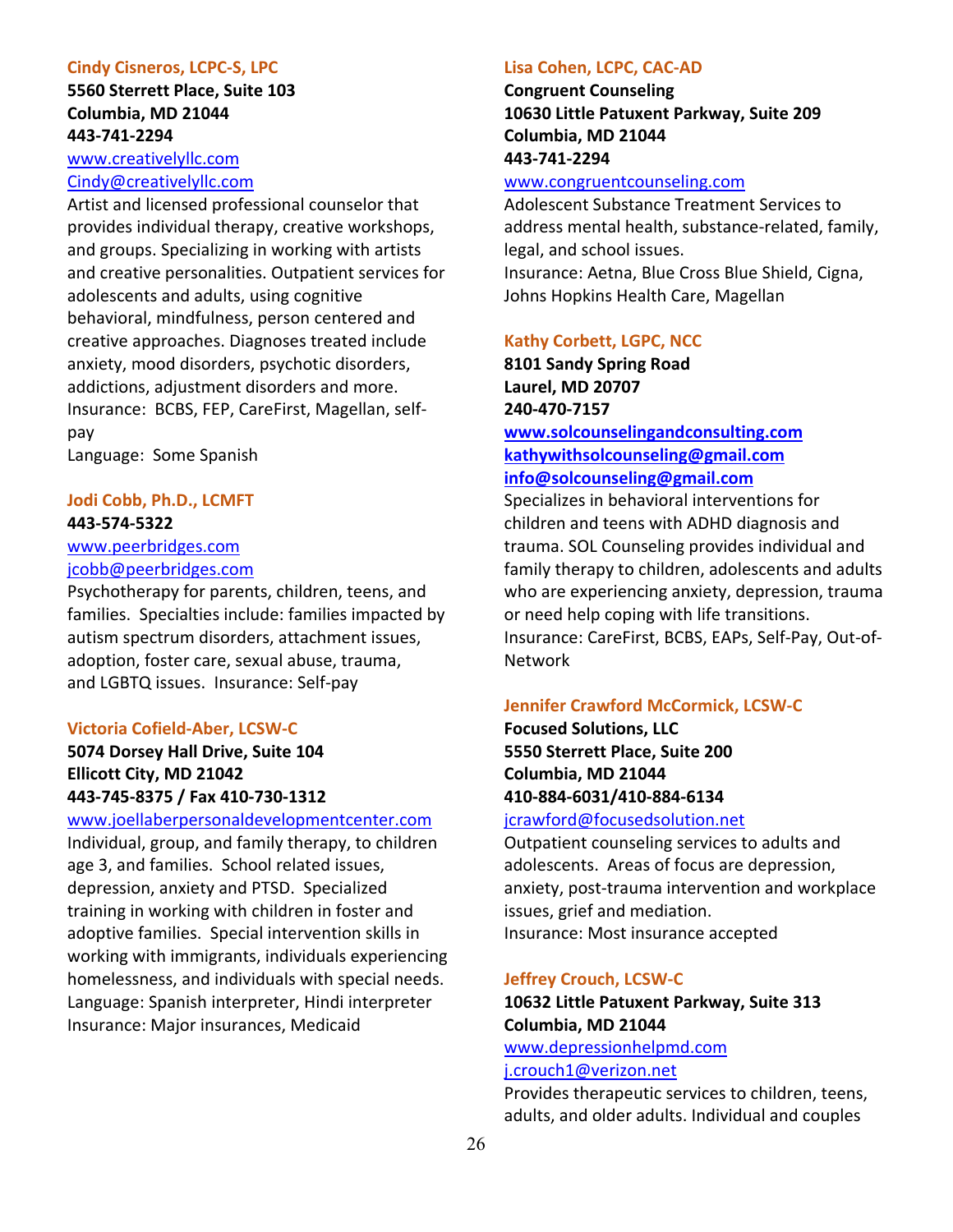therapy available. Specializes in treatment for depression, bipolar disorder, anxiety, ADHD, anger management, PTSD, and job issues. Utilizes Cognitive Behavioral Therapy (CBT), Community Rehabilitation Treatment (CRT), Mindfulness, hypnosis, Eye Movement Desensitization and Reprocessing Therapy (EMDR), and Gestalt therapy.

Insurance: most private and public insurances, self-pay

### **Christina deGraft-Johnson, LCPC**

**IME Behavioral Health, LLC 8840 Stanford Blvd, Suite 1600 Columbia, MD 21045 410-929-6558**

[ChristinaIMEbehavioral@gmail.com](mailto:ChristinaIMEbehavioral@gmail.com) [www.imebehavioralhealth.com](http://www.imebehavioralhealth.com/)

Outpatient counseling services for children, adolescents, and young adults. Insurance: Self-pay, Blue Cross Blue Shield, Johns Hopkins

### **Michael Derry, LCSW-C**

# **Congruent Counseling 10630 Little Patuxent Parkway, Suite 209 Columbia, MD 21044 410-740-8066**

### [www.congruentcounseling.com](http://www.congruentcounseling.com/)

Combines client-centered and strengths-based approaches with Cognitive Behavioral Therapy and motivational interviewing techniques to help clients negotiate challenges and optimize their functioning. Michael works with children, adolescents, and adults. Areas of interest include: Mood Disorders (Depression, Bipolar Disorder, Suicidality) Anxiety Disorders Substance Abuse (including Co-occurring Disorders) Child Play Therapy Parenting and Parent-Child Relationship problems School and IEP Coordination Couples and Relationship Counseling Family Therapy Cognitive Behavioral Therapy Self-Esteem and Core Belief Therapy Spirituality and Pastoral CounselingCigna, Johns Hopkins Health Care, Magellan, Onenet, United Healthcare

### **Mark Donovan, MA, LCPC, LCADC**

**10630 Little Patuxent Pkwy, Suite 209 Columbia, MD 21044 410-740-8066/68**

### [www.congruentcounseling.com](http://www.congruentcounseling.com/)

Teens and adults with mental health issues including depression, anxiety, attention deficit problems, stress management, family difficulties, substance abuse and addiction. Insurance: Most insurance plans accepted

### **Barbara E. Dougherty, LCSW-C**

**10451Twin Rivers Road Columbia, MD21044 410-997-3557**

# [www.fcsmd.org](https://www.fcsmd.org/)

Outpatient counseling services to children, adolescents, and adults. Expert areas of treatment include trauma work. Insurance: Some insurance accepted

### **Katie Downes, LCPC**

**Congruent Counseling 10630 Little Patuxent Pkwy, Suite 209 Columbia, MD 21044 410-740-8066/68**

### [www.congruentcounseling.com](http://www.congruentcounseling.com/)

Director of Adult Substance Treatment Services, which includes: mental health, family, legal, and work/school issues. Insurance: Most insurance plans accepted

### **Elaine K. Drewyer, LCSW-C**

**National Family Resiliency Center 10632 Little Patuxent Parkway, Suite 121 Columbia, MD 21044 410-740-9553 x302**

# [www.nfrchelp.org](http://www.nfrchelp.org/)

Outpatient counseling services for children, adolescents and adults, sliding scale fees available, focus on families in transition and mental health/well-being associated with change/loss, marriage counseling, individual, group, family therapy.

Insurance: Self-pay/sliding fee scale available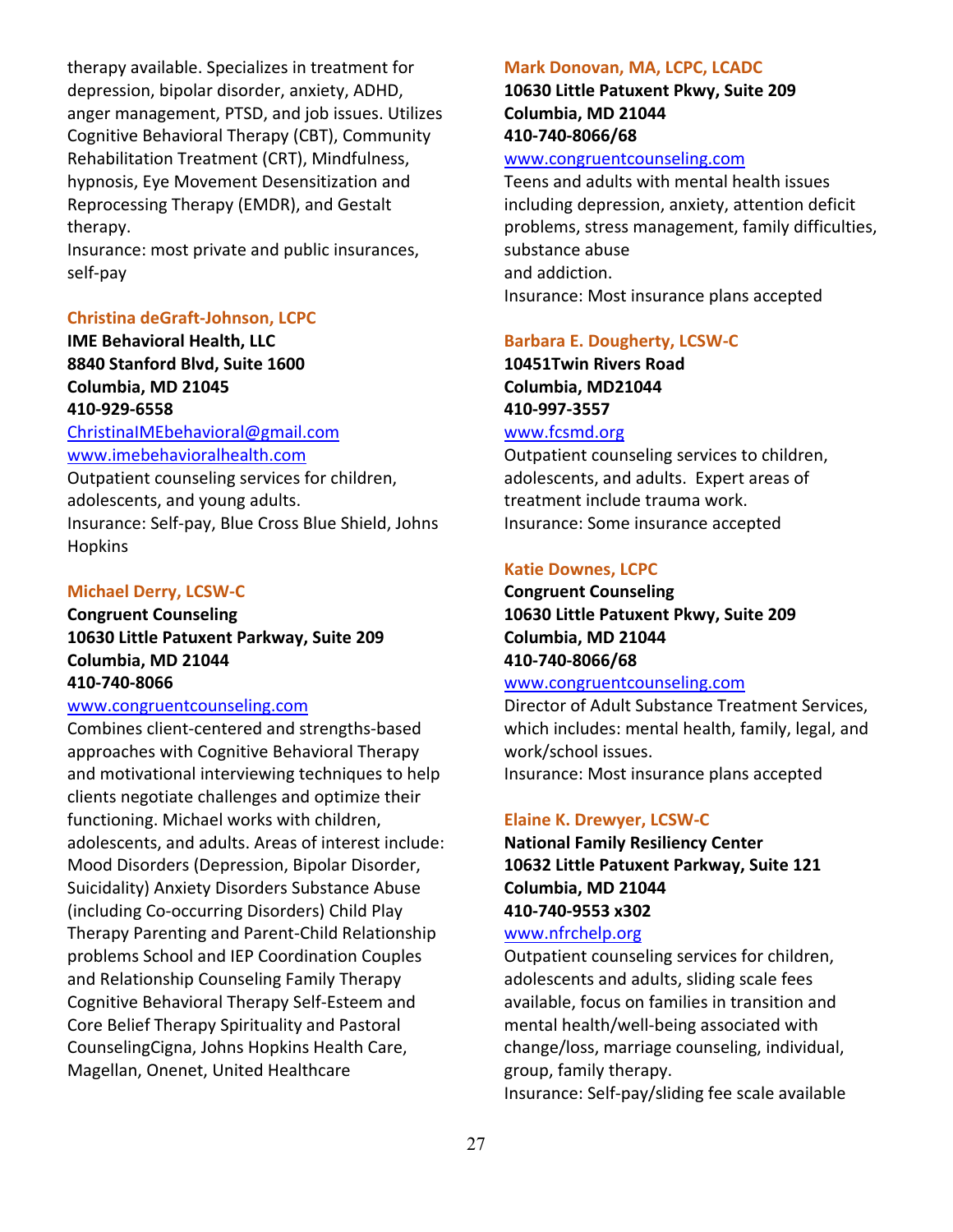# **Cheryl Duffy-Williams, LCSW-C**

# **3525 H Ellicott Mills Drive, Suite A Ellicott City, MD 21043 443-224-8634**

# [Cheryl\\_Duffy@verizon.net](mailto:Cheryl_Duffy@verizon.net)

Works with children experiencing anxiety, depression, ADHD, oppositional defiant disorder, and general behavior difficulties. Counsels adults with depression, anxiety, ADHD, and relationships issues.

Insurance: BC/BS, Magellan, USFHP, Medicare, and Medicaid, sliding fee scale available

### **Shelia D. Duncan, LCSW-C**

**14201 Laurel Park Drive, Suite 221 Laurel, MD 20707 1-888-504-6681 / Fax 1-888-972-6562** [www.sheliaduncan.com](https://www.sheliaduncan.com/)

# [sheliadduncan@sheliaduncan.com](mailto:sheliadduncan@sheliaduncan.com)

Provides individual counseling for women ages 18-80. Works with a wide range of emotional and behavioral issues providing services than span from therapy for depression, bipolar disorder, anxiety, and ADD. Insurance: CareFirst BCBS, Medicare

### **Dawn Duignan, LCSW-C**

**3881 Ten Oaks Road, Suite 2A Glenelg, MD 21737 410-489-4550 / Fax 410-489-4475** 

# [www.hopecounselingctr.com](http://www.hopecounselingctr.com/)

Provides individual therapy for children, adolescents, families, adults and couples. Extensive experience working with children and families. Insurance: Some insurance plans

# **Kate Emerson, LCSW-C**

**Strength In Me Counseling, LLC 7226 Lee Deforest Drive, Suite 202 Columbia, MD 21045 410-645-0738**

### [strengthinmecounseling.com](http://strengthinmecounseling.com/)

Works with children, adolescents, adults, couples, and families using a multitude of therapeutic techniques in the area of trauma. Works as a

team to help find your inner strength, peace and well-being.

Insurance: United Health Care, Aetna, Cigna (not Allegiance umbrella), most BC/BS

### **Shanna J. Evering**

**11419 Ellington Street Fulton, MD 20759 832-573-1473**

# [Shanna.evering@gmail.com](mailto:Shanna.evering@gmail.com)

Adolescents, adults, and couples. General counseling services for anxiety, depression, grief, life-transition, life-coaching, trauma, eating disorders, personality disorders, and multicultural issues. Mobile services available through phone therapy, email, skype and community-based locations (home, office) Insurance: CareFirst, BC/BS, Cigna, Johns Hopkins,

Magellan, Anthem, Tricare, and Allegant, self-pay

# **Mario Faraone, LCSW-C 301-854-2331**

# [justthisjustnowpsychotherapy@gmail.com](mailto:justthisjustnowpsychotherapy@gmail.com)

Outpatient services to adolescents (16+) and adults. Cognitive and behavioral exploration with a Buddhist bend, using Buddhist principles and strategies to explore and resolve social, emotional and behavioral difficulties. Language: German Insurance: Self-pay

# **Mackenzie Fleming, LGPC**

**Congruent Counseling 10630 Little Patuxent Parkway, Suite 209 Columbia, MD 21044 410-740-8066 / Fax 410-740-8068**

### [www.congruentcounseling.com](http://www.congruentcounseling.com/)

Provides therapeutic services for individual clients with various psychological disorders. Has extensive experience working with children using multiple modalities and approaches.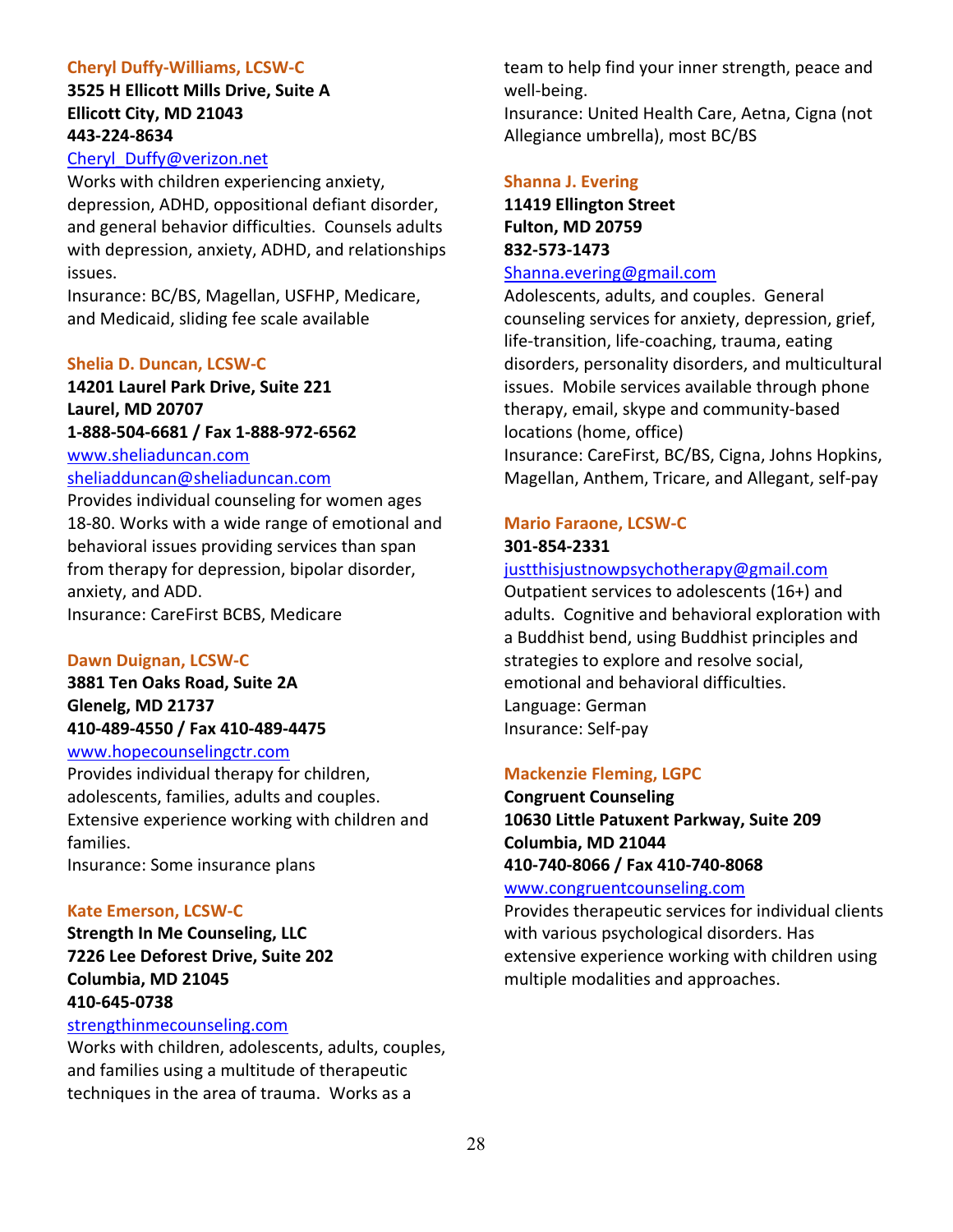### **Christina Foerster Puglisi, LCSW-C**

**5643 Chelwynd Road Baltimore, MD 21227 410-733-4702**

# [christinapug@yahoo.com](mailto:christinapug@yahoo.com)

Previously has worked with children and adolescents and their families in a foster care setting, diagnostic setting and currently in a school setting. In home services are available. Specializing in behavior problems, anxiety, depression, ADHD, and those who have experienced trauma. Compassionate about working with the LGBT community.

### **Linda Friskey, MSW, LCSW-C**

# **9650 Santiago Road, Suite 3 Columbia, MD 21045 410-799-2982**

### [lindafriskey@comcast.net](mailto:lindafriskey@comcast.net)

Outpatient psychotherapy for most ages. Individuals, couples, families. Specializing in eating disorders, the intersection of physical and psychological problems, LGBTQ, 12-steps, gambling and other behavioral addictions such as compulsive shopping. Biopsychosocial and spiritual model.

Insurance: Aetna, Medicare, Medical Assistance, sliding scale, Tricare (non-par provider) Insurance: Most insurance plans accepted

### **Bonnie L. Goldschmidt, LCSW-C, LCADC**

**9017 Red Branch Road, Suite 204 Columbia, MD 21045 410-730-4500**

# [www.healthgrades.com/providers/bonnie](http://www.healthgrades.com/providers/bonnie-goldschmidt)[goldschmidt](http://www.healthgrades.com/providers/bonnie-goldschmidt)

Outpatient counseling services to adolescents and adults, specializing in substance abuse and mental health.

Insurance: Sliding scale upon request

### **Penny Harrigan, LCPC**

**The Education and Therapy Center 8940 Route 108, Suite F Columbia, MD 21045 410-99-3834**

# [pharrigan@comcast.net](mailto:pharrigan@comcast.net)

Provides outpatient counseling services to children, adolescents and families. Insurance: sliding scale upon request.

### **Liza Hicks**

**419 Oella Avenue Catonsville, MD 21228 443-848-1366**

### [LizaHicks.com](http://lizahicks.com/) / [lh@lizahicks.com](mailto:lh@lizahicks.com)

Outpatient counseling services to adults and adolescents. Expert areas of treatment include: trauma and grief. Insurance: CareFirst, BC/BS

### **Melinda Hoffman, LCPC**

**9881 Broken Land Parkway, Suite 105 Columbia, MD 21046 410-997-0996**

### [www.melindahoffmanlcpc.com](http://www.melindahoffmanlcpc.com/) [Melinda.h@verizon.net](mailto:Melinda.h@verizon.net)

Outpatient counseling services to children age 8+, adolescents and adults. Depression, anxiety, trauma, abuse, domestic violence victims, PTSD, parenting support. Some training in TF-CBT, CBT. Insurance: BC/BS, Johns Hopkins, Magellan, Medicaid, sliding scale upon request

### **Roberto Huie Jr., LCSW-C**

**5300 Dorsey Hall Drive, Suite 203 Ellicott City, MD 21042 410-292-9809**

# [RobertoHuieJr@aol.com](mailto:RobertoHuieJr@aol.com)

Outpatient services for adolescents, adults, couples and family. Expertise in treating mood and anxiety disorders, addiction, dual diagnosis, co-dependency, separation, divorce. Also works with personality issues, abuse, trauma, grief and loss.

Language: Spanish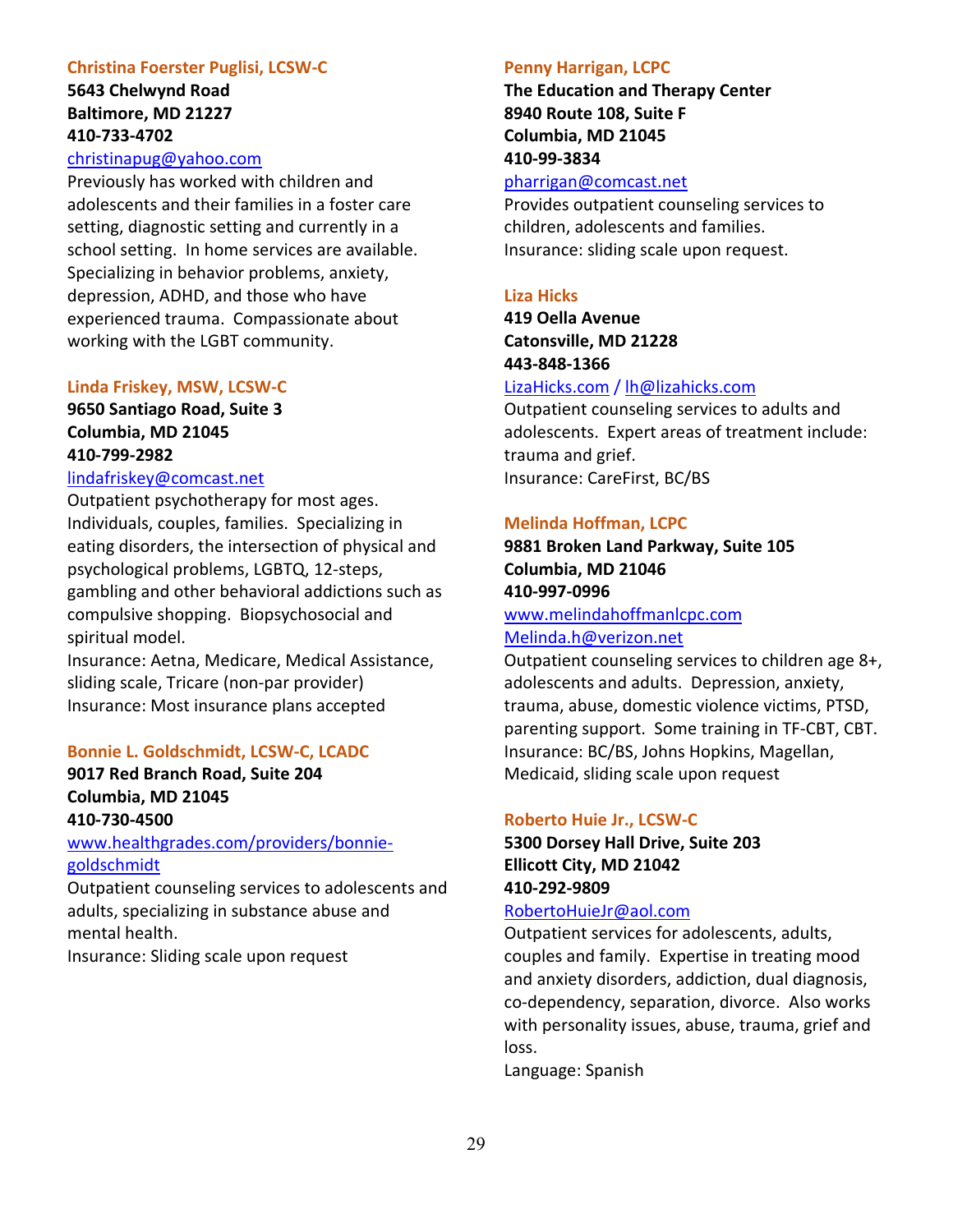### **Karen K. Johnson, LCSW-C**

# **10632 Little Patuxent Parkway, Suite 313 Columbia, MD 21044 443-803-6791**

### [Karen63012@comcast.net](mailto:Karen63012@comcast.net)

Outpatient counseling services to children, adolescents, and families, young adults, women's issues, autism spectrum disorder, usually teens and young adults high-functioning, mental health, ADHD, depression, bipolar disorders. Insurance: APS Healthcare, Aetna, BC/BS, SHIP Children's Program, Cigna, Magellan

### **Karen Kirkpatrick, LCSW-C**

# **10630 Little Patuxent Parkway, Suite 307 Columbia, MD 21044 443-326-2785**

### [kakirkpatrick@verizon.net](mailto:kakirkpatrick@verizon.net)

Individuals, couples, teens and children. Specializes in EAP, crisis work. Insurance: Aetna, Blue Cross, Magellan

### **Janeta Koelsch, LCSW-C**

**In Home Therapy, LLC 6520 Wingflash Lane Columbia, MD 21045 410-245-5316**

### [jmkoelsch@outlook.com](mailto:jmkoelsch@outlook.com)

Providing therapy to adults, adolescents and families in their home for treatment of a wide variety of issues including, but not limited to: depression, anxiety, trauma, behavior problems, and anger management. Insurance: Medicaid, self-pay

### **Sean Lare, LCSW**

**10632 Little Patuxent Parkway, Suite 245 Columbia, MD 21044 410-689-9074**

# [www.seanlare.com](http://www.seanlare.com/)

# [counseling@seanlare.com](mailto:counseling@seanlare.com)

Counseling to LGBTQ children, youth, adults, and their family members. Help individuals develop new identities, navigate transition and coming out process, attend to relationships, and care for mental health needs. Provides consultation and

training services focused on increasing the sensitivity to LGBTQ issues in the workplace. Insurance: Some insurance accepted, self-pay

### **Cynthia Lengrand, LCSW-C**

# **8165 Cyprus Cedar Lane, Suite 201 Ellicott City, MD 21043 410-715-1606**

### [CynthiaLengrand@gmail.com](mailto:CynthiaLengrand@gmail.com)

Individual and family therapy for children, adolescents and adults. Anxiety, depression, life stressors, grief, ADHD, PTSD, family issues. Specialize in trauma – trained in EMDR. Insurance: APS, Aetna, UBH, MA, Medicare

# **Marcie Lovell, LCSW-C**

**Focused Solutions, LLC 5550 Sterrett Place, Suite 200 Columbia, MD 21044 410-884-6031 / Fax 410-884-6134** 

### [mlovell@focusedsolution.net](mailto:mlovell@focusedsolution.net)

Outpatient counseling services to children, adolescents and adults. Some expert areas of treatment include early childhood trauma, attachment, bereavement, and adoption. Insurance: Most insurance accepted

### **Dolores DeLuise Madiou, LCSW-C**

**7360 Grace Drive Columbia, MD 21044 410-914-7205**

### [dolores.madiou@gmail.com](mailto:dolores@eicorp.com)

Outpatient therapy for adults, couples and adolescents. Specializing in trauma informed practices, trauma abuse history, couples and relationship issues, adjustment and mood disorders, grief and loss, family problems, and other life stressors.

Insurance: Aetna, United Healthcare, CareFirst, BCBS, Coventry Health Care and others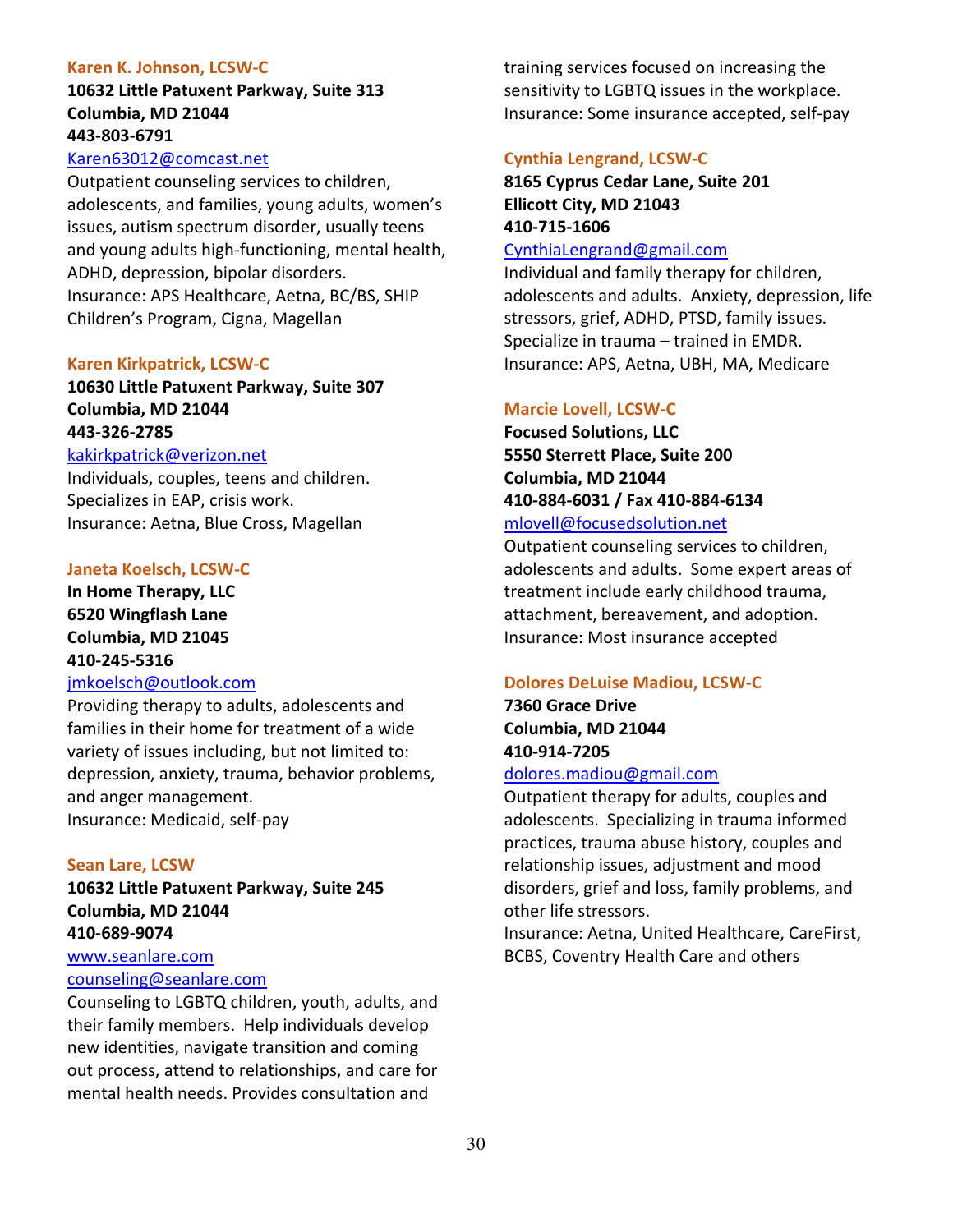# **Barbara Malavite, LCPC**

### **& Lisa Sowers, ESMHL**

**Therapeutic & Recreational Riding Center Glenwood, MD 21738 410-489-5100/410-489-3663 (fax)**

# **[www.trrcmd.org](http://www.trrcmd.org/)**

# **[trrceap@gmail.com](mailto:trrceap@gmail.com)**

Equine-assisted Therapy offers clients the opportunity to learn about themselves and about others through experiential activities with their horse partners. As part of this process, clients work through challenges with a licensed mental health professional and a PATH certified equine specialist in mental health to make progress on behavior goals. The increased self-awareness and emotional growth that often increases participant's ability to navigate through daily life in a healthier way.

### **Jennifer Manning Plassnig, LCSW-C**

**10709 Birmingham Way Woodstock, MD 21163 410-203-2411**

# [www.JenniferManningPlassnig.com](http://www.jennifermanningplassnig.com/) [jenniferplassnig@gmail.com](mailto:jenniferplassnig@gmail.com)

Serves Children, adolescents, adults, families, and groups. Cognitive Behavioral Therapy, Hypnosis, EMDR (Eye Movement Desensitization and Reprocessing), EFT (Emotional Freedom Technique), Process Acupressure, Play Therapy, Relaxation and Visual Imagery Techniques, Meditation and Breathing Techniques.

# **Brenda L. May, LCSW-C**

**Crossroads Psychological Associates, LLC 10784 Hickory Ridge Road Columbia, MD 21044 410-964-0425 x21 / Fax 410-964-0515**

[www.crossroadspsych.net](https://www.crossroadspsych.net/)

# [brenda.may@crossroadspsych.net](mailto:brenda.may@crossroadspsych.net)

Outpatient counseling services to children, adolescents and adults. Individual, couples and family therapy. Specialty in anxiety disorders and mood disorders. Insurance: Self-pay

### **Erin McClintock Smith, LCSW-C**

**5126 Dorsey Hall Drive, 2nd Floor Ellicott City, MD 21042 410-564-8288**

# [erinsmithlcswc@gmail.com](mailto:erinsmithlcswc@gmail.com)

Outpatient services to adolescents, teens, and adults. Specializing in depression, anxiety, ADHD, and life transitions. LGBTQ-informed and allied. Certified in trauma treatment.

### **Jacqueline McClure, LCPC, NBCC,**

# **8705 Celita Court Jessup, MD 20794 301-498-7218**

### [Jacquelinemcclure.lcpc@yahoo.com](mailto:Jacquelinemcclure.lcpc@yahoo.com)

Adults, couples, adolescents, families. Specializes in couples and family counseling, adults who are functioning well, but adjusting to difficult life situations, and military members. Insurance: Aetna, Cigna, Tricare, BCBS, Magellan

### **Danny Miller, LCPC**

**Healing Songs Therapy 3565 Ellicott Mills Drive, Suite 208 Ellictt City, MD 21043 240-583-0351**

# [www.healingsongstherapy.com](http://www.healingsongstherapy.com/) [song2give@gmail.com](mailto:song2give@gmail.com)

Cognitive Behavioral Therapy (CBT), schema therapy, prolonged exposure therapy, Exposure and Response Prevention (ERP), and dialectical behavior therapy for adults, couples, and young people. Specialties include acute stress caused traumatic events, chronic distress caused by longterm abuse or neglect, complex grief, anxiety disorders, adolescent/young adult issues, and patterns of unhelpful behavior leading to profound distress and relational difficulties. Insurance: Self-Pay, Out of Network

### **Jadranka Milovanovic, LCPC**

# **10632 Little Patuxent Parkway, Suite 343 Columbia, MD 21044 443-955-4592 / Fax 410-997-7878**  [www.healthgrades.com/providers/jadranka](http://www.healthgrades.com/providers/jadranka-milovanovic)[milovanovic](http://www.healthgrades.com/providers/jadranka-milovanovic)

Children, adolescents, families: adjustment disorders, depression, anxiety, ADD/ADHD, anger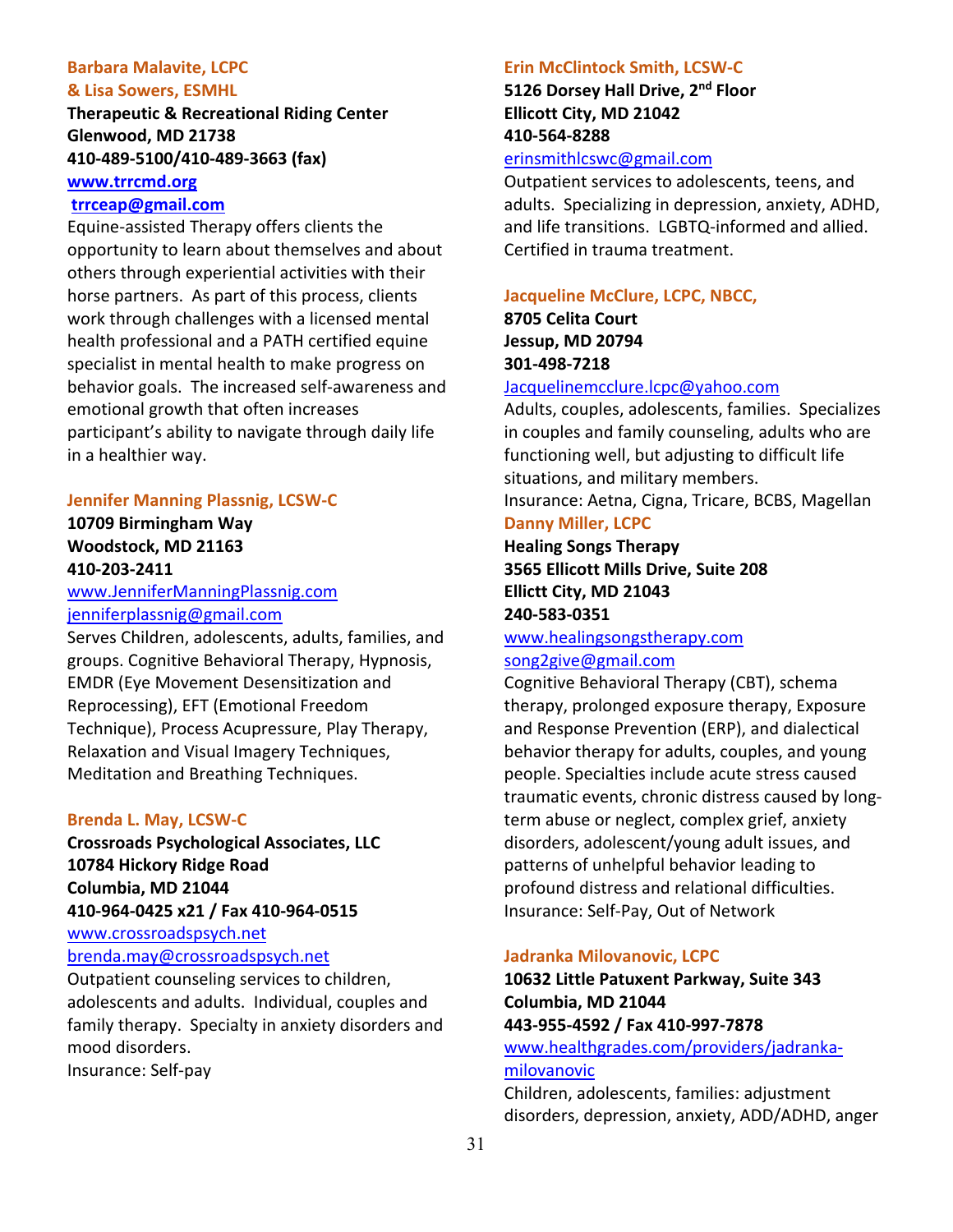management and behavioral problems. Couples, addiction, grief counseling. Sensitive to and competent in working with people of various cultural and religious backgrounds. Language: Italian, Serbian, Croatian, Bosnian Insurance: CareFirst, Aetna, BC/BS, MHN/Managed Health Network, Magellan Behavior Health

### **Indrani Mookerjee, DSW, LCSW-C**

**IME Behavioral Health, LLC 8840 Stanford Boulevard, Suite 1600 Columbia, MD 21045 240-512-0141 / Fax 240-512-0151** [www.imebehavioralhealth.com](http://www.imebehavioralhealth.com/)

Specializes in trauma, addiction, relationship issues, mood disorders, behavioral problems, psychosis, and ADD treatment for adults, adolescents, children and families. Medication management and psychotherapy services. Insurance: Blue Cross, Johns Hopkins EHP and USFHP, Medicare.

# **Yi-Ching (Emma) Ostendorp, LCPC**

**Congruent Counseling 10630 Little Patuxent Parkway, Suite 209 Columbia, MD 21044 410-740-8066 / Fax 410-740-8068**

# [www.congruentcounseling.com](http://www.congruentcounseling.com/)

Provides therapeutic treatment for adults, adolescents, children, and families. Areas of expertise include depression, anxiety, ADHD, complicated grief, bipolar disorder, cultural and adjustment issues, couples and family relational difficulties, emotional and sexual abuse, and feelings regulations.

Insurance: Aetna, Blue Cross Blue Shield, CareFirst, Cigna, Johns Hopkins, United **Healthcare** Language: English, Mandarin

### **Matt Otto, LCPC**

**Crossroads Psychological Associates, LLC 10784 Hickory Ridge Road Columbia, MD 21044**

### **410-964-0425 / Fax 410-964-0515**

# [www.crossroadspsych.net](https://www.crossroadspsych.net/) [matt.otto@crossroadspsych.net](mailto:matt.otto@outlook.com)

Individual and group therapy specializing in adolescents, young adults and pastoral counseling. Insurance: Self-pay

### **Carlos Pastor, LCSW-C**

# **10632 Little Patuxent Parkway, Suite 245 Columbia, MD 21044 410-419-1708**

Outpatient mental health counseling treating adolescents, family, couple and individuals. Insurance: Most private insurance accepted, sliding scale upon request

### **Hetal Patel, LCSW-C**

**3355 St. Johns Lane Ellicott City, MD 21042 443-451-0159**

# [Hetal-9722@yahoo.com](mailto:Hetal-9722@yahoo.com)

Individual and family therapy, play therapy. Children and adolescents, adults. Depression, anxiety, ADHD, ODD, OCD, infertility, parentmanagement training. Language: Gujarati, Hindi Insurance: BCBS, Medicaid, sliding scale

### **Anne Peurasaari, LCSW-C, RN**

# **5018 Dorsey Hall Drive, Suite 205 Ellicott City, MD 21042 410-992-4940**

Adults, older teenagers. Same gender couples, spiritual aspects in counseling, alternative aspects compared to medication. Language: German Insurance: Most insurance accepted, sliding scale

#### **Barbara M. Polonsky, LCSW-C**

**5122 Aver Court Columbia, MD 21044 410-227-9074**

# [bpolonskylcsw@verizon.net](mailto:bpolonskylcsw@verizon.net)

Outpatient counseling for individuals (adults), children, adolescents. Areas of expertise include anxiety and depression, interpersonal relationship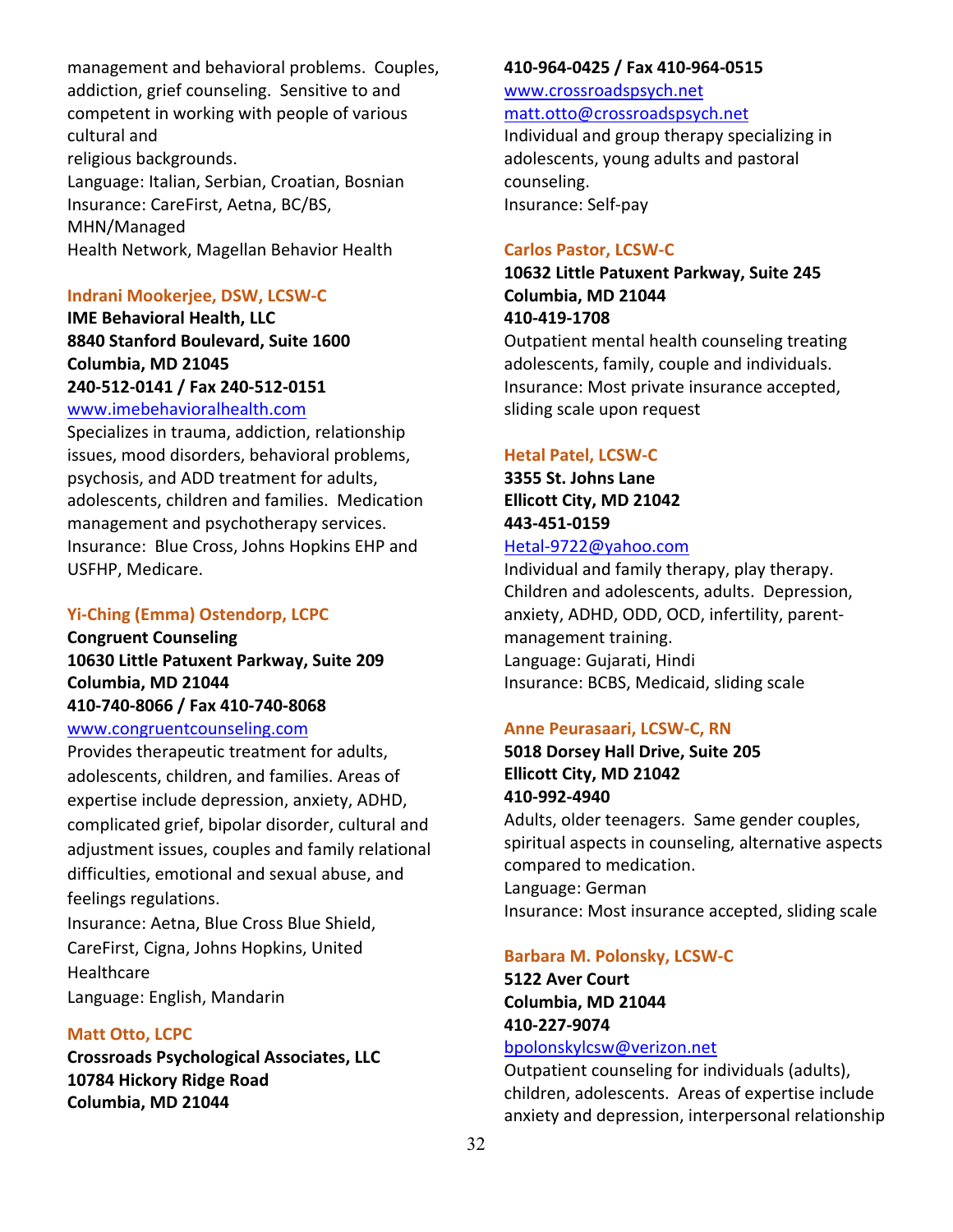conflicts, co-dependency issues, parenting struggles, stage of life transitions, and women's issues.

Insurance: Some insurance accepted, sliding scale

### **Mary Prendergast, LCPC**

**Crossan Counseling Services 3901 Putty Hill Avenue Nottingham, MD 21236 443-326-6217**

### [maryfprendergast@gmail.com](mailto:maryfprendergast@gmail.com)

Outpatient services to children, adolescents and adults, experiencing anger management problems, anxiety, depression, chronic pain, stress related issues, relationship issues, LGBT/transgender issues. Individual and group therapy. Coaching for ADHD and executive functioning related problems. Insurance: Maryland MA, CareFirst, Magellan, Magellan EAP and others

### **Bill Ray, LCSW-C**

**Crossroads Psychological Associates, LLC 10784 Hickory Ridge Road Columbia, MD 21044 410-964-0425 / Fax 410-964-0515** [www.crossroadspsych.net](https://www.crossroadspsych.net/) [bill.ray@crossroadspsych.net](mailto:bill.ray@crossroadspsych.net)

Outpatient counseling services for adolescents and adults. Areas of expertise include: substance abuse and dependence, anxiety, depression, marital and relationship issues. Insurance: Self-pay

### **Stacey Rempert, LCSW-C**

**Nourishing Journey Wellness Center 8975 Guilford Road, Suite 170 Columbia, MD 21046 410-206-8573**

### [www.staceyrempert.com](http://www.staceyrempert.com/) [staceyrempert@gmail.com](mailto:staceyrempert@gmail.com)

Outpatient counseling for adolescents ages 13+ and adults. Expert areas of treatment include: addictions, trauma, self-harming behaviors, and anxiety.

Insurance: Some sliding scale

### **Kathryn Reynolds, LCPC, NCC, DAPA**

**5114 Dorsey Hall Drive Ellicott City, MD 21042 410-689-5181** [www.kreytherapy.com](http://www.kreytherapy.com/)

Specializing in anxiety, depression, grief, helping people overcome trauma and child abuse.

# **Robert D. Robinson, LCPC**

**The Family Center 4785 Dorsey Hall Drive, Suite 109 Ellicott City, MD 21042 410-531-5087 / 410-997-1556** [thefamilycenter.tv.com](mailto:thefamilycenter@TV.com)

Child, adolescent and family counseling specializing in child & adolescent. Anxiety, depression, self-esteem, peer relationship issues, school-related problems and abuse issues. Also counsels individual, adult and couples, as well as teen and adult group therapy. Insurance: Self pay

### **Ann J. Rochford, LCSW-C**

**5513 Twin Knolls Road, #220 Columbia, MD 21045 410-707-0657**

# [annjrochford@yahoo.com](mailto:annjrochford@yahoo.com)

Outpatient psychotherapy for adolescents and adults. Areas include anxiety, depression and transitions to new stages of life. Psychotherapeutic approaches: behavior modification, interpersonal psychotherapy and role playing. Insurance: All medical insurance, Medicare, **Tricare** 

### **Yvonne Rogers, MS, LCPC**

**Congruent Counseling 10630 Little Patuxent Pa2kway, Suite 209 Columbia, MD 21044 410-740-8066 / Fax 410-740-8068**

# [www.congruentcounseling.com](http://www.congruentcounseling.com/)

Cognitive-Behavioral Therapy (CBT) for depression and anxiety, anger management, suicide prevention, substance abuse and addictions counseling. Provides services for children, adolescents, and adults.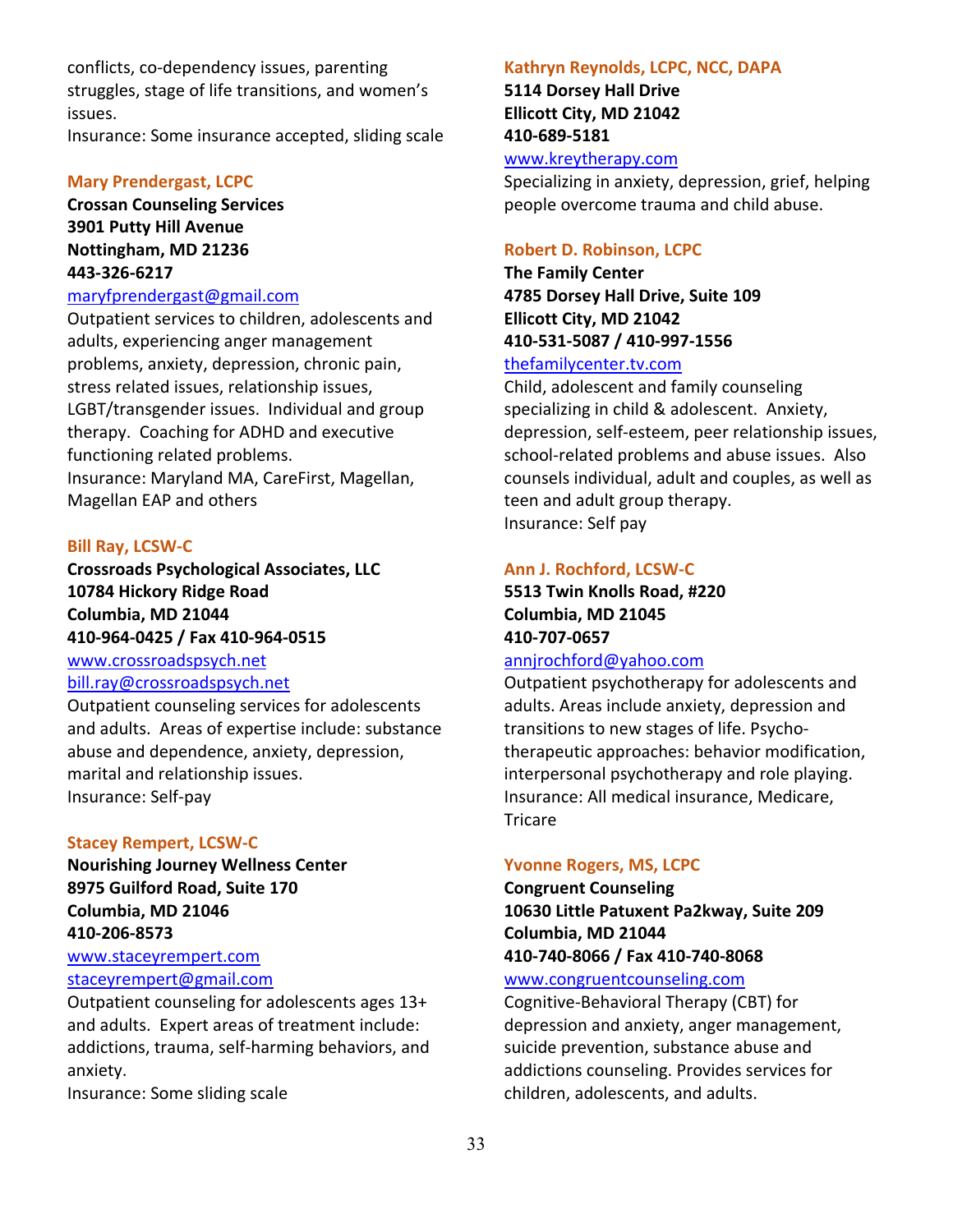Insurance: Aetna, Blue Cross Blue Shield, Cigna, Johns Hopkins, Magellan, United Healthcare.

### **Anne Roth, LCSW-C**

**2000-Century Plaza 10632 Little Patuxent Parkway, Suite 325 Columbia, MD 21044-3205 410-992-5670** Counseling adolescent, adult, couples, family, and

individual therapy. Insurance: Most insurance accepted

### **Mimi Ryans, LICSW, LCSW-C, RPT**

**Lighthouse Center for Therapy and Play 10632 Little Patuxent Parkway, Suite 327 Columbia, MD 21044**

# **443-864-5647**

# [www.lighthouseplaytherapy.com](http://www.lighthouseplaytherapy.com/)

Private practice that works specifically with adults, children and families. Registered Play Therapist on staff. Will work with clients that are unable to access services. Insurance: Medicaid, Medicare and most insurance plans

### **Molly King Safren, LCSW-C**

**9575 Angelina Circle Columbia, MD 21045 301-596-2858** [msafren@verizon.net](mailto:msafren@verizon.net)

Psychotherapy for adults, couples, some adolescents. Specialties: work with grief, anxiety and depression, adult children of alcoholics, gay and lesbian issues, substance abuse and recovery. Insurance: Medicare assignment

### **Melissa Schnaar, LCSW-C**

**Collaborative Counseling Center 5560 Sterrett Place, Suite 201 Columbia, MD 21044 410-546-4000**

[Collaborativecounselingcenter.com](http://www.collaborativecounselingcenter.com/) [melissa@collaborativecounselingcenter.com](mailto:melissa@collaborativecounselingcenter.com) Outpatient mental health services to children,

adolescents and their families. Comprehensive

mental health services including: psychiatric services, individual, group and family counseling. Insurance: Self-pay

#### **Jennifer Schoo, LCSW-C**

# **8165 Cyprus Cedar Lane, Suite 201 Ellicott City, MD 21043 410-777-8054**

# [Jennifer.schoo@yahoo.com](mailto:Jennifer.schoo@yahoo.com)

Individual, family and group therapy for children and adults with ADHD, behavioral problems at home and school, depression, anxiety, interpersonal relationships, family contact, physical/sexual/emotional and substance abuse. Groups for adults, children and adolescents to include self-esteem, interpersonal relationships, behavior modification, ADHD, anxiety, depression, substance abuse, parenting and anger management.

Insurance: Aetna, APS, Tricare, UBH and MA

### **Lori Simmons, LCMFT**

**Congruent Counseling 10630 Little Patuxent Parkway, Suite 209 Columbia, MD 21044 410-740-8066**

#### [www.congruentcounseling.com](http://www.congruentcounseling.com/)

Specialties include ADHD/ADD, adjustment disorders, crisis counseling, depression, family issues, school problems, PTSD/trauma, parenting issues, self-esteem, grief/loss, anger management, marital/couples counseling, communication skills. Insurance: Most insurance plans accepted

#### **Tammy J. Spengler, MSW, LCSW-C**

**Focused Solutions, LLC 5550 Sterrett Place, Suite 200 Columbia, MD 21044 410-884-6031**

# [TSpengler@focusedsolution.net](mailto:TSpengler@focusedsolution.net)

Outpatient counseling services to adolescents and adults. Expert areas of treatment include PTSD, domestic violence, adoption, and childhood maltreatment. Holistic approach. Insurance: Most insurance accepted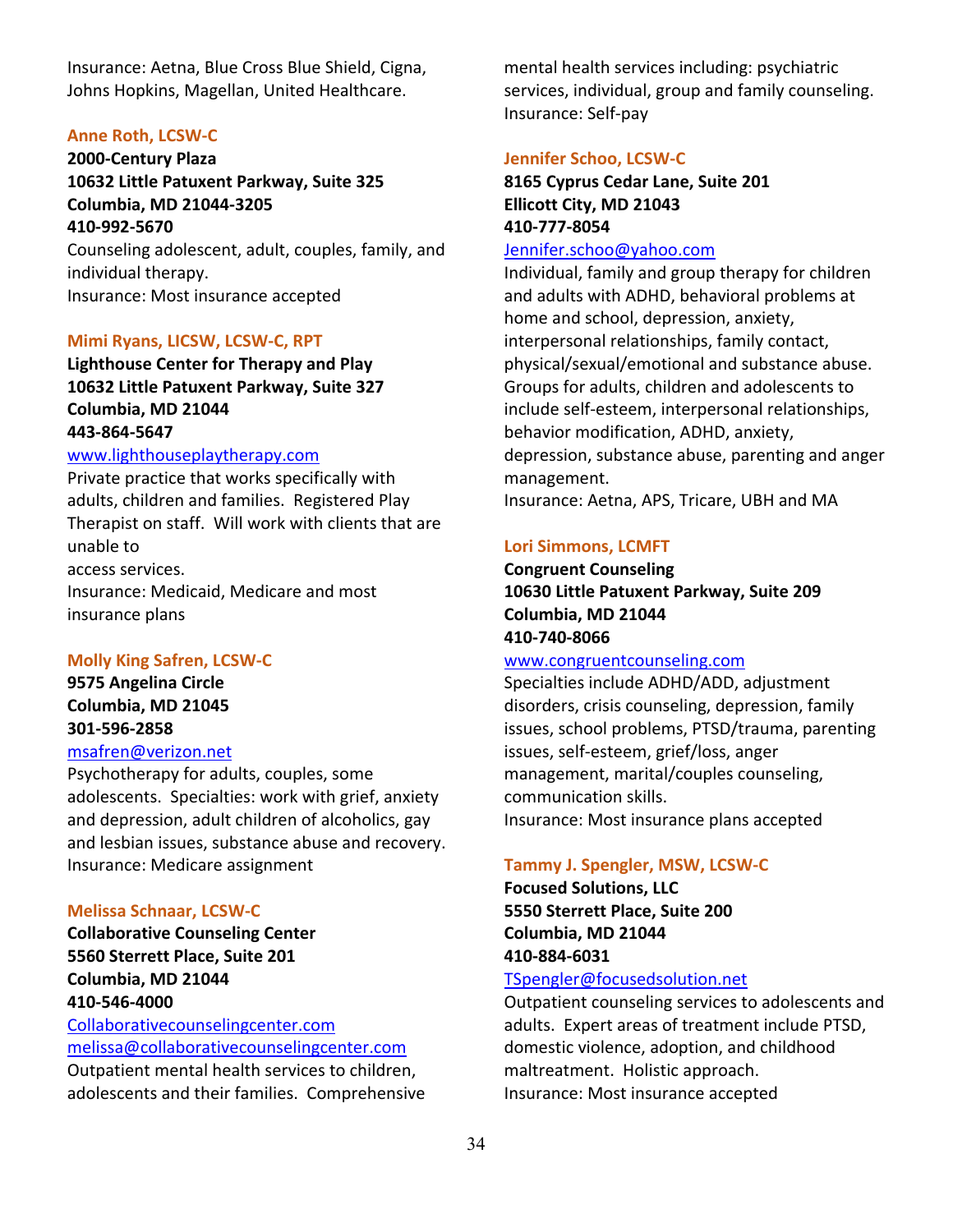### **Andrew Stanton, LCSW-C**

# **8850 Columbia 100 Parkway, Ste. 203 Columbia, MD 21045 443-546-4476**

# [www.StantonPsychotherapy.com](http://www.stantonpsychotherapy.com/)

20 plus years of experience providing individual, couples and family therapy. Specialties include children/adolescents, substance abuse, trauma, hypnotherapy, sports and other performance improvements. Extensive knowledge and experience working with ADHD, anxiety, depression and managing life changes. Insurance: APS Healthcare, Anthem, BlueCross/BlueShield, Empire BlueCross, GEHA, Great-West Life, Health Net, Kaiser (Out-of-Network), MAMSI, Magellan Behavioral Health, NCPPO, TRICARE, Medicaid, self-pay

### **Jennifer M. Steier, LCSW-C**

**Congruent Counseling 10630 Little Patuxent Parkway, Suite 209 Columbia, MD 21044 410-740-8066 / 443-538-8294**

# [Jennifer.m.steier@gmail.com](mailto:Jennifer.m.steier@gmail.com)

Outpatient counseling services to children, adolescents, and adults. Insurance: Most insurance plans accepted

### **Norma Stevens, MS, NCC, LCPC**

**IHS Psychotherapy and Counseling, LLC 6011 University Blvd., Suite 100 Ellicott City, MD 21043 410-919-8275**

# [www.normastevenslcpc.com](http://www.normastevenslcpc.com/) [norma@normastevenslcpc.com](mailto:norma@normastevenslcpc.com)

Outpatient services for young adults, adults, seniors, individuals and couples. Specialized experience working with couples to include recovery from infidelity, building/increasing emotional connection, effectively handling conflict. Depression, anxiety, PTSD, anger, recovery from abuse and trauma, life transitions, grief and loss, self-esteem, codependency, spirituality, and interpersonal relationships. Insurance: Sliding scale is available upon request

### **Dr. Lillian M. Sylvester, Ph.D., LCPC**

**Teal Fire Counseling and Consulting, LLC 10630 Little Patuxent Parkway, Suite 401 Columbia, MD 21044 240-708-4947 / Fax 240-708-4962**

# **[www.TealFireCounseling.com](http://www.tealfirecounseling.com/) [info@TealFireCounseling.com](mailto:info@TealFireCounseling.com)**

Provides outpatient mental health services for individuals ages 8+. Individual, family, and group therapy services provided; LGBTQ+ competent and affirming. GCS consultation and surgery preparedness letters.

Insurance: CareFirst BCBS, CIGNA, Johns Hopkins Healthcare, Medicaid, self-pay

### **Iris Thomas, LCSW-C, LLC**

**7120 Minstrel Way, Suite 203 Columbia, MD 21045 410-730-2240 / Fax 410-779-9109 [yourkidscanchange.com](http://www.yourkidscanchange.com/)**

# **[iris@yourkidscanchange.com](mailto:iris@yourkidscanchange.com)**

Treats children, adolescents and young adults (21 and under) with mental health concerns including generalized anxiety, panic, separation anxiety, phobia, OCD, trichotillomania, selective mutism, depression, ADHD, oppositional defiant, grief and loss, and PTSD.

Insurance: most major insurance plans accepted. Language: Spanish

### **Rachael Thomas, LCPC**

# **5022 Dorsey Hall Drive, Suite 201 Ellicott City, MD 21042 240-621-2272**

Outpatient therapy and nutrition services to children, adolescents, young adults, and families. Individual, family and nutrition therapy, both in the home and in the office. Intensive and individualized services to accommodate busy families as much as possible. Works with individuals with eating disorders, anxiety, depression, ADHD, ADD, weight management, school refusal, food refusal and general behavioral issues. Insurance: Self-pay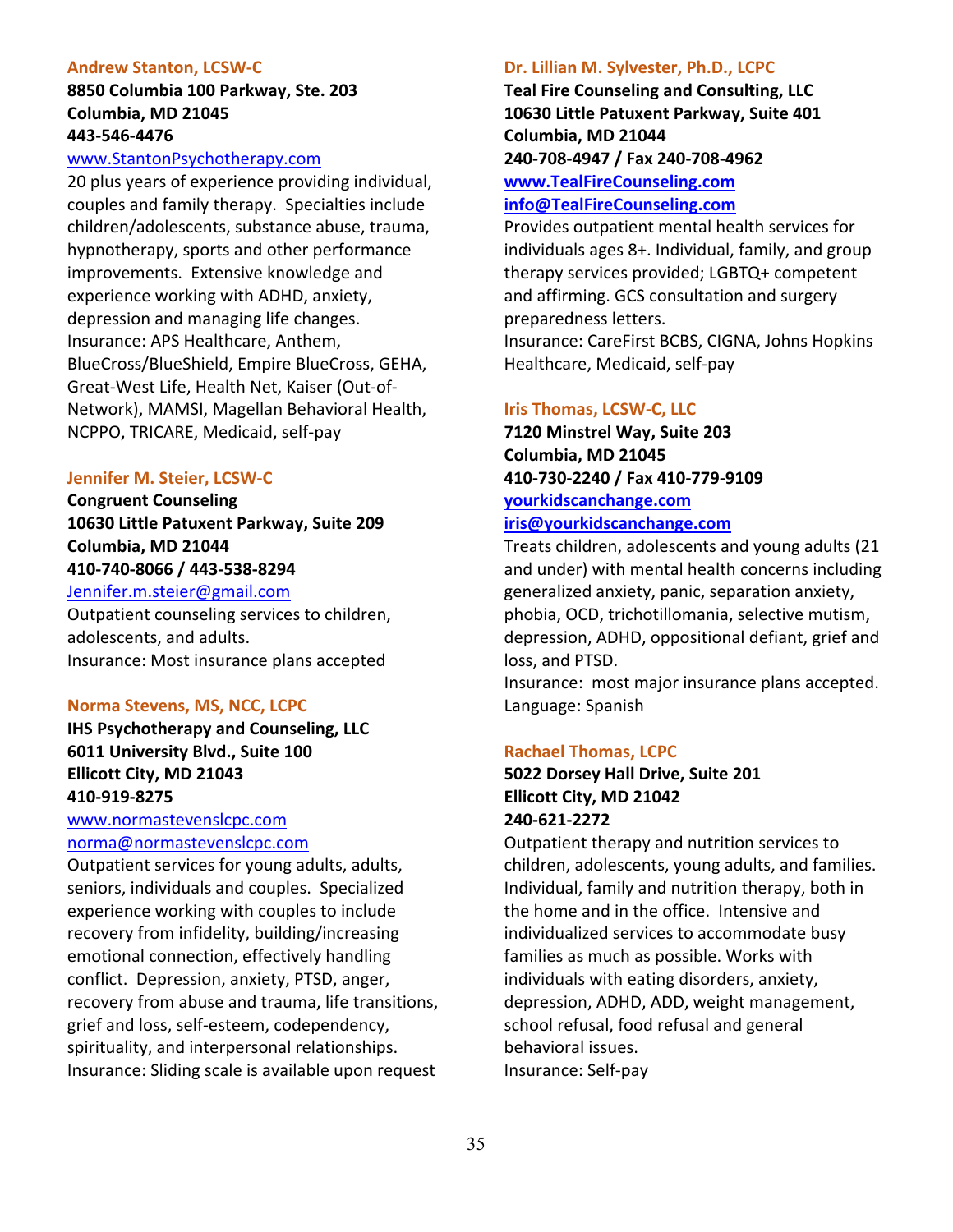### **Virginia Voight, LCSW-C**

**St. John's Professional Center 3355 St. John's Lane, Suite F Ellicott City, MD 21042 410-808-3422**

### [vvoigt@verizon.net](mailto:vvoigt@verizon.net)

Outpatient therapy for clients ages 11+. Individual, group, couple and family therapy services. Self-psychological and relational orientation. Expertise in mood disorders, anxiety disorders, addictions, relationship, parenting and family issues. Free phone consultation.

### **Brenda von Rautenkranz, LGPC**

**vR Growth and Learning Center 13425 Forsythe Road Sykesville, MD 21784 301-641-0031**

# [www.vrtherapycenter.com](http://vrtherapycenter.com/)

Equine Assisted Psychotherapy is an alternative to traditional counseling that involves using horses as part of the therapy process. It has been effective with clients with depression, ADD, conducts disorders, dissociative disorders,

anxiety, PTSD, autism and other disorders and disabilities. Children, adolescents, families, marriage, individual and group. Insurance: Sliding fee, self-pay

### **Joyce Warner-Burke, LCSW-C**

**6274 Gay Topaz Columbia, MD 21045 410-290-8028**

[www.linkedin.com/in/joyce-warner-burke](http://www.linkedin.com/in/joyce-warner-burke)

Conditions: ADD/ADHD, anxiety, mood disorders; counseling-adolescent & adult therapy Insurance: Most insurance accepted

### **Rod Wright, BS, ADT**

**Congruent Counseling 10630 Little Patuxent Parkway, Suite 209 Columbia, MD 21044 410-740-8066**

# [www.congruentcounseling.com](http://www.congruentcounseling.com/)

Works with adolescents, young adults, anger management teams and GLBT population. Insurance: Most insurance plans accepted